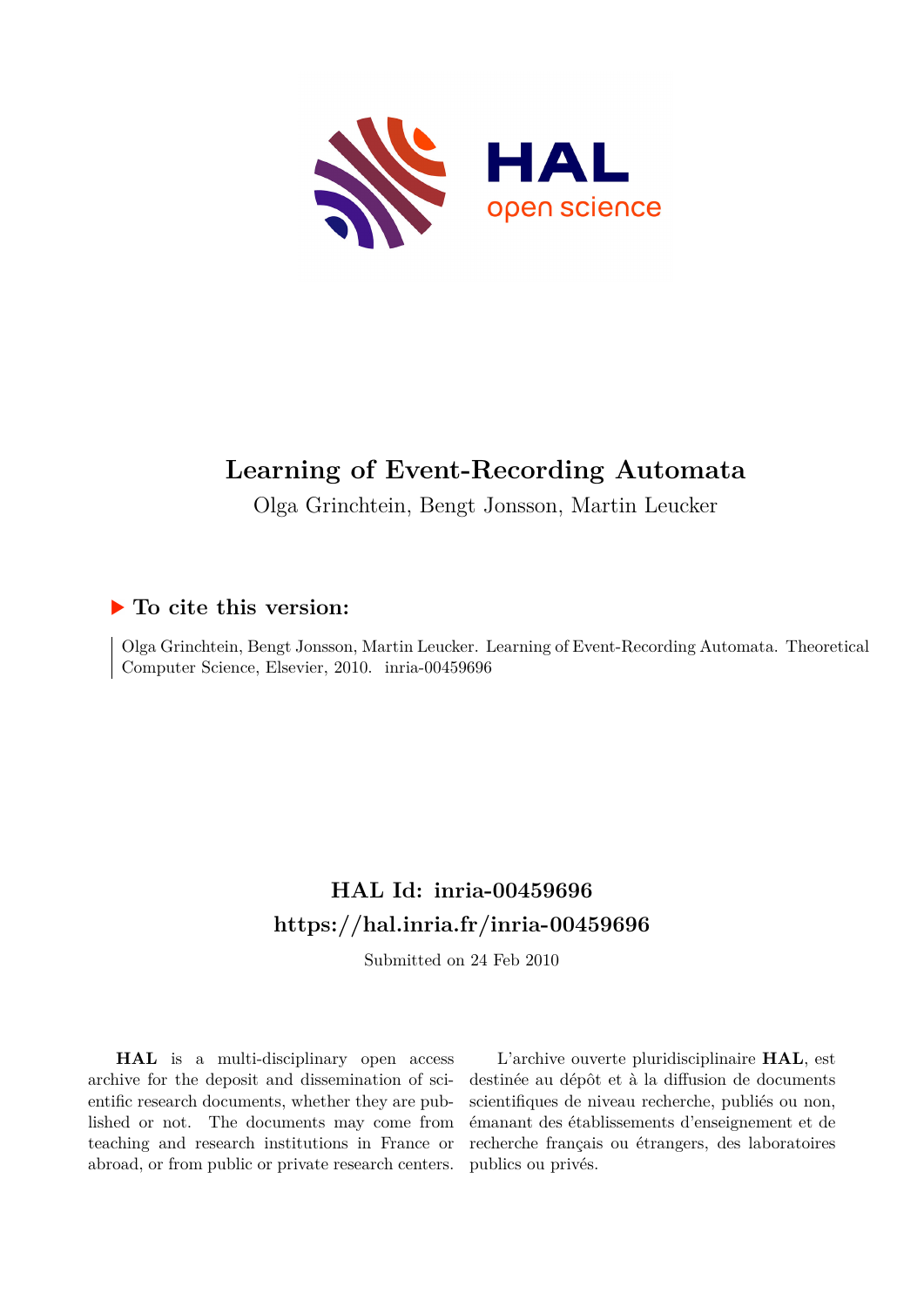# Learning of Event-Recording Automata

Olga Grinchtein <sup>a</sup> Bengt Jonsson <sup>a</sup> Martin Leucker <sup>b</sup>

<sup>a</sup>Department of Information Technology Uppsala University Uppsala, Sweden {olgag, bengt}@it.uuq.se

 $b$ Institut für Informatik TU München München, Germany leucker@in.tum.de

### Abstract

In regular inference, a regular language is inferred from answers to a finite set of membership queries, each of which asks whether the language contains a certain word. One of the most well-known regular inference algorithms is the  $L^*$  algorithm due to Dana Angluin. However, there are almost no extensions of these algorithms to the setting of timed systems. We extend Angluin's algorithm for on-line learning of regular languages to the setting of timed systems. Since timed automata can freely use an arbitrary number of clocks, we restrict our attention to systems that can be described by deterministic event-recording automata (DERAs). We present three algorithms,  $TL_{sg}^*$ ,  $TL_{nsg}^*$  and  $TL_s^*$ , for inference of DERAs. In  $TL_{sg}^*$  and  $TL_{nsg}^*$ , we further restrict event-recording automata to be event-deterministic in the sense that each state has at most one outgoing transition per action; learning such an automaton becomes significantly more tractable. The algorithm  $TL_{nsg}^*$  builds on  $TL_{sg}^*$ , by attempts to construct a smaller (in number of locations) automaton. Finally,  $TL_s^*$  is a learning algorithm for a full class of deterministic event-recording automata, which infers a so called simple DERA, which is similar in spirit to the region graph.

Key words: model inference, model learning, timed systems

### 1 Introduction

Research during the last decades have developed powerful techniques for using models of reactive systems in specification, automated verification (e.g., [CGP99]), test case generation (e.g., [FJJV97,SEG00]), implementation (e.g., [HLN<sup>+</sup>90]), and validation of reactive systems in telecommunication, embedded control, and related application areas. Typically, such models are assumed to be developed a priori during the specification and design phases of system development.

Preprint submitted to Elsevier Science 21 February 2010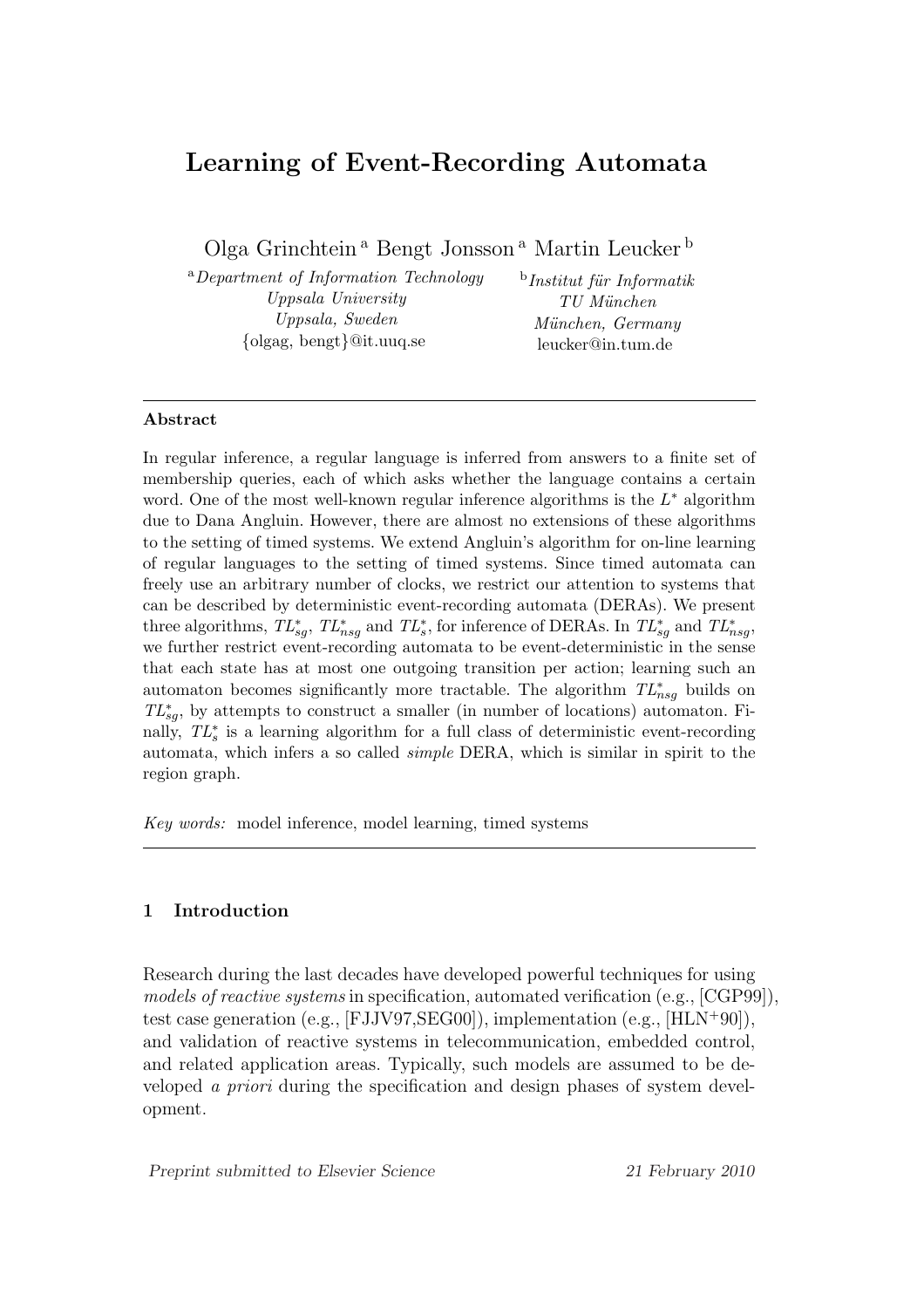In practice, however, often no formal specification is available, or becomes outdated as the system evolves over time. One must then construct a model that describes the behavior of an existing system or implementation. In software verification, techniques are being developed for generating abstract models of software modules by static analysis of source code (e.g., [CDH<sup>+</sup>00,Hol00]). However, peripheral hardware components, library modules, or third-party software systems do not allow static analysis. In practice, such systems must be analyzed by observing their external behavior. In fact, techniques for constructing models by analysis of externally observable behavior (black-box techniques) can be used in many situations.

- To create models of hardware components, library modules, that are part of a larger system which, e.g., is to be formally verified or analyzed.
- For regression testing, a model of an earlier version of an implemented system can be used to create a good test suite and test oracle for testing subsequent versions. This has been demonstrated, e.g., by Hungar et al. [HHNS02,HNS03]).
- Black-box techniques, such as adaptive model checking [GPY02], have been developed to check correctness properties, even when source code or formal models are not available.
- Tools that analyze the source code statically depend heavily on the implementation language used. Black-box techniques are easier to adapt to modules written in different languages.

The construction of models from observations of system behavior can be seen as a learning problem. For finite-state reactive systems, it means to construct a (deterministic) finite automaton from the answers to a finite set of membership queries, each of which asks whether a certain word is accepted by the automaton or not. There are several techniques (e.g., [Ang87,Gol67,KV94,RS93,BDG97]) which use essentially the same basic principles; they differ in how membership queries may be chosen and in exactly how an automaton is constructed from the answers. The techniques guarantee that a correct automaton will be constructed if "enough" information is obtained. In order to check this, Angluin and others also allow equivalence queries that ask whether a hypothesized automaton accepts the correct language; such a query is answered either by yes or by a counterexample on which the hypothesis and the correct language disagree. Techniques for learning finite automata have been successfully used for regression testing [HHNS02] and model checking [GPY02] of finite-state systems for which no model or source code is available.

In this paper, we extend the techniques for automata learning developed by Angluin and others to the setting of timed systems. One longer-term goal is to develop techniques for creating abstract timed models of hardware components, device drivers, etc. for analysis of timed reactive systems; there are many other analogous applications. It is not an easy challenge, and we will therefore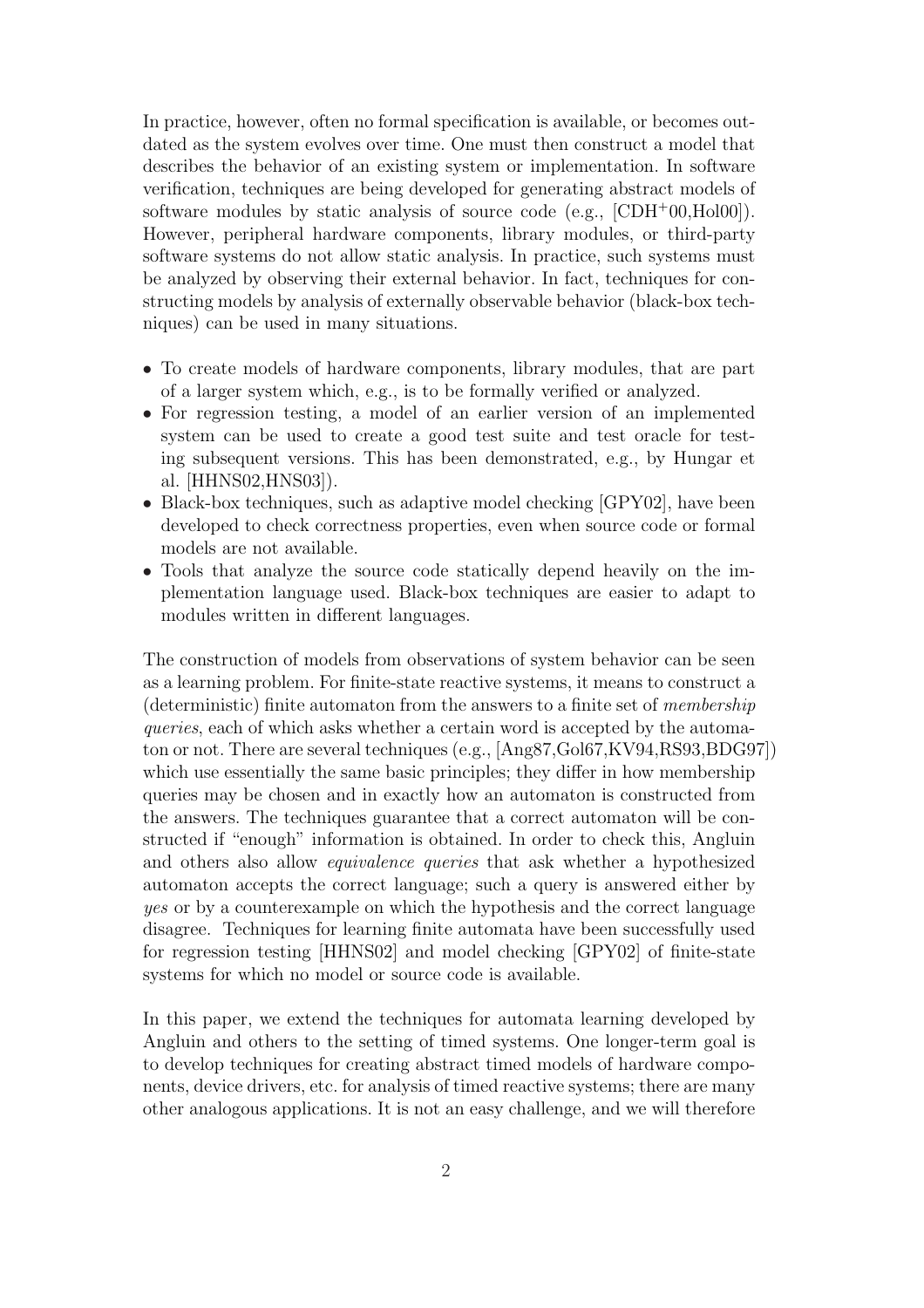in this first work make some idealizing assumptions. We assume that a learning algorithm observes a system by checking whether certain actions can be performed at certain moments in time, and that the learner is able to control and record precisely the timing of the occurrence of each action. We consider systems that can be described by a timed automaton [AD94], i.e., a finite automaton equipped with clocks that constrain the possible absolute times of occurrences of actions. There are some properties of timed automata that make the design of learning algorithms difficult: the set of clocks is not known a priori, and they cannot in general be determinized [AD94]. We therefore restrict consideration to a class of event-recording automata [AFH99]. These are timed automata that, for every action  $a$ , use a clock that records the time of the last occurrence of a. Event-recording automata can be determinized, and are sufficiently expressive to model many interesting timed systems; for instance, they are as powerful as timed transition systems [HMP94,AFH99], another popular model for timed systems.

Although event-recording automata overcome some obstacles of timed automata, they still suffer from problems. One problem is that it is not clear how to generalize Nerode's right congruence, another is that in general they do not have canonical forms. Therefore we work with classes of event-recording automata which have canonical forms and can be understood as finite automata over a symbolic alphabet.

We present three algorithms,  $TL_{sg}^*$ ,  $TL_{nsg}^*$  and  $TL_s^*$ , for learning deterministic event-recording automata.

In algorithms  $TL_{sg}^*$  and  $TL_{nsg}^*$ , we further restrict event-recording automata to be event-deterministic in the sense that each state has at most one outgoing transition per action (i.e., the automaton obtained by removing the clock constraints is deterministic). Under this restriction, timing constraints for the occurrence of an action depend only on the past sequence of actions, and not on their relative timing; learning such an automaton becomes significantly more tractable, and allows us to adapt the learning algorithm of Angluin to the timed setting.

 $TL_{sg}^*$  learns a so-called *sharply guarded* event-deterministic event-recording automaton. We show that every deterministic event-recording automaton can be transformed into a unique sharply guarded one with at most double exponentially more locations. We show that if the size of the untimed alphabet is fixed, then the number of membership queries of  $TL_{sg}^*$  is polynomial in the size of the biggest constant appearing in guards, in the number  $n$  of locations of the sharply guarded event-deterministic event-recording automaton, in the size of the timed alphabet and in the length of the longest counterexample. The number of equivalence queries is at most *n*.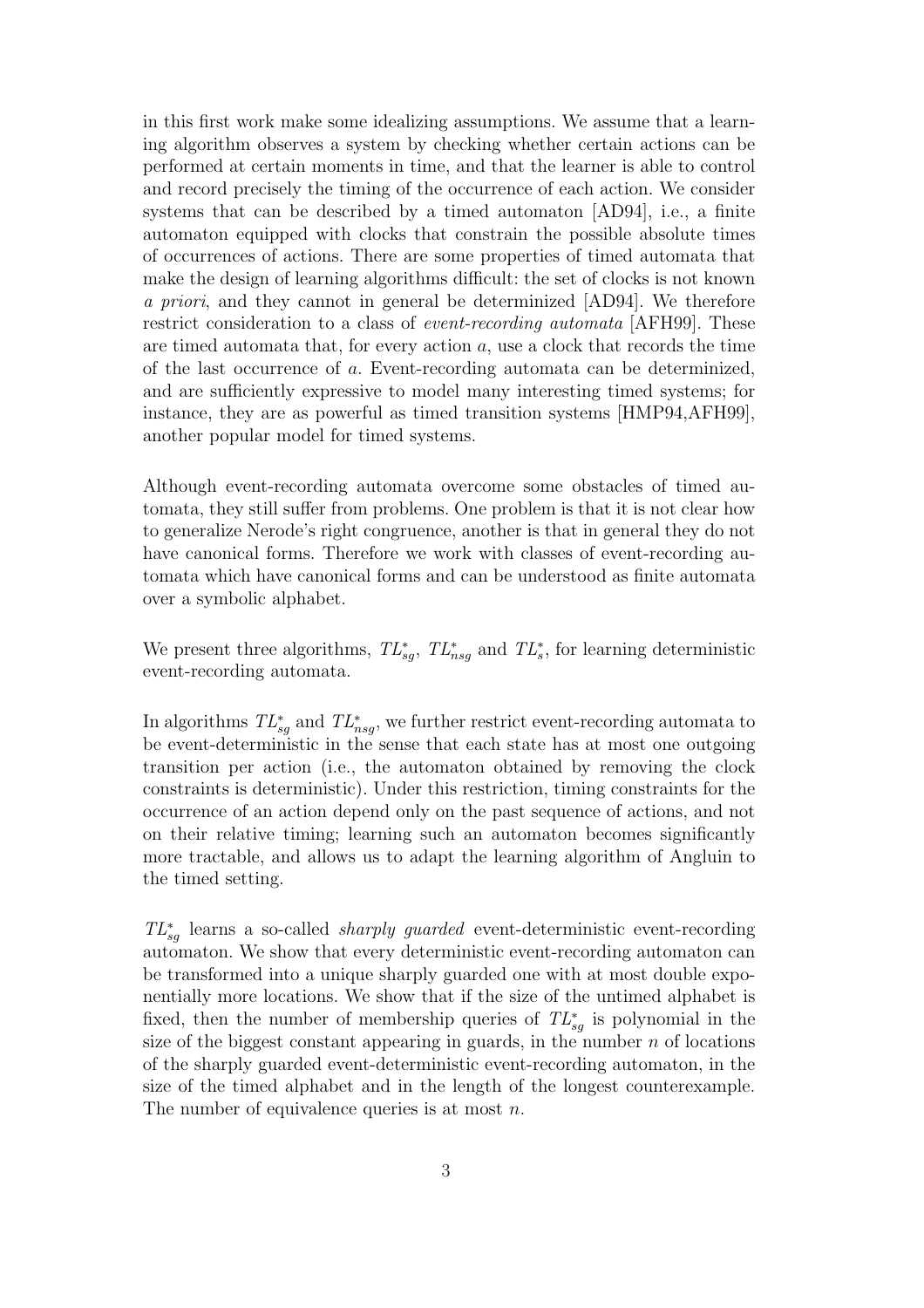The algorithm  $TL_{nsg}^*$  addresses the problem of learning a smaller, not necessarily sharply guarded version of an event-deterministic event-recording automaton. It achieves this goal by unifying the queried information when it is "similar" which results in merging states in the constructed automaton. The number of needed queries exceeds those of  $TL_{sg}^*$  in the worst case; however, in practice it can be expected that it behaves better than  $TL_{sg}^*$ .

 $TL^*_s$  is a learning algorithm for the full class of deterministic event-recording automata. While we reuse the prosperous scheme developed in  $TL_{sg}^*$ , the details are different. We work out a characterization in terms of a (symbolic) regular language for the language of DERAs. Furthermore, we show that each symbolic word can be identified by a single timed word. Thus, one query in Angluin's algorithm relates to a single timed query.  $TL_s^*$  learns a so-called simple deterministic event-recording automaton. We show that every deterministic event-recording automaton can be transformed into a unique simple one with at most single exponentially more locations. Our transformation is based on ideas used to derive so-called region graphs. We show that the number of membership queries of  $TL^*_s$  is polynomial in the size of the biggest constant appearing in guards, in the number  $n$  of locations of the simple deterministic event-recording automaton, in the size of the untimed alphabet and in the length of the longest counterexample. The number of equivalence queries is at most *n*.

Related Work In another work [GJP06,Gri08], two of the authors of this paper have developed a completely different algorithm for learning deterministic event-recording automata. The algorithm differs from  $TL^*_s$  in that the constructed automaton need not be a simple one. The transformation of an event-recording automaton to a corresponding simple automaton often increases its size significantly; a reason for this increase is that each transition is divided up into many "smaller" transitions, at least one transition for each possible integer value of the clocks of the automaton. The algorithm presented in [GJP06,Gri08] attempts to avoid this division of transitions by constructing an automaton, whose guards are "similar" to the guards of the event-recording automaton that is being learned. Main problems are then to synthesize "natural" guards on transitions, and to construct locations (control states). To address these problems, the algorithm does not re-use the structure of the  $L^*$ algorithm; instead of the observation table used in  $L^*$ , it uses a new data structure, called timed decision tree, to organize results of queries. Its theoretical worst-case complexity is significantly higher than that of  $TL_s^*$ .

The only other work on learning of timed systems we are aware is by Verwer, de Weerdt and Witteveen [VdWW06], who present an algorithm for learning of timed automata with one clock which is reset at every transition. Their setting differs from ours in that the learner does not choose the words to be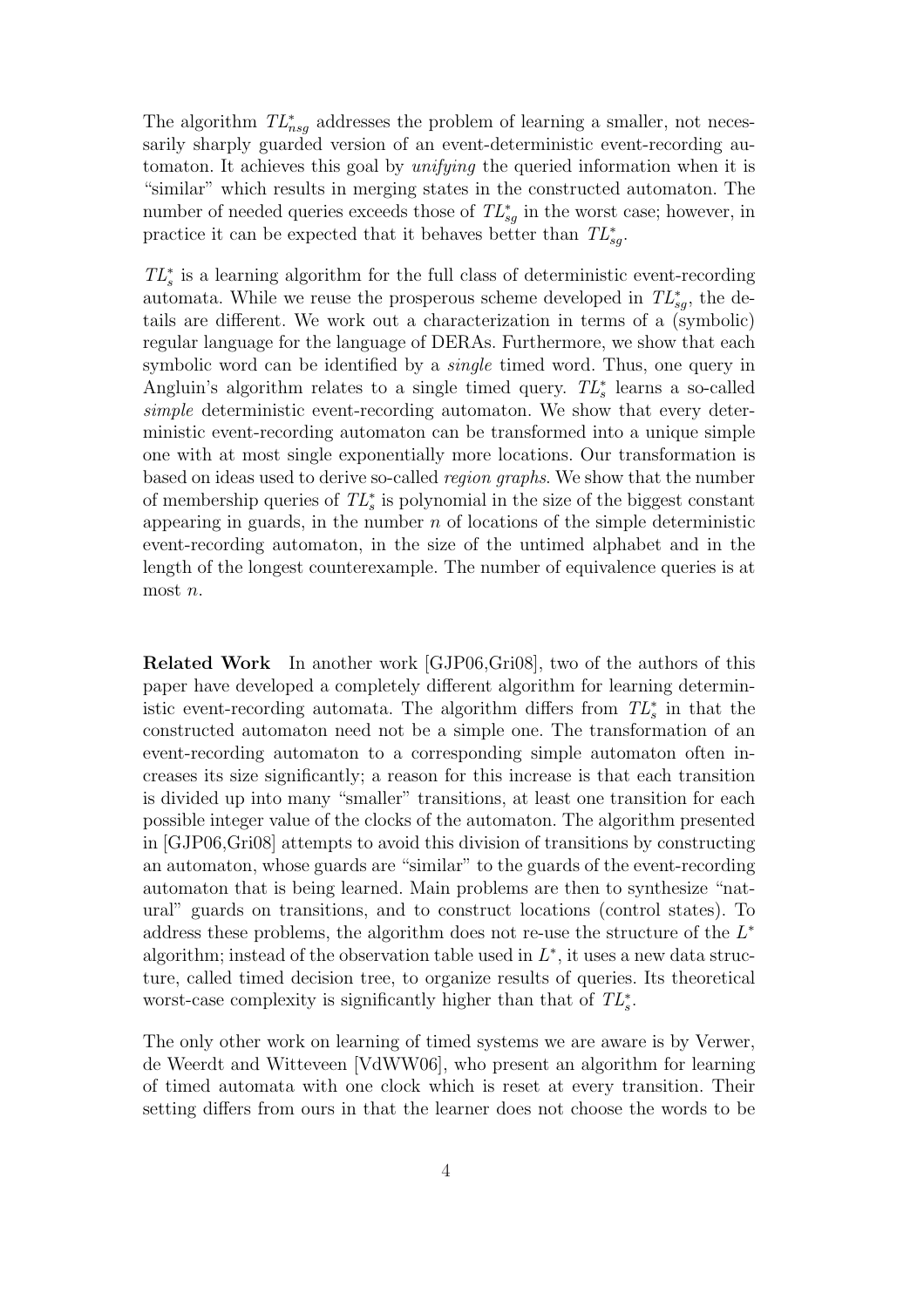used in membership queries, but is given a sample of accepted and unaccepted timed words from which an automaton is to be constructed. The algorithm constructs a prefix tree from the sample of timed words and then tries to merge nodes of this tree pairwise to form an automaton. If the resulting automaton does not agree with the sample then the last merge is undone and a new merge is attempted. The algorithm does not construct timed automata in a systematic way, and it is hard to generalize the algorithm to timed automata with more than one clock.

Previous work on learning of infinite-state systems include the work by Berg et al. [BJR08], who consider Mealy machines extended with state variables that can assume values from a potentially unbounded domain. These values can be passed as parameters in input and output messages, and can be used in tests for equality between state variables and/or message parameters. Their technique first uses the  $L^*$  algorithm to generate a finite-state Mealy machine for the case that the values are taken from a finite data domain. This finitestate Mealy machine is then transformed into a symbolic form, representing the desired infinite-state Mealy machine.

A problem related to automata learning (or regular inference) is that of conformance testing, where one is given an automaton specification of the intended behavior of an implementation, and would like to derive a test suite which checks that an implementation conforms to such a specification. In previous work  $[\text{BGJ}^+05]$ , we showed that if a set of input words form a conformance test suite for a finite state machine, then that state machine can be inferred from this set of input words using automata learning techniques. Conversely, if a finite state machine is uniquelly inferred from a set of input words which are supplied in membership queries, then this set of input words forms a conformance test suite for the state machine. Springintveld et al. [SVD01] introduces an algorithm which generates a conformance test suite for timed automata. The algorithm constructs grid automata, which only contain states in which every clock value is from the set of integer multiples of  $2^{-n}$  for some sufficiently large natural number n. Then the Vasilevskii-Chow algorithm [Cho78], [Vas73] for generating conformance test suites for finite state machines, is applied to the grid automaton to generate a conformance test suite for the timed automaton.

Several papers are concerned with finding a definition of timed languages which is suitable as a basis for learning. There are several works that define determinizable classes of timed automata (e.g., [AFH99,SV96]) and rightcongruences of timed languages (e.g., [MP04,HRS98,Wil94]), motivated by testing and verification.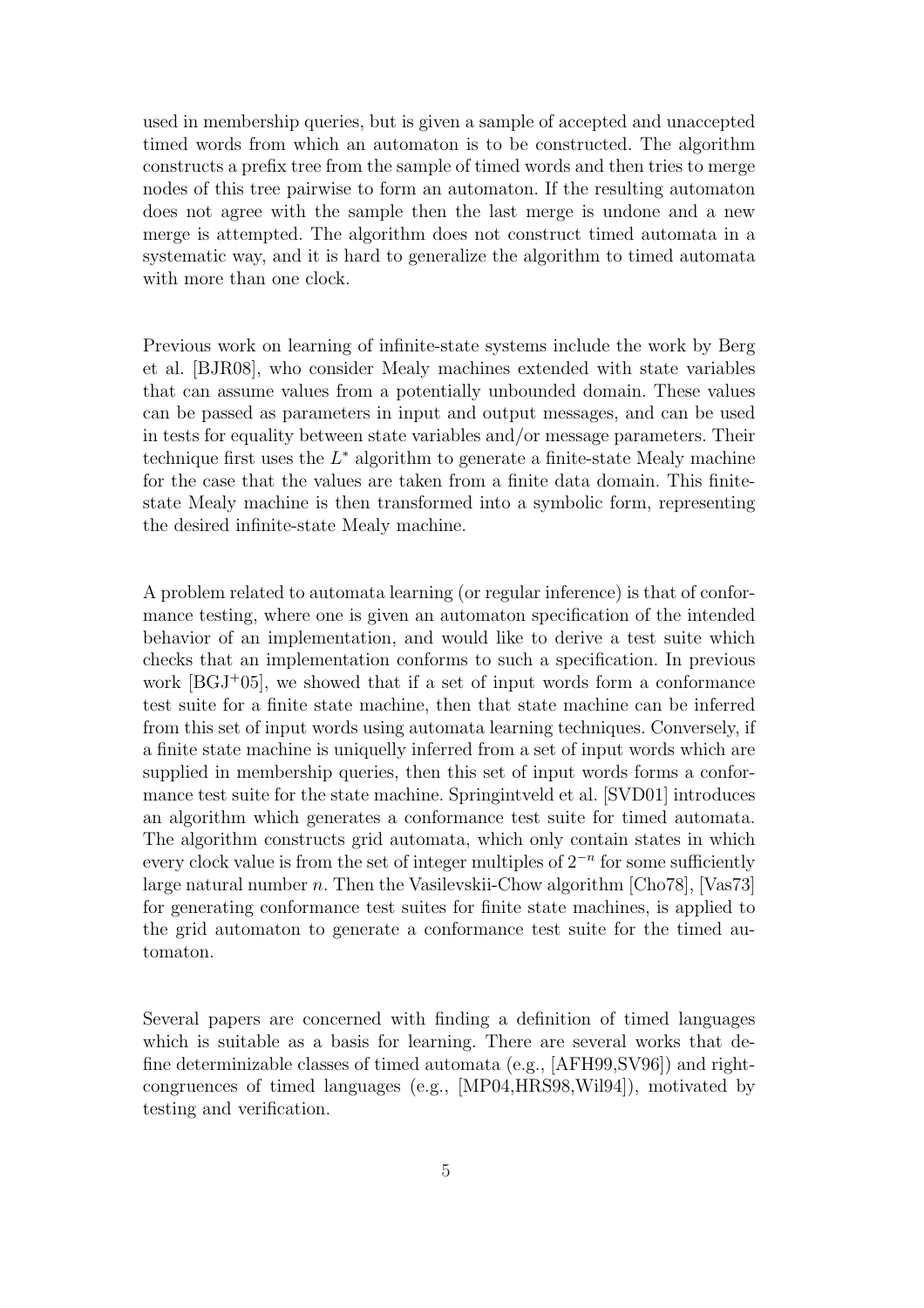Structure of Paper The paper is structured as follows. After preliminaries in the next section, we define deterministic event-recording automata (DE-RAs) in Section 3. In Section 4 we describe the  $L^*$  algorithm for learning DFAs. In Section 5 and Section 7, we present the algorithms  $TL_{sg}^*$  and, respectively,  $TL_{nsg}^*$  for learning event-deterministic DERAs (EDERAs). In Section 6 we describe the algorithm  $TL^*_s$  suitable for learning general DERAs. Section 8 presents conclusions and directions for future research.

## 2 Preliminaries

We write  $\mathbb{R}^{\geq 0}$  for the set of nonnegative real numbers, and N for the set of natural numbers. Let  $\Sigma$  be a finite alphabet of size  $\Sigma$ . A timed word over  $\Sigma$  is a finite sequence  $w_t = (a_1, t_1)(a_2, t_2) \dots (a_n, t_n)$  of symbols  $a_i \in \Sigma$  that are paired with nonnegative real numbers  $t_i$  such that the sequence  $t_1t_2 \ldots t_n$  of timestamps is nondecreasing. Each time-stamp  $t_i$  denotes the time of occurrence of the symbol  $a_i$ , measured from some common "initial moment". <sup>(1)</sup> We use  $\lambda$  to denote the empty word. A *timed language* over  $\Sigma$  is a set of timed words  $\left| \begin{array}{c} \text{new/BI} \\ \text{new/BI} \end{array} \right|$ over Σ.

An event-recording automaton contains for every symbol  $a \in \Sigma$  a clock  $x_a$ , called the *event-recording clock* of a. Intuitively,  $x_a$  records the time elapsed since the last occurrence of the symbol a. We write  $C_{\Sigma}$  for the set  $\{x_a \mid a \in \Sigma\}$ of event-recording clocks.

A clock valuation  $\gamma$  is a mapping from  $C_{\Sigma}$  to  $\mathbb{R}^{\geq 0}$ . For  $a \in \Sigma$ , we define  $\gamma[x_a \mapsto 0]$  to be the clock valuation  $\gamma'$  such that  $\gamma'(x_a) = 0$  and  $\gamma'(x_b) = \gamma(x_b)$ for all  $b \neq a, b \in \Sigma$ . For  $t \in \mathbb{R}^{\geq 0}$ , we define  $\gamma + t$  to be the clock valuation  $\gamma'$ such that  $\gamma'(x_a) = \gamma(x_a) + t$  for all  $a \in \Sigma$ .

Throughout the paper, we will use an alternative, equivalent representation of timed words, namely clocked words. A *clocked word*  $w_c$  is a sequence  $w_c =$  $(a_1, \gamma_1)(a_2, \gamma_2)\dots(a_n, \gamma_n)$  of symbols  $a_i \in \Sigma$  that are paired with clock valuations, which for all  $a \in \Sigma$  satisfies

- $\gamma_1(x_a) = \gamma_1(x_b)$  for all  $a, b \in \Sigma$ , and
- $\gamma_i(x_a) = \gamma_{i-1}(x_a) + \gamma_i(x_{a_{i-1}})$  whenever  $1 < i \leq n$  and  $a \neq a_{i-1}$ . The quantity  $\gamma_i(x_{a_{i-1}})$  is the time elapsed between the occurrence of  $a_{i-1}$  and  $a_i$ , and so can be arbitrary. (2)

Each timed word  $w_t = (a_1, t_1)(a_2, t_2) \dots (a_n, t_n)$  can be naturally transformed into a clocked word  $CW(w_t) = (a_1, \gamma_1)(a_2, \gamma_2) \dots (a_n, \gamma_n)$  where for each i with  $1 \leq i \leq n$ ,

 $(1)$ TODO: This sentence was

(2)TODO: This sentence was new/BJ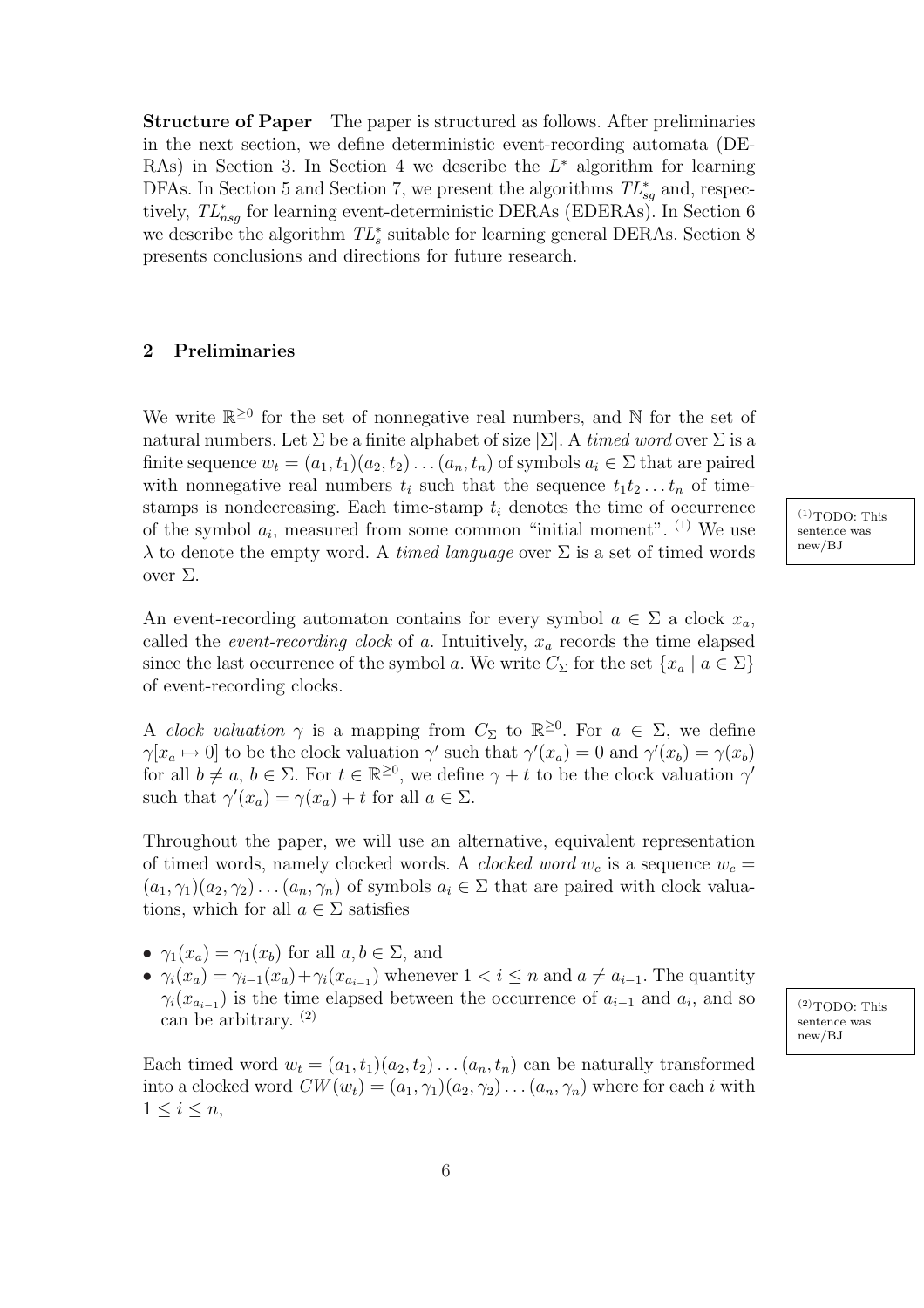

Fig. 1. Clock constraint and region

- $\gamma_i(x_a) = t_i$  if  $a_j \neq a$  for  $1 \leq j < i$ ,
- $\gamma_i(x_a) = t_i t_j$  if there is a j with  $1 \leq j \leq i$  such that  $a_j = a$ , and furthermore  $a_k \neq a$  for  $j < k < i$  (i.e.,  $a_j$  is the most recent occurrence of a).

A *clock constraint* is a conjunction of atomic constraints of the form  $x_a \sim n$ , called a *clock bound*, or  $x_a - x_b \sim n$ , called a *difference bound*, for  $x_a, x_b \in C_{\Sigma}$ ,  $\sim \in \{ \leq, \leq, \geq \geq \},$  and  $n \in \mathbb{N}$ . A clock constraint is called *non-strict* if only  $\sim \in \{\leq, \geq\}$  is used, and, similarly, it is called *strict* if only  $\sim \in \{\leq, >\}$  is used. For example,  $\varphi = x_a - x_b \geq 1 \wedge x_a - x_b \leq 7 \wedge x_a > 4 \wedge x_b > 1$  is a clock constraint, which is neither strict nor non-strict. We identify an empty conjunction with true.

We use  $\gamma \models \varphi$  to denote that the clock valuation  $\gamma$  satisfies the clock constraint  $\varphi$ , defined in the usual manner. A clock constraint  $\varphi$  *identifies* a  $\Sigma$ . dimensional polyhedron  $[\varphi] \subseteq (\mathbb{R}^{\geq 0})^{|\Sigma|}$  viz. the vectors of real numbers satisfying the constraint. In Figure 1(a), a clock constraint and the 2-dimensional polyhedron it identifies are shown.

For each clock constraint  $\varphi$  there are in general several other clock constraints that are equivalent to  $\varphi$  in the sense that they identify the same polyhedron. If  $\varphi$  is satisfiable, there is among these a unique *canonical* clock constraint, denoted  $Can(\varphi)$ , obtained by closing  $\varphi$  under all consequences of pairs of conjuncts in  $\varphi$ , i.e.,

- from two difference bounds, such as  $x_a x_b \leq 2$  and  $x_b x_c < 3$ , we derive a new difference bound, viz.  $x_a - x_c < 5$ , and
- from a difference bound and a clock bound, such as  $x_a x_b \leq 2$  and  $x_a \geq 3$ , we derive a new clock bound, viz.  $x_b \geq 1$ ,
- from an upper and a lower clock bound, such as  $x_a \leq 3$  and  $x_b > 2$ , we derive a new difference bound, viz.  $x_a - x_b < 1$ ,

until saturation, and thereafter keeping the tightest bounds for each clock and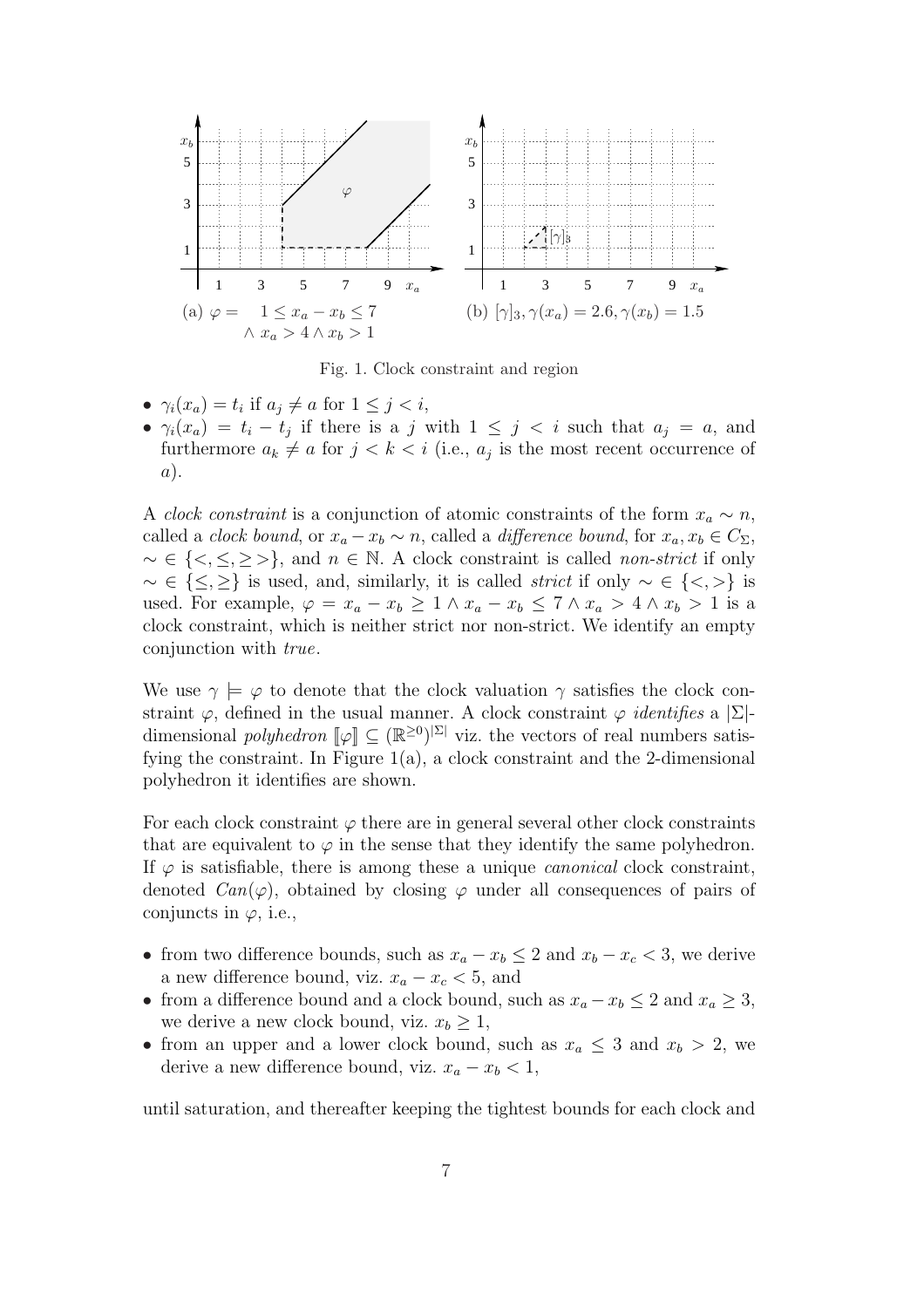

Fig. 2. Illustration of Proposition 1

each clock difference. If the canonical form contains inconsistent constraints, or requires some clock to be negative, then the clock constraint is unsatisfiable. The canonical form for an unsatisfiable clock constraint is defined to be false [Dil89].

Clock constraints satisfy an important closure property

**Proposition 1** For a clock constraint  $\varphi$  and two clock valuations  $\gamma$ ,  $\gamma'$ , if  $\gamma \models \varphi \text{ and } \gamma' \models \varphi, \text{ then } \min(\gamma, \gamma') \models \varphi \text{ and } \max(\gamma, \gamma') \models \varphi, \text{ where } \min(\gamma, \gamma')$ is defined by  $\min(\gamma, \gamma')(x_a) = \min(\gamma(x_a), \gamma'(x_a))$  for all  $a \in \Sigma$ , and analogously for max $(\gamma, \gamma')$  (see Figure 2).

### PROOF. (\* Here is an alternative proof/BJ \*)

That  $\min(\gamma, \gamma')$  satisfies a clock bound of form form  $x_a \sim n$  follows from the fact that  $\min(\gamma, \gamma')$ ( $x_a$ ) is either  $\gamma(x_a)$  or  $\gamma'(x_a)$ , and that both  $\gamma$  and  $\gamma'$  satisfy  $x_a \sim n$ . To see that min $(\gamma, \gamma')$  satisfies a difference bound of form  $x_a - x_b \ge n$ , assume that  $\min(\gamma, \gamma')(x_a)$  is  $\gamma(x_a)$ . Then

$$
\min(\gamma, \gamma')(x_a) - \min(\gamma, \gamma')(x_b) = \gamma(x_a) - \min(\gamma, \gamma')(x_b) \geq \gamma(x_a) - \gamma(x_b) ,
$$

and by assumption  $\gamma(x_a) - \gamma(x_b) \geq n$ . The proof is analogous for difference bounds of form  $x_a - x_b \leq n$  and for strict difference bounds.  $\Box$ 

**PROOF.** Assume that a clock constraint  $\varphi$  contains constraints of the form  $k_1 \leq x_a \leq k_2, k_3 \leq x_b \leq k_4$  and  $k_5 \leq x_a - x_b \leq k_6$ . Since  $\gamma \models \varphi$  and  $\gamma' \models \varphi$ , we have  $k_1 \leq \min(\gamma, \gamma')(x_a) \leq k_2, k_1 \leq \max(\gamma, \gamma')(x_a) \leq k_2$  $k_3 \leq \min(\gamma, \gamma')(x_b) \leq k_4$  and  $k_3 \leq \max(\gamma, \gamma')(x_b) \leq k_4$ . It also follows that  $k_5 \leq \gamma(x_a) - \gamma(x_b) \leq k_6$  and  $k_5 \leq \gamma'(x_a) - \gamma'(x_b) \leq k_6$ . If  $\gamma(x_a) \leq \gamma'(x_a)$ and  $\gamma(x_b) \leq \gamma'(x_b)$ , then  $k_5 \leq \min(\gamma, \gamma')(x_a) - \min(\gamma, \gamma')(x_b) \leq k_6$  and  $k_5 \leq \max(\gamma, \gamma')(x_a) - \max(\gamma, \gamma')(x_b) \leq k_6$ . Assume that  $\gamma(x_a) \leq \gamma'(x_a)$  and  $\gamma(x_b) \geq \gamma'(x_b)$  (proof for opposite case is similar). Then  $k_5 \leq \gamma(x_a) - \gamma(x_b) \leq$  $\min(\gamma, \gamma')(x_a) - \min(\gamma, \gamma')(x_b) \leq \gamma'(x_a) - \gamma'(x_b) \leq k_6$  and  $k_5 \leq \gamma(x_a) - \gamma(x_b) \leq$  $\max(\gamma, \gamma')(x_a) - \max(\gamma, \gamma')(x_b) \leq \gamma'(x_a) - \gamma'(x_b) \leq k_6. \quad \Box$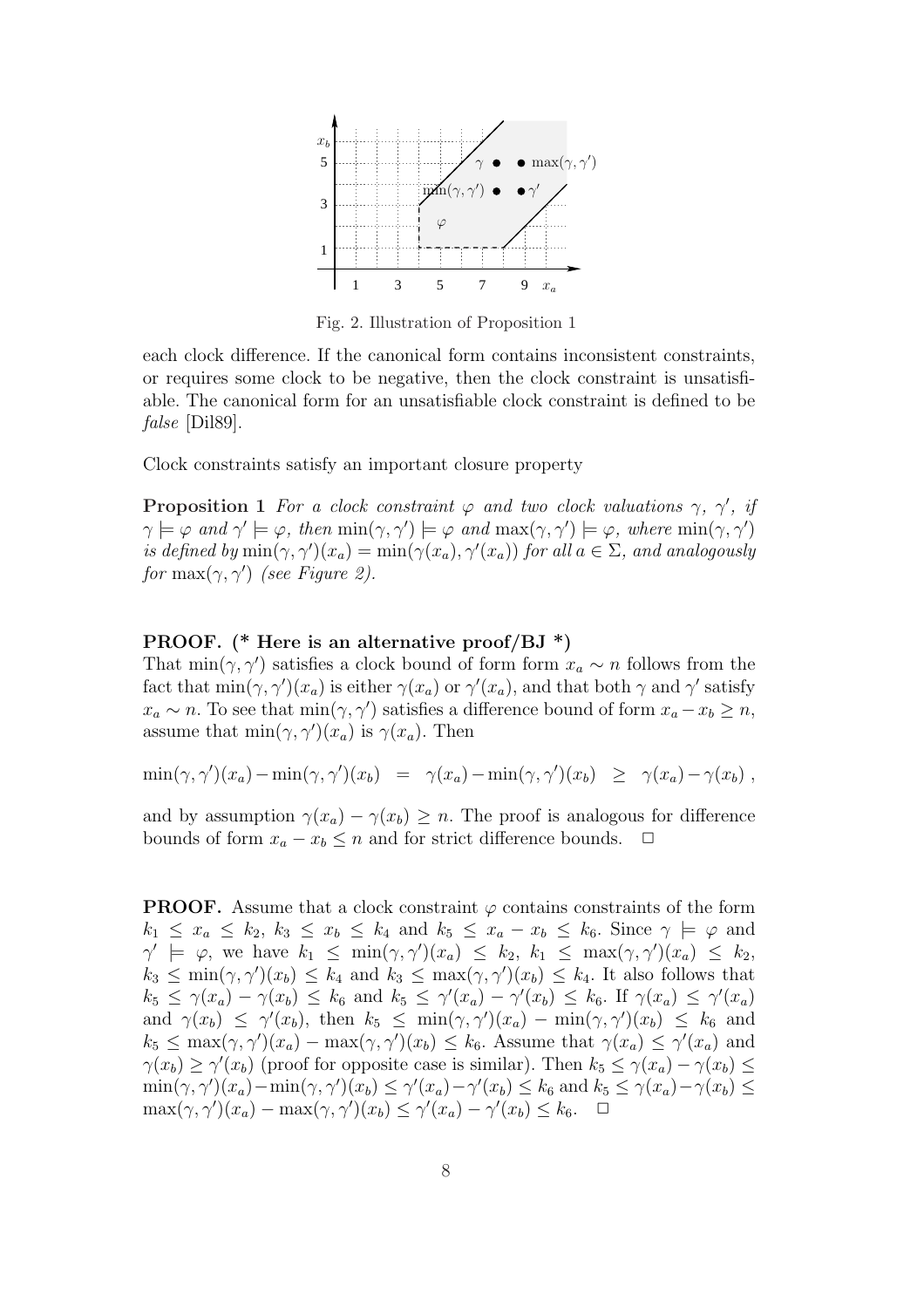A *clock guard* is a conjunction of atomic constraints of the form  $x_a \sim n$ , for  $x_a \in C_{\Sigma}$ ,  $\sim \in \{ \leq, \leq, \geq, \geq \},$  and  $n \in \mathbb{N}$ , i.e., comparison between clocks is not permitted. A clock guard is called *non-strict* if only  $\sim \in \{\leq,\geq\}$  is used and strict if only  $\sim \in \{<,>\}$  is used. For example,  $x_a \geq 4 \land x_a \leq 8 \land x_b \geq 1 \land x_b \leq 3$ is a clock guard, which is non-strict.

The set of clock guards is denoted by  $G_{\Sigma}$ . A clock guard g identifies a  $|\Sigma|$ dimensional *hypercube*  $\llbracket g \rrbracket \subseteq (\mathbb{R}^{\geq 0})^{|\Sigma|}$ . In Figure 3(a), two different clock guards  $g$  and  $g'$  and two 2-dimensional hypercubes—rectangles—they identify are shown: the bounded one for  $g$  and the partially unbounded one for  $g'$ . We use equalities in clock constraints and clock guards in the natural way, e.g.,  $x_a = n$  denotes  $x_a \geq n \wedge x_a \leq n$ . In timed automata, guards are restricted to being clock guards: one reason is that this is sufficient for many applications, another is allowing them to be general clock constraints would make analysis algorithms more complicated (see e.g.,  $[BY03]$ ). <sup>(3)</sup>

A guarded word is a sequence  $w_g = (a_1, g_1)(a_2, g_2) \dots (a_n, g_n)$  of symbols  $a_i \in \Sigma$ that are paired with clock guards. For a clocked word  $w_c = (a_1, \gamma_1)(a_2, \gamma_2) \dots$  $(a_n, \gamma_n)$  we use  $w_c \models w_g$  to denote that  $\gamma_i \models g_i$  for  $1 \leq i \leq n$ . For a timed word  $w_t$  we use  $w_t \models w_g$  to denote that  $CW(w_t) \models w_g$ . A guarded word  $w_q = (a_1, g_1)(a_2, g_2) \dots (a_n, g_n)$  is called a *guard refinement* of  $a_1 a_2 \dots a_n$ , and  $a_1a_2...a_n$  is called the word underlying  $w_g$ . The word w underlying a timed word  $w_t$  is defined in a similar manner. A guarded word  $w_g$  =  $(a_1, g_1)(a_2, g_2) \dots (a_n, g_n)$  is non-strict if  $g_i$  is non-strict for all  $1 \leq i \leq n$ . (4)  $(4)$  (4) TODO: new

A clock constraint or a clock guard is  $K$ -bounded if it contains no constant larger than  $K$ . A K-bounded *simple clock guard* is a clock guard whose conjuncts are only of the form  $x_a = n$ ,  $n' < x_a \wedge x_a < n' + 1$  or  $x_a > K$ , for  $0 \leq n \leq K, 0 \leq n' \leq K-1, x_a \in C_{\Sigma}$ . In Figure 3(b), an example of a simple clock guard is shown. A K-bounded simple guarded word  $w_q$  is a sequence  $w_g = (a_1, g_1)(a_2, g_2) \dots (a_n, g_n)$  of symbols  $a_i \in \Sigma$  that are paired with K-bounded simple clock guards.

The *extracted guard* from a clock constraint  $\varphi$ , denoted guard( $\varphi$ ) is the conjunction of all clock bounds (i.e., conjuncts of form  $x_a \sim n$ ) in  $Can(\varphi)$ . In simple words, *guard* $(\varphi)$  identifies the smallest hypercube surrounding the polyhedron indentified by  $\varphi$ . If  $\varphi$  is unsatisfiable, guard( $\varphi$ ) is defined as false. This intuition immediately leads to the following proposition.

**Proposition 2** Let  $\varphi$  be a clock constraint and q be a clock quard. Then  $[\![\varphi \wedge g]\!] = [\![\varphi]\!]$  implies  $[\![guard(\varphi)]\!] \subseteq [\![g]\!]$ .  $\Box$ 

For the developments to come, we define several operations on clock constraints  $\varphi$ .

(3)TODO: The last sentence is new/BJ.

sentence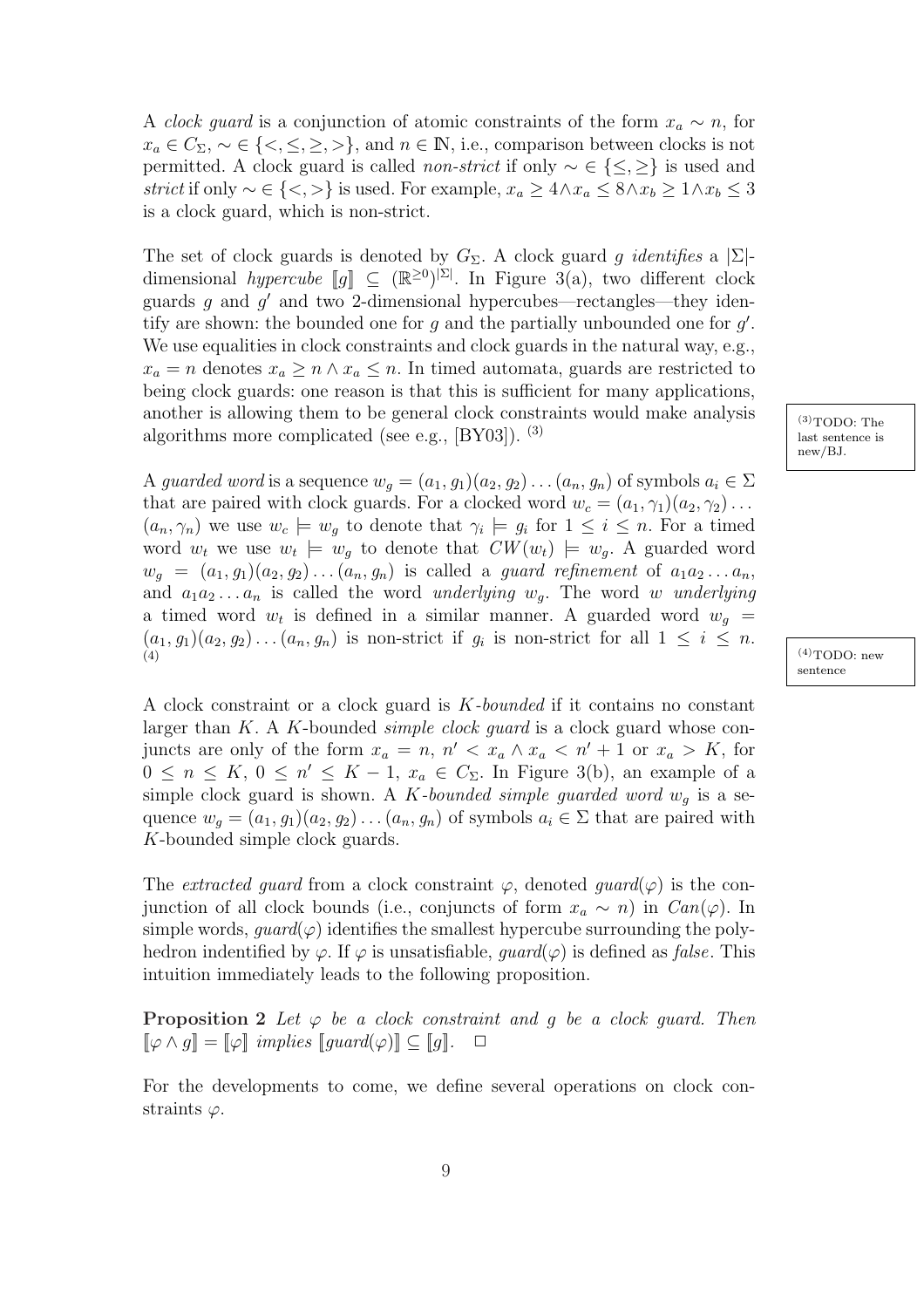

Fig. 3. Guard and simple guard

- We define the reset of a clock  $x_a$  in  $\varphi$ , denoted by  $\varphi[x_a \mapsto 0]$ , as  $Can(\varphi')$ , where  $\varphi'$  is obtained from  $Can(\varphi)$  by removing all conjuncts involving  $x_a$ , and adding the conjunct  $x_a \leq 0$ .
- We define the *time elapsing* of  $\varphi$ , denoted by  $\varphi \uparrow$ , as  $Can(\varphi')$ , where  $\varphi'$  is obtained from  $Can(\varphi)$  by removing all upper bounds on clocks [DT98].

It is a standard result that these operations mirror the corresponding operations on clock valuations, in the sense that

- $\gamma' \models \varphi[x_a \mapsto 0]$  iff  $\gamma' = \gamma[x_a \mapsto 0]$  for some  $\gamma$  with  $\gamma \models \varphi$ , and
- $\gamma' \models \varphi \uparrow \text{ iff } \gamma' = \gamma + t \text{ for some } \gamma \text{ with } \gamma \models \varphi \text{ and } t \in \mathbb{R}^{\geq 0}.$

Following [DT98], we introduce the K<sup><</sup>-approximation  $\langle \langle \varphi \rangle \rangle_K^{\lt}$  of the clock constraint  $\varphi$  as the constraint  $\varphi'$  obtained from  $Can(\varphi)$  by <sup>(5)</sup>

 $(5)$ TODO: I rephrased the next four bullets/BJ

- removing all constraints of the form  $x_a \sim n$  and  $x_a x_b \sim n$ , whenever  $\sim \in \{ \lt, \leq \}$  and  $n > K$ , and
- replacing all constraints of the form  $x_a \sim n$  and  $x_a x_b \sim n$  by  $x_a > K$  and  $x_a - x_b > K$ , respectively, whenever ~ ∈ {>, ≥} and  $n > K$ .

Note that the  $K<sup>2</sup>$ -approximation of a canonical clock constraint is in general not canonical.

We introduce the K<sup>≤</sup>-approximation  $\langle \langle g \rangle \rangle_K^{\le}$  of the clock guard g as the clock guard obtained by

- removing all constraints of form  $x_a \leq n$  and  $x_a < n$ , whenever  $n > K$ , and
- replacing all constraints of form  $x_a \geq n$  and  $x_a > n$  by  $x_a \geq K$ , whenever  $n > K$ .

For a constraint  $\varphi$  and guarded word  $w_q$ , we introduce the *strongest post*condition of  $w_q$  with respect to  $\varphi$ , denoted by  $sp(\varphi, w_q)$ . Postcondition computation is central in symbolic verification techniques for timed automata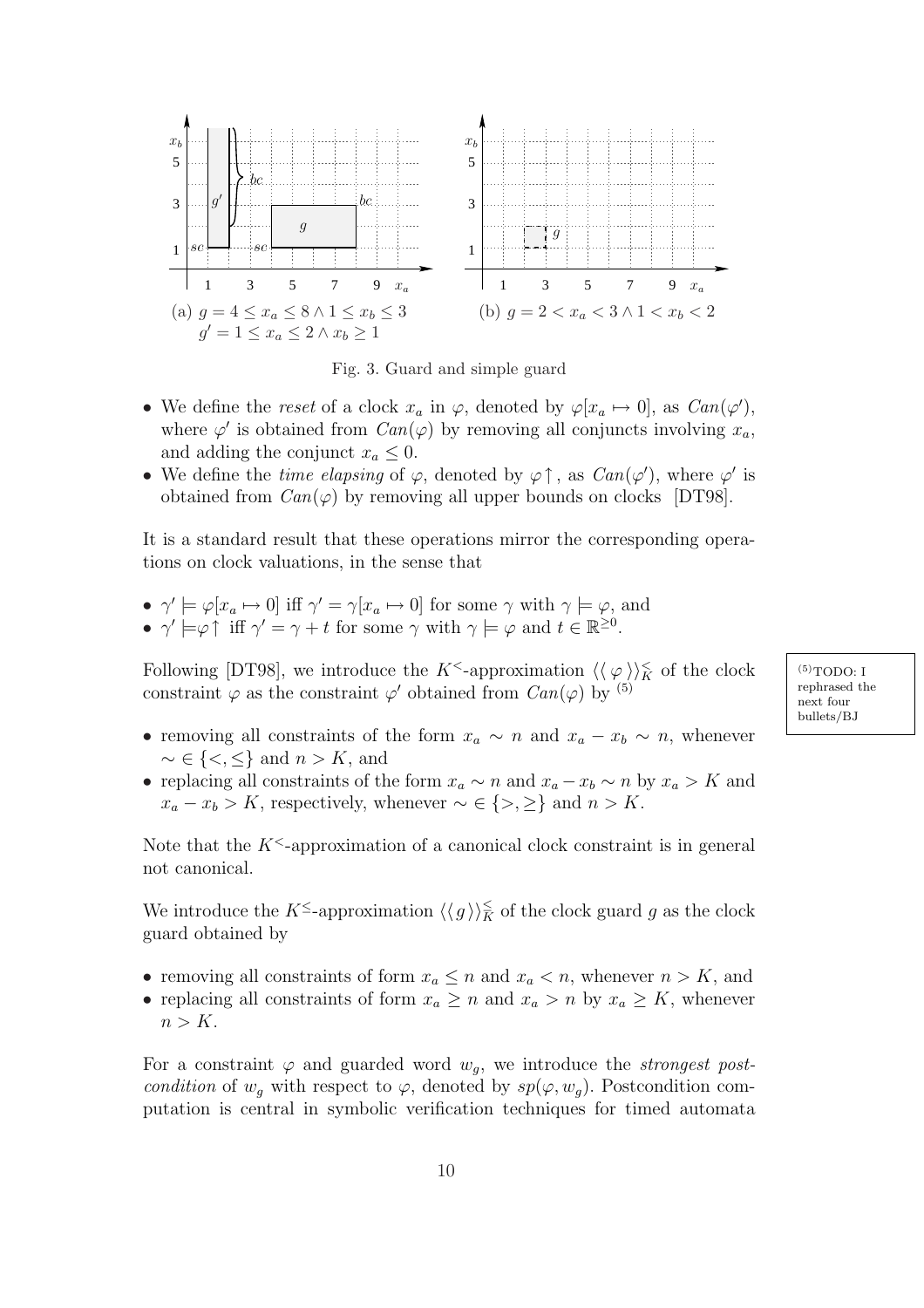

 $[BDM+98,BLL+96]$ , and can be done inductively as follows:

- $sp(\varphi, \lambda) = \varphi$ ,
- $sp(\varphi, w_q(a, q)) = ((sp(\varphi, w_q) \wedge q)[x_q \mapsto 0])$   $\uparrow$ .

We often omit the first argument in the postcondition, implicitly assuming it to be the initial constraint  $\varphi_0 = \bigwedge_{a,b \in \Sigma} x_a = x_b$  (or *true* if  $\Sigma$  has only one symbol), i.e.,  $sp(w_g) = sp(\varphi_0, w_g)$ . Intuitively,  $sp(w_g)$  is the constraint on clock valuations that is induced by  $w_q$  on any following occurrence of a clock valuation, i.e.,  $\gamma \models sp(w_q)$  if and only if there is a clocked word  $w_c(a, \gamma)$  such that  $w_c$  =  $w_q$ . We remark that the polyhedron identified by the strongest postcondition is a convex set [DT98], and that  $sp(w_q)$  is non-strict if  $w_q$  is non-strict.

In Figure 4, an example of the strongest postcondition for the guarded word  $w_g = (a, true)(b, 2 \le x_a \le 4)(b, 1 \le x_b \le 3)$  is shown. Intuitively, taking a resets clock  $x_a$ . The two subsequent b-actions can only be taken between  $2+1$ and  $4+3$  time units later and do not reset  $x_a$ . As b is the last action taken in the word, there is no constraint on  $x_b$ .

For guarded word  $w_g$ , we also introduce the  $K^{\lt}$ -approximated postcondition  $sp_K^{\lt}(w_g)$ , defined by

•  $sp_K^{\lt}(\lambda) = \bigwedge_{a,b \in \Sigma} x_a = x_b$ •  $sp_K^{\lt}(w_g(a,g)) = \langle \langle sp(sp_K^{\lt}(w_g), (a,g)) \rangle \rangle_K^{\lt}$ .

Given a natural number K, we define the region equivalence  $\sim_K$  on the set of clock valuations by  $\gamma \sim_K \gamma'$  if

- for all  $x_a \in C_{\Sigma}$ , either  $\cdot \gamma(x_a)$  and  $\gamma'(x_a)$  are both greater than K, or  $\cdot \lfloor \gamma(x_a) \rfloor = \lfloor \gamma'(x_a) \rfloor$  and  $fract(\gamma(x_a)) = 0$  iff  $fract(\gamma'(x_a)) = 0$ , and
- for all  $x_a, x_b \in C_{\Sigma}$  with  $\gamma(x_a) \leq K$  and  $\gamma(x_b) \leq K$ ,  $fract(\gamma(x_a)) \leq fract(\gamma(x_b))$  iff  $fract(\gamma'(x_a)) \leq fract(\gamma'(x_b)).$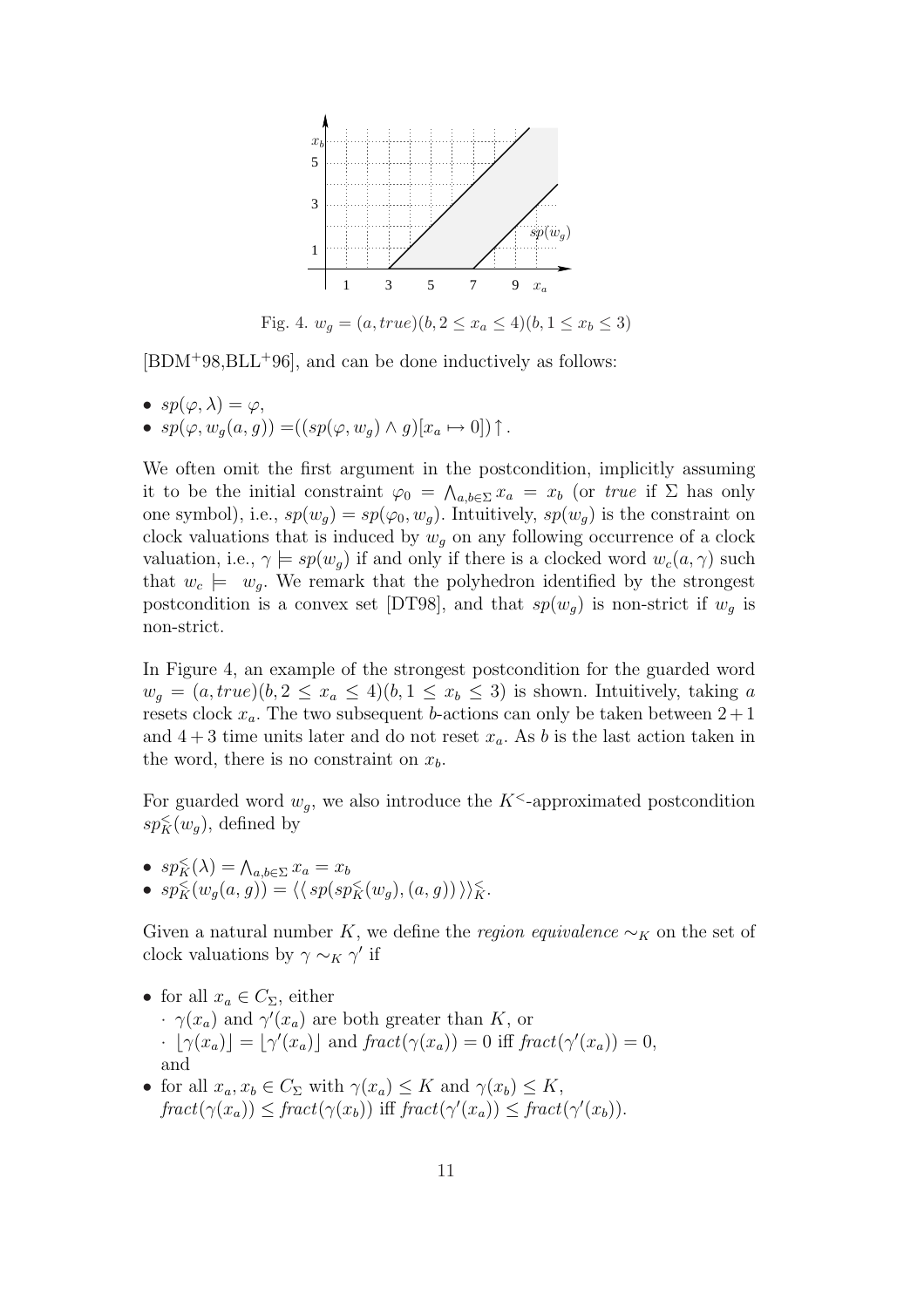A region is an equivalence class of clock valuations induced by  $\sim_K$ . We denote by  $[\gamma]_K$  the region of  $\gamma$ . In Figure 1(b), an example of a region is depicted.

 $(6)$ TODO: I changed this first sentence/BJ

 $(6)$  A clock constraint identifies the union of a set of regions, therefore region equivalence induces a natural equivalence on clock constraints. For two clock constraints  $\varphi$  and  $\varphi'$ , define  $\varphi \approx_K \varphi'$ , if for each clock valuation  $\gamma$  with  $\gamma \models \varphi$ there is a clock valuation  $\gamma'$  with  $\gamma' \models \varphi'$  such that  $\gamma \sim_K \gamma'$ , and vice versa.

An important property of region equivalence is that it is preserved by reset and time elapsing operations. If  $\gamma \sim_K \gamma'$  then  $\gamma[x_a \mapsto 0] \sim_K \gamma'[x_a \mapsto 0]$ , and for each  $t \in \mathbb{R}^{\geq 0}$  there is a  $t' \in \mathbb{R}^{\geq 0}$  such that  $\gamma + t \sim_K \gamma' + t'$  [Yov96]. If we combine this fact with the fact that the reset and time elapsing operations on constraints mirror the same operations on clock valuations, we infer that the relation  $\approx_K$  on clock constraints is preserved by reset and time elapsing. Thus, if  $\varphi \approx_K \varphi'$  then  $\varphi[x_a \mapsto 0] \approx_K \varphi'[x_a \mapsto 0]$ , and  $\varphi \uparrow \approx_K \varphi' \uparrow$ . The relation  $\approx_K \varphi$ is also preserved by approximation, i.e.,  $\varphi \approx_K \langle \langle \varphi \rangle \rangle_K^{\leq}$ . A corollary of these facts is the following lemma.

**Lemma 3** Let  $w_q$  be a guarded word. Then

$$
sp_K^<(w_g) \approx_K sp(w_g)
$$

**PROOF.** By induction on the length of  $w_g$ . For the base case, where  $w_g$  is empty, the proof is immediate. For the inductive step, assume that  $sp_K^{\leq}(w_g) \approx_K$  $sp(w_g)$  and consider the guarded word  $w_g(a, g)$ . By definition,  $sp_K^{\lt}(w_g(a, g))$  =  $\langle \langle sp(sp<sub>K</sub><sup>lt</sup>(w<sub>g</sub>), (a, g)) \rangle \rangle<sub>K</sub><sup>lt</sup>$ . From  $sp<sub>K</sub><sup>lt</sup>(w<sub>g</sub>) \approx_{K} sp(w<sub>g</sub>)$  we infer, using that  $\approx_{K}$ is preserved by reset, time elapsing, and conjunction with clock guards, that  $sp(sp<sub>K</sub><sup><</sup>(w<sub>g</sub>),(a, g)) \approx_{K} sp(w<sub>g</sub>(a, g))$ . Since  $\approx_{K}$  is preserved by approximation, we infer that  $\langle \langle sp(sp<sub>K</sub><sup>lt</sup>(w<sub>g</sub>), (a, g)) \rangle \rangle_K \approx_K sp(sp<sub>K</sub><sup>lt</sup>(w<sub>g</sub>), (a, g)) \approx_K sp(w<sub>g</sub>(a, g)),$ i.e., that  $sp_K^{\lt}(w_g(a,g)) \approx_K sp(w_g(a,g))$ .  $\Box$ 

For every satisfiable non-strict clock guard  $g$ , we define its  $K$ -smallest corner, denoted by  $sc_K(g)$ , as the set of clock valuations  $\gamma$  that satisfy  $\gamma(x_a) = n$  for all  $x_a$  such that the lower bound for  $x_a$  in g is of form  $n \leq x_a$  with  $n \leq K$ , and that satisfy  $\gamma(x_a) \geq K$  whenever the lower bound for  $x_a$  in g is of form  $n \leq x_a$  with  $n \geq K$ . <sup>(7)</sup> Similarly, we define the *biggest corner* of g, denoted  $\overline{bc_K(g)}$  as the set of valuations  $\gamma$  that are maximal in the dimensions where senerge senerge [g] has an upper bound and exceeds K in the others. In Figure 3(a), for an example, if  $K = 8$ , the biggest corner of guard q contains the only valuation  $\gamma$  with  $\gamma(x_a) = 8$  and  $\gamma(x_b) = 3$ , while for g' if  $K = 2$ , the biggest corner contains all valuations  $\gamma$  with  $\gamma(x_a) = 2$  and  $\gamma(x_b) > 2$ . <sup>(8)</sup>

 $(7)$ TODO: I changed this last

 $(8)$ TODO: I changed this last senence/BJ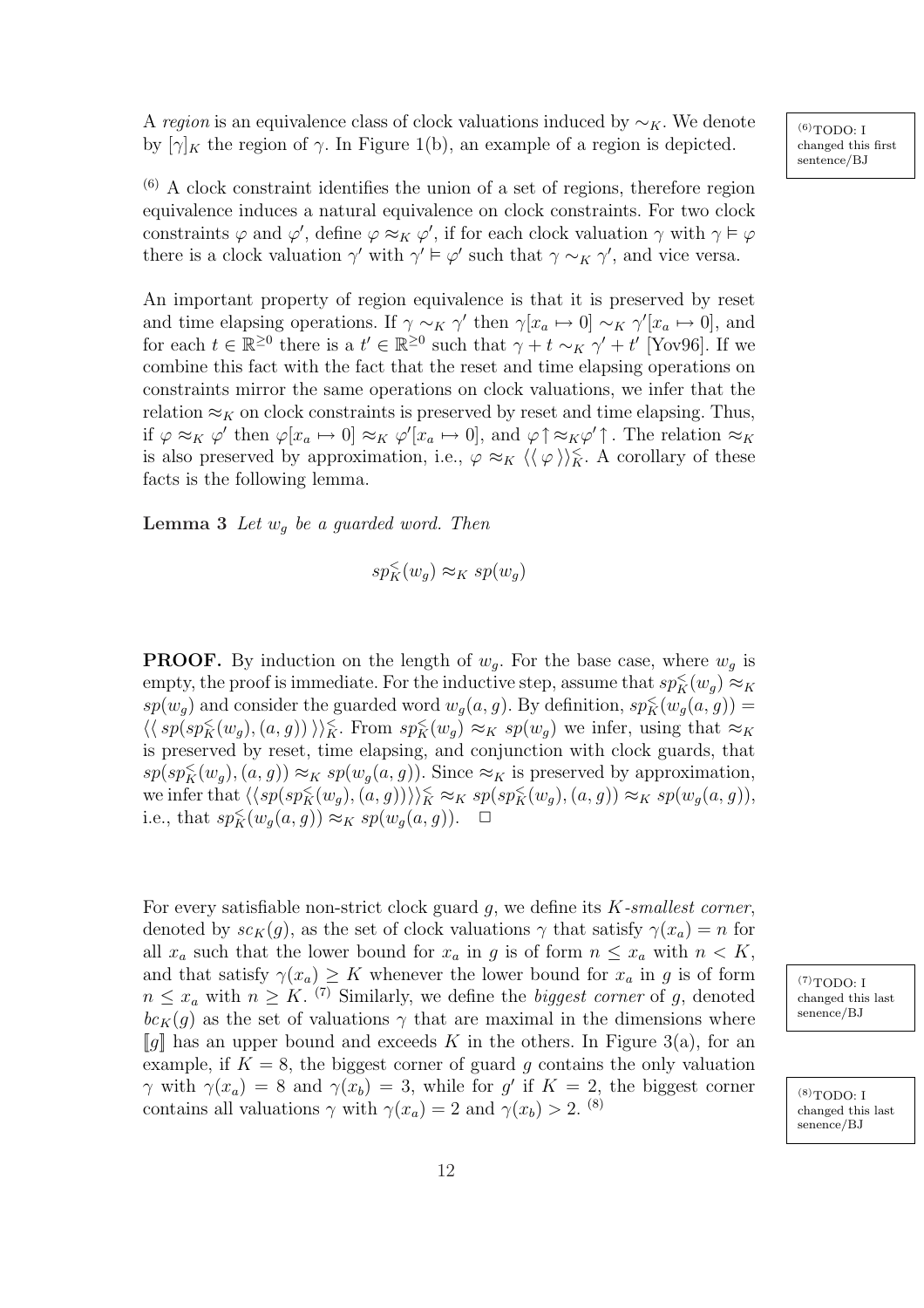#### 3 Event-Recording Automata

In this section, we introduce event-recording automata, which are the subject of the learning algorithms in the paper. We also introduce the further restricted class of event-deterministic event-recording automata, which the algorithms  $TL_{sg}^*$  and  $TL_{nsg}^*$  are designed to learn. In the treatment, we will repeatedly make use of standard deterministic finite automata.

A deterministic finite automaton (DFA)  $\mathcal{A} = (\Gamma, Q, q_0, \delta, Q^f)$  over the alphabet Γ consists of a finite set of *states Q*, and *initial state q*<sub>0</sub>, a partial transition function  $\delta: Q \times \Gamma \to Q$ , and a set of final states  $Q^f \subseteq Q$ . A run of A over the word  $w = a_1 a_2 \dots a_n$  is a finite sequence

$$
q_0 \xrightarrow{a_1} q_1 \xrightarrow{a_2} \cdots \xrightarrow{a_n} q_n
$$

of states  $q_i \in Q$  such that  $q_0$  is the initial state and  $\delta(q_{i-1}, a_i)$  is defined for  $1 \leq i \leq n$ , with  $\delta(q_{i-1}, a_i) = q_i$ . In this case, we write  $\delta(q_0, w) = q_n$ , thereby extending the definition of  $\delta$  to words in the natural way. The run is called accepting if  $q_n \in Q^f$ . The language  $\mathcal{L}(\mathcal{A})$  comprises all words  $a_1 a_2 \ldots a_n$  over which an accepting run exists.

We are now ready to introduce the class of automata models whose objects we want to learn: deterministic event-recording automata.

**Definition** 4 An event-recording automaton  $(ERA) D = (\Sigma, L, l_0, \delta, L^f)$  consists of a finite input alphabet  $\Sigma$ , a finite set L of locations, an initial location  $l_0 \in L$ , a set  $L^f$  of accepting locations, and a transition function  $\delta: L \times \Sigma \times G_{\Sigma} \to 2^L$ , which is a partial function with finite support that for each location, input symbol and guard potentially prescribes a set of target locations. An ERA is deterministic iff

- $\delta(l, a, g)$  is a singleton set whenever it is defined, and
- whenever  $\delta(l, a, g_1)$  and  $\delta(l, a, g_2)$  are both defined then  $\llbracket g_1 \rrbracket \cap \llbracket g_2 \rrbracket = \emptyset$ .

Thus, for a deterministic ERA, a location  $l$  might have two different a successors, which, however, have nonoverlapping guards. Due to the first restriction, we will consider  $\delta$  to be of type  $\delta: L \times \Sigma \times G_{\Sigma} \to L$ , i.e., to map each triple in its domain to a single location rather than a set. An ERA is  $K$ -bounded if the guard q is K-bounded whenever  $\delta(l, a, q)$  is defined.

In this paper, we only consider deterministic ERAs, or DERAs for short, which is no significant restriction in terms of expressiveness as every ERA can be transformed into a DERA accepting the same language. For details, see [AFH99].

In order to define the language accepted by a DERA, we first understand it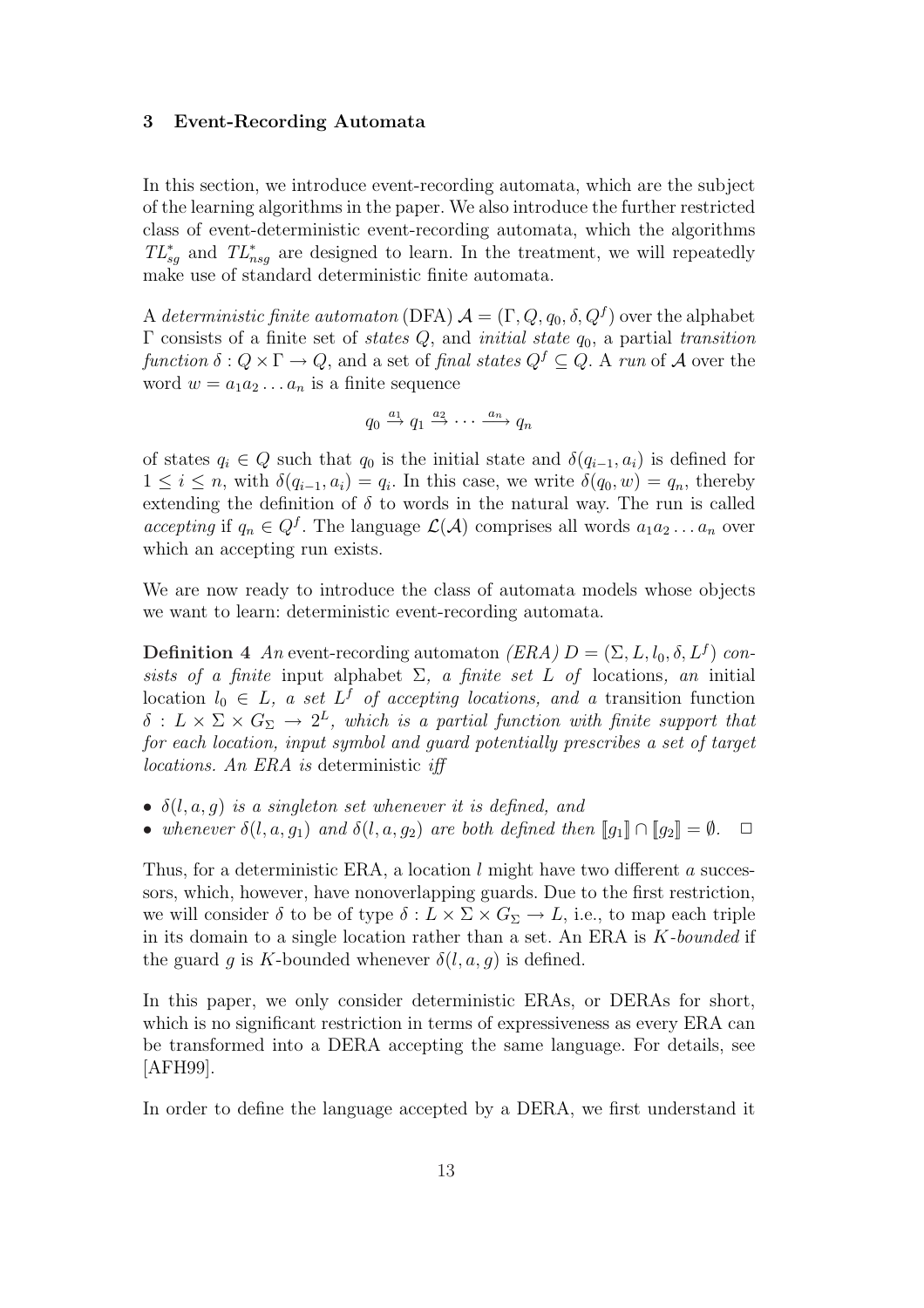as a DFA, which accepts guarded words.

Given a DERA  $D = (\Sigma, L, l_0, \delta, L^f)$ , we define  $df_a(D)$  to be the DFA  $\mathcal{A}_D =$  $(\Gamma, L, l_0, \delta', L^f)$  over the alphabet  $\Gamma = \Sigma \times G_{\Sigma}$  where  $\delta' : L \times \Gamma \to L$  is defined by  $\delta'(l,(a,g)) = \delta(l,a,g)$  if and only if  $\delta(l,a,g)$  is defined, otherwise  $\delta'(l,(a,g))$  is undefined. Note that D and  $dfa(D)$  have the same number of locations/states. Further, note that this mapping from DERAs over  $\Sigma$  to DFAs over  $\Sigma \times G_{\Sigma}$  is injective, meaning that for each DFA A over  $\Sigma \times G_{\Sigma}$ , there is a unique (up to isomorphism) ERA over  $\Sigma$ , denoted  $era(\mathcal{A})$ , such that  $df_a(era(\mathcal{A}))$  is isomorphic to  $\mathcal{A}$ .

The language  $\mathcal{L}(D)$  accepted by a DERA D is defined to be the set of timed words  $w_t$  such that  $w_t \models w_g$  for some guarded word  $w_g \in \mathcal{L}(dfa(D))$ . We call two DERAs  $D_1$  and  $D_2$  equivalent iff  $\mathcal{L}(D_1) = \mathcal{L}(D_2)$ , and denote this by  $D_1 \equiv_t D_2$ , or just  $D_1 \equiv D_2$ .

We introduce a restricted class of deterministic ERAs, which the algorithms  $TL_{sg}^*$  and  $TL_{nsg}^*$  are designed to learn. The restriction is that each state has at most one outgoing transition per action. This means that timing constraints for the occurrence of an action depend only on the past sequence of actions, and not on their relative timing.

**Definition 5** An ERA  $(\Sigma, L, l_0, \delta, L^f)$  is called event-deterministic (EDERA), if

- only non-strict quards are used,
- for every  $l \in L$  and  $a \in \Sigma$  there is at most one  $g \in G_{\Sigma}$  such that  $\delta(l, a, g)$ is defined, and
- every location is accepting.  $\Box$

In case of an EDERA, its transition function  $\delta: L \times \Sigma \times G_{\Sigma} \to L$  can be understood as two functions;  $\eta: L \times \Sigma \to G_{\Sigma}$ , which for a location and an input symbol prescribes a guard, and  $\rho: L \times \Sigma \to L$ , which for a location and an input symbol prescribes a target location. Thus, we use also  $D = (\Sigma, L, l_0, \rho, \eta)$ for denoting an EDERA, where  $L^f$  is omitted since  $L^f = L$ .

From the above definitions, we see that the language of an EDERA D can be characterized by a prefix-closed set of guarded words  $(a_1, g_1)(a_2, g_2)...(a_n, g_n)$ in  $\mathcal{L}(dfa(D))$  such that each  $a_1a_2...a_n$  is a word underlying at most one  $w_q \in \mathcal{L}(dfa(D))$ . <sup>(9)</sup> Thus, we can loosely say that D imposes on each untimed (9)TODO: change word  $a_1 a_2 \ldots a_n$  the timing constraints represented by the guards  $g_1 g_2 \ldots g_n$ .

Example 6 The event-recording automaton shown in Figure 5 over the alphabet  $\{a, b, c\}$  uses three event-recording clocks,  $x_a$ ,  $x_b$ , and  $x_c$ . It is event deterministic, as all guards are non-strict and no location has two outgoing edges labelled with the same action. Location 0 is the initial location of the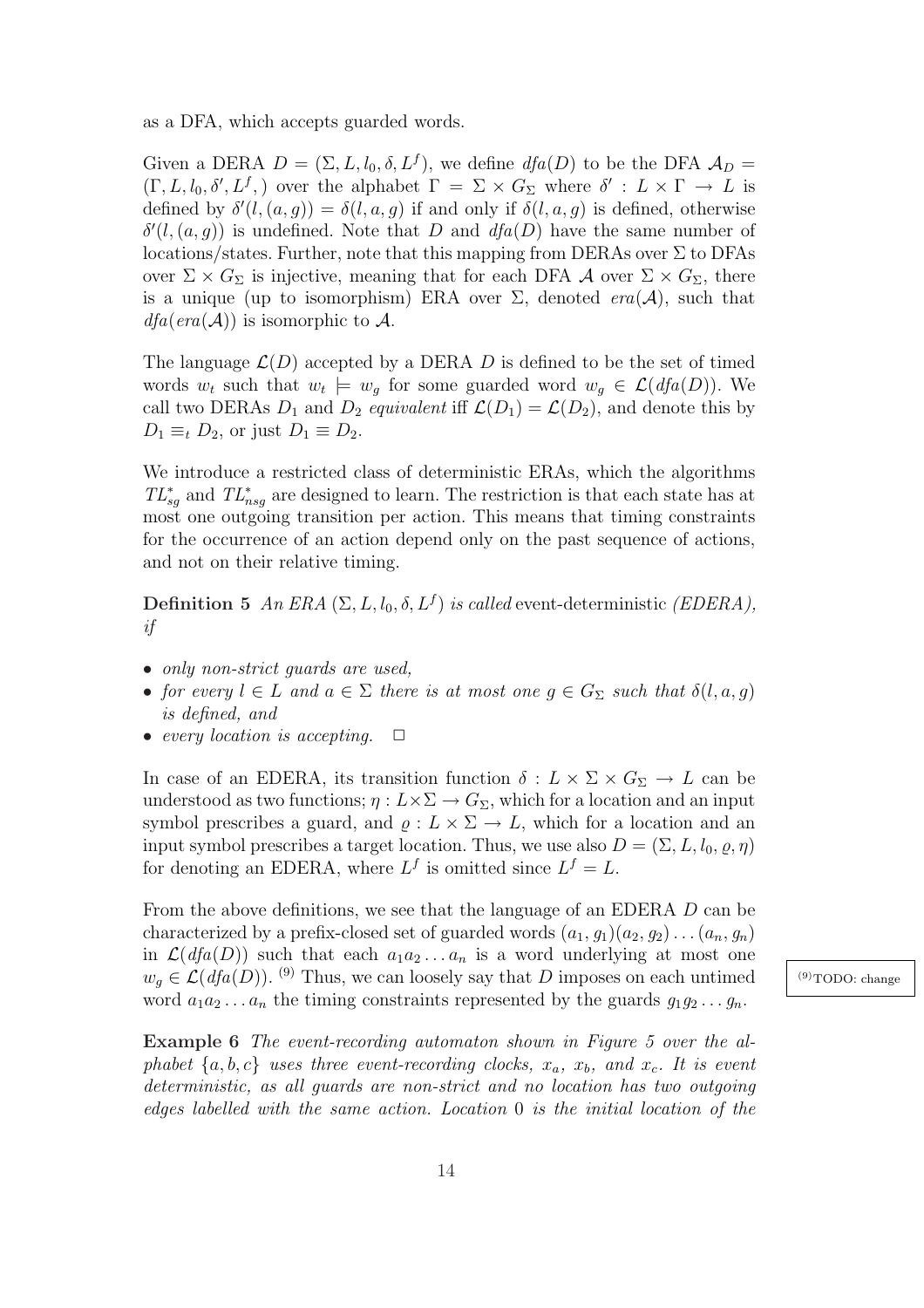

Fig. 5. An event-recording automaton

automaton. The clock constraint  $x_b \geq 3$  that is associated with the edge from location 1 to 4 ensures that the action c can only be taken at least three time units after taking the transition from 0 to 1. This also implies that the time difference between the first b and the subsequent a is greater or equal to 3.  $\Box$ 

## 4 The  $L^*$  algorithm for learning DFAs

In this section, we shortly review the  $L^*$  algorithm, due to Angluin [Ang87] for learning a regular (untimed) language,  $\mathcal{L}(\mathcal{A}) \subseteq \Gamma^*$ , accepted by a minimal deterministic finite automaton (DFA)  $\mathcal{A} = (\Gamma, Q, q_0, \delta, Q^f)$ . In this algorithm a so-called *Learner*, who initially knows nothing about  $A$ , is trying to learn  $\mathcal{L}(\mathcal{A})$  by asking queries to a *Teacher*, who knows  $\mathcal{A}$ . There are two kinds of queries:

- A membership query consists in asking whether a string  $w \in \Gamma^*$  is in  $\mathcal{L}(\mathcal{A})$ .
- An equivalence query consists in asking whether a hypothesized DFA  $\mathcal H$ is correct, i.e., whether  $\mathcal{L}(\mathcal{H}) = \mathcal{L}(\mathcal{A})$ . The Teacher will answer yes if H is correct, or else supply a counterexample  $w$ , which is a word either in  $\mathcal{L}(\mathcal{A}) \setminus \mathcal{L}(\mathcal{H})$  or in  $\mathcal{L}(\mathcal{H}) \setminus \mathcal{L}(\mathcal{A})$ .

The Learner maintains a prefix-closed set  $U \subseteq \Gamma^*$  of prefixes, which are candidates for identifying states, and a suffix-closed set  $V \subseteq \Gamma^*$  of suffixes, which are used to distinguish such states. The sets  $U$  and  $V$  are increased when needed during the algorithm. The Learner makes membership queries for all words in  $(U \cup U\Gamma)V$ , and organizes the results into a *table T* which maps each  $u \in (U \cup U\Gamma)$  to a mapping  $T(u): V \mapsto \{+, -\}.$  The interpretation of T is that for  $u \in (U \cup U\Gamma)$  and  $v \in V$  we have  $T(u)(v) = +$  if  $uv \in \mathcal{L}(\mathcal{A})$ and  $T(u)(v) = -$  if  $uv \notin \mathcal{L}(\mathcal{A})$ . In [Ang87], each function  $T(u)$  is called a row. Thus two rows,  $T(u)$  and  $T(u')$ , are equal, denoted  $T(u) = T(u')$ , if  $T(u)(v) = T(u')(v)$  for all  $v \in V$ . Table T is

- closed, if for each  $u \in U$  and  $a \in \Gamma$  there is a  $u' \in U$  such that  $T(ua) = T(u')$ , and
- consistent, if, for each  $u, u' \in U$ ,  $T(u) = T(u')$  implies  $T(ua) = T(u'a)$ .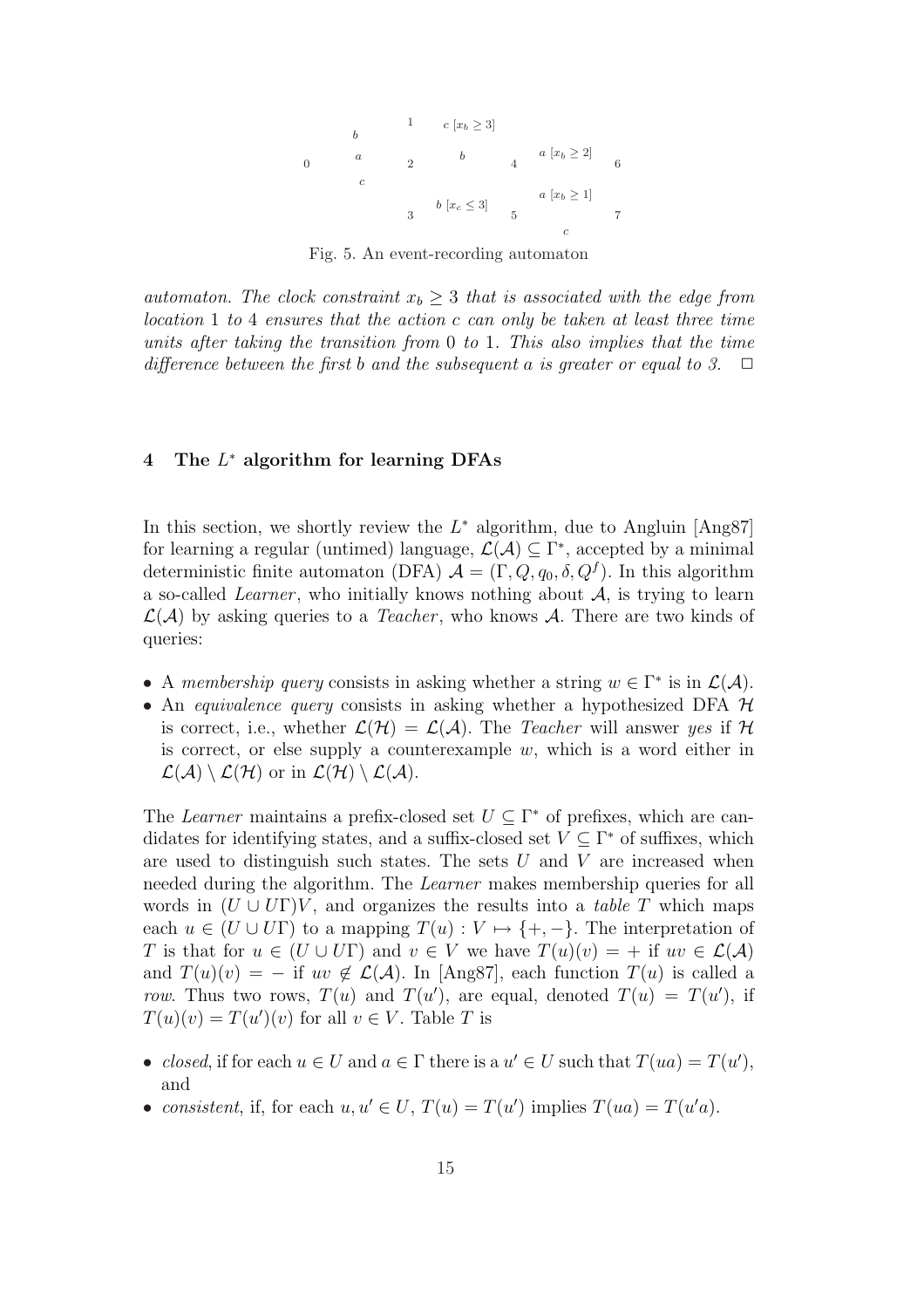If T is not closed, we find  $u' \in U\Gamma$  such that  $T(u) \neq T(u')$  for all  $u \in U$ . Then we move u' to U and ask membership queries for every  $u'av$  where  $a \in \Gamma$ and  $v \in V$ . If T is not consistent, we find  $u, u' \in U$ ,  $a \in \Gamma$  and  $v \in V$  such that  $T(u) = T(u')$  and  $T(ua)(v) \neq T(u'a)(v)$ . Then we add av to V and ask membership queries for every uav where  $u \in U \cup U\Gamma$ . Checks whether T is closed and consistent can be done in any ordering. <sup>(10)</sup> When T is closed and  $\left| \right|^{(10)TODO: new}$ consistent the Learner constructs a hypothesized DFA  $\mathcal{H} = (\Gamma, L, l_0, \delta, L^f),$ where

sentence

- $L = \{T(u) \mid u \in U\}$  is the set of distinct rows,
- $l_0$  is the row  $T(\lambda)$ ,
- $\delta$  is defined by  $\delta(T(u), a) = T(ua)$ , and
- $L^f = \{T(u) \mid u \in U \text{ and } T(u)(\lambda) = \text{accepted}\}\$ is the set of rows which are accepting without adding a suffix,

and submits  $\mathcal H$  in an equivalence query. If the answer is yes, the learning procedure is completed. Otherwise the returned counterexample  $w$  is processed by adding every prefix of w (including w) to U, and subsequent membership queries are performed in order to make the table closed and consistent, after which a new hypothesized DFA is constructed, etc.

The  $L^*$  algorithm constructs A after asking  $O(kn^2m)$  membership queries and at most n equivalence queries, where n is the number of states in  $A$ , k is the size of the alphabet and m is the length of the longest counterexample  $[Ang87]$ . The rough idea is that for each entry in the table  $T$  a query is needed, and  $O(knm)$  is the number of rows, n is the number of columns.

A description of the  $L^*$  algorithm is given as Algorithm 1 and Algorithm 2, using Java-style pseudocode. Since membership queries and equivalence queries can be implemented in different ways and also differ in timed and untimed settings, we introduce the interface Teacher which contains two functions that are responsible for membership and equivalence queries (see Algorithm 1). Angluin's algorithm is given as function *Learner* of class  $L^*$  (see lines 10–21 in Algorithm 2). The function Learner first constructs an initial table by calling the function initialize and then constructs hypothesized automata until the answer to an equivalence query is yes. Since each hypothesized automaton has to be constructed from a closed and consistent table, function Learner checks these properties by calling functions  $isClosed$  and  $isConsider$ . If the table is not consistent, the function add column is called, which adds a distinguishing suffix to  $V$ . If the table is not closed, the function move row is called which moves the corresponding row  $ua$  to  $U$ . When a hypothesized automaton is constructed, an equivalence query is performed and if a counterexample is obtained the function process counterexample is called.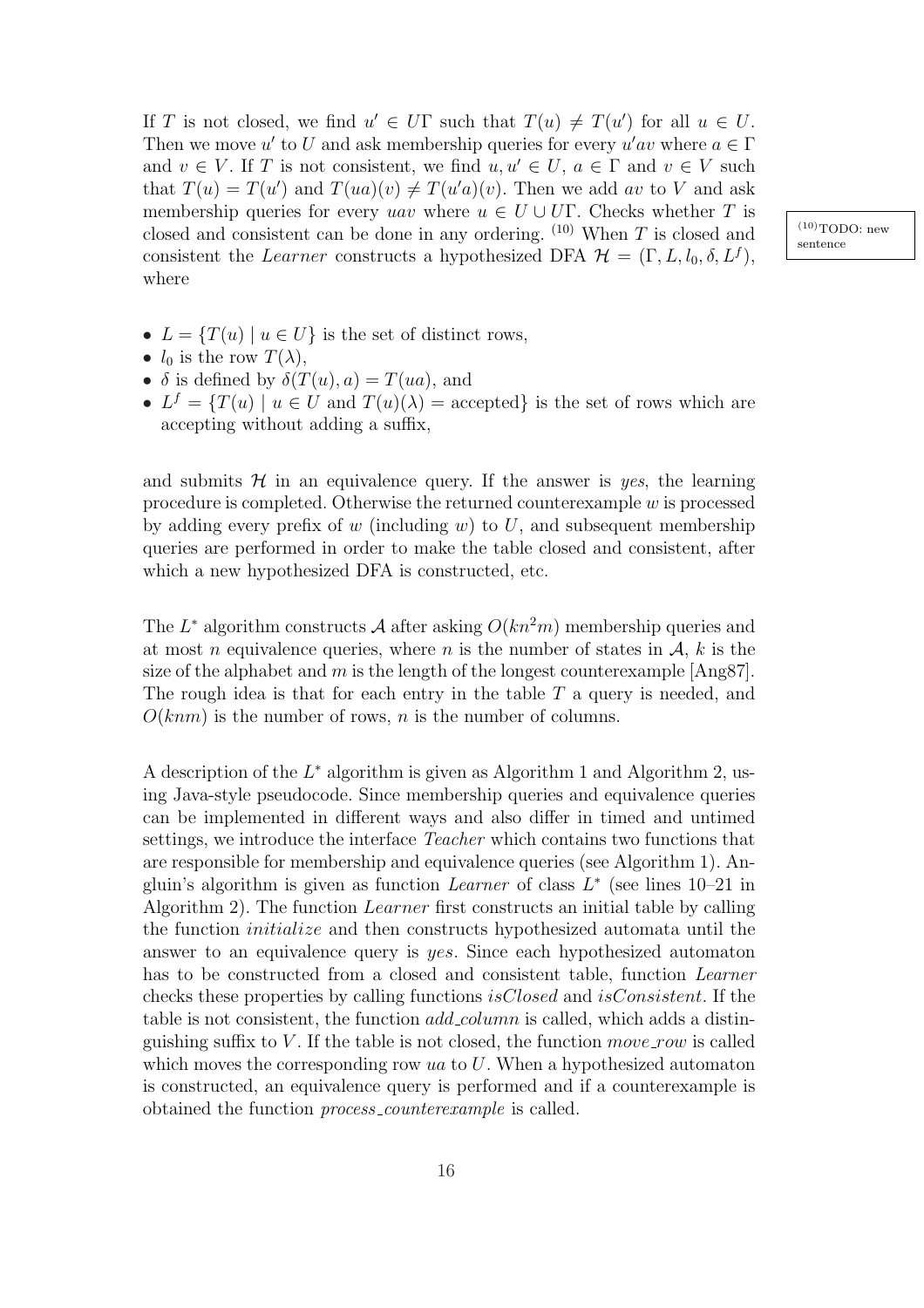| $\overline{\mathbf{2}}$<br>3<br>4 } | 1 interface Teacher{<br><b>Function</b> membership_query $(u)$<br>Function equivalence_query( $\mathcal H$ ) |                               |                                                            |                  |                               |                  |
|-------------------------------------|--------------------------------------------------------------------------------------------------------------|-------------------------------|------------------------------------------------------------|------------------|-------------------------------|------------------|
|                                     |                                                                                                              | $\boldsymbol{b}$              | $\overline{a}$                                             | $\boldsymbol{b}$ | b                             | $\boldsymbol{a}$ |
|                                     |                                                                                                              |                               | $\begin{matrix} & a & & b \\ & & l_1 & & l_2 \end{matrix}$ |                  | $l_0$                         | $l_1$            |
|                                     |                                                                                                              | (a) An automaton $\mathcal A$ | $\boldsymbol{a}$                                           |                  | (b) An automaton $\mathcal H$ | $\boldsymbol{b}$ |

Fig. 6. An automaton to be learned and a hypothesized automaton



Fig. 7. Observation tables

Let us consider an example of the  $L^*$  algorithm. Let  $A$  be the DFA shown in Figure 6(a). Initially, the *Learner* asks membership queries for  $\lambda$ , a and b. The initial observation table  $T_1$  is shown in Figure 7(a), where  $U = V = {\lambda}$ . This observation table is consistent, but not closed, since  $T(a) \neq T(\lambda)$ . The Learner moves the prefix  $a$  to  $U$  and then asks membership queries for  $aa$  and  $ab$  to construct the observation table  $T_2$  shown in Figure 7(b). This observation table is closed and consistent. The Learner constructs the hypothesized automaton  $H$  shown in Figure 6(b) and asks an equivalence query to the *Teacher*. Assume that the Teacher replies with the counterexample aba, which is in  $\mathcal{L}(\mathcal{A})$  but not accepted by  $H$ . To process the counterexample aba, the Learner adds ab and aba to U and asks membership queries for abb, abaa and abab to construct the observation table  $T_3$  shown in Figure 7(c). This observation table is not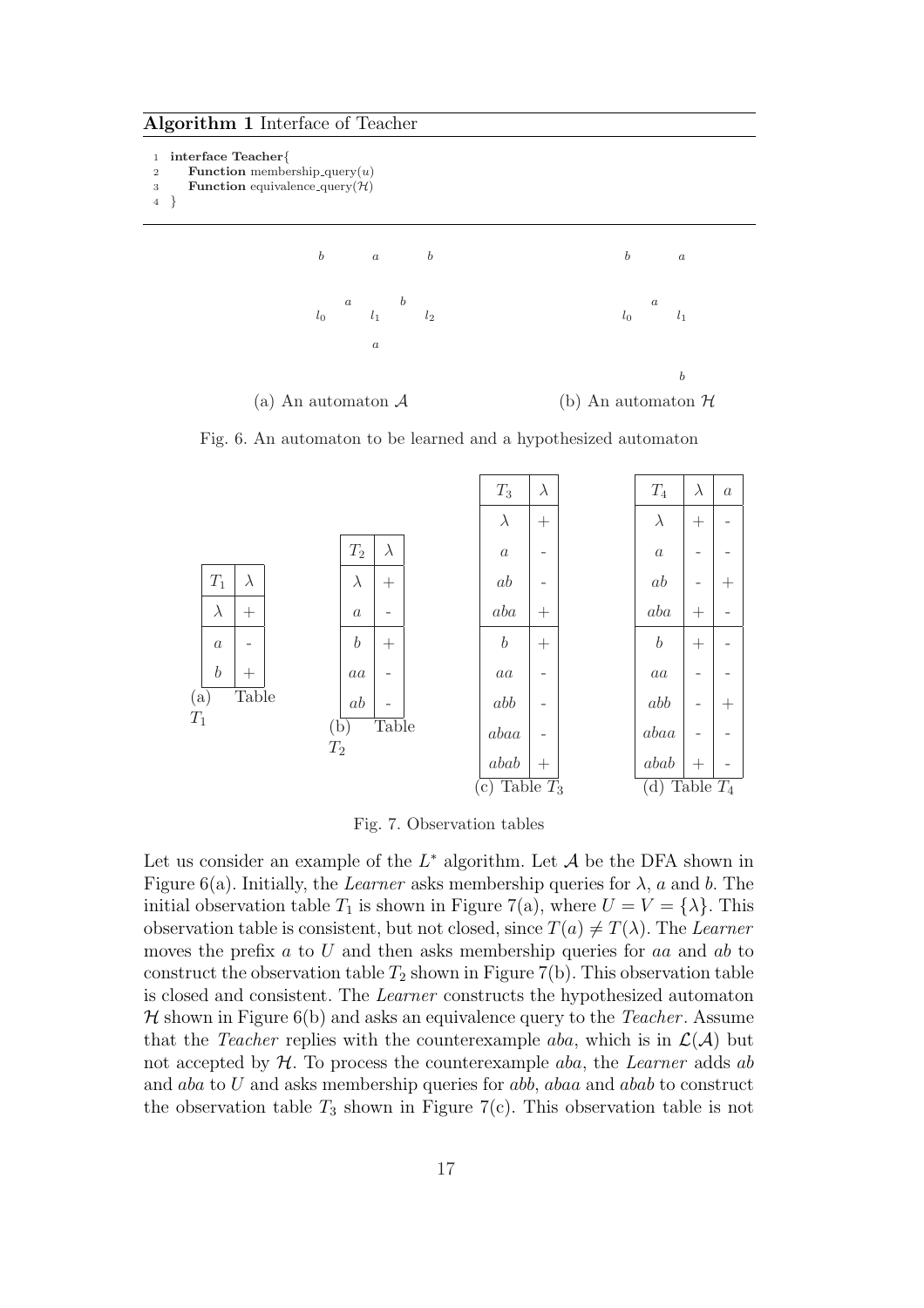Algorithm 2 Pseudo code for Angluin's Learning Algorithm

```
1 class L∗{
\overline{2}3 Teacher teacher
4 Alphabet Γ
5
6 Constructor L^*(t,\Sigma)\tau = teacher = t8 \Gamma = \Sigma9
10 Function Learner()
11 initialize (U, V, T)12 repeat
13 while \text{not}(\text{isClosed}((U, V, T)) \text{ or } \text{not}(\text{isConsistent}((U, V, T))14 if not(isConsistent((U, V, T)) then add column()
15 if not(isClosed((U, V, T)) then move row()
16 Construct hypothesized automaton \mathcal H17 teacher.equivalence query(H)
18 if the answer to equivalence query is a counterexample u then
19 process counterexample(u)
20 until the answer to equivalence query is 'yes' to the hypothesis H21 return H.
22
23 Function initialize (U, V, T)24 U := {\lambda}, V := {\lambda}25 T(\lambda)(\lambda)=teacher.\text{membership\_query}(\lambda)26 for every a \in \Gamma27 T(a)(\lambda)=teacher.membership_query(a)
28
29 Function isClosed()
30 if for each u \in U and a \in \Gamma there is u' \in U with T(ua) = T(u')31 return true
32 else
33 return false
34
35 Function isConsistent()
36 if for each a \in \Gamma and u, u' \in U such that T(u) = T(u') we have T(ua) = T(u'a)37 return true
38 else
39 return false
40
41 Function add column()
42 Find a \in \Gamma, v \in V and u, u' \in U such that T(u) = T(u') and T(ua)(v) \neq T(u'a)(v)43 Add av to V
44 for every u \in U \cup U\Gamma45 T(u)(av) = teacher.membership_query(uav)
46
47 Function move_row()
48 Find u \in U, a \in \Gamma such that T(ua) \neq T(u') for all u' \in U49 Move ua to U
50 for every a' \in \Gamma and v \in V51 T(uaa')(v)=teacher.membership_query(uaa'v)
52
53 Function process counterexample(u)
54 Add every prefix u' of u to U
55 for every a \in \Gamma, v \in V and prefix u' of u
56 T(u')(v)=teacher.membership_query(u'v)57 T(u'a)(v) = teacher.membership_query(u'av)58 }
```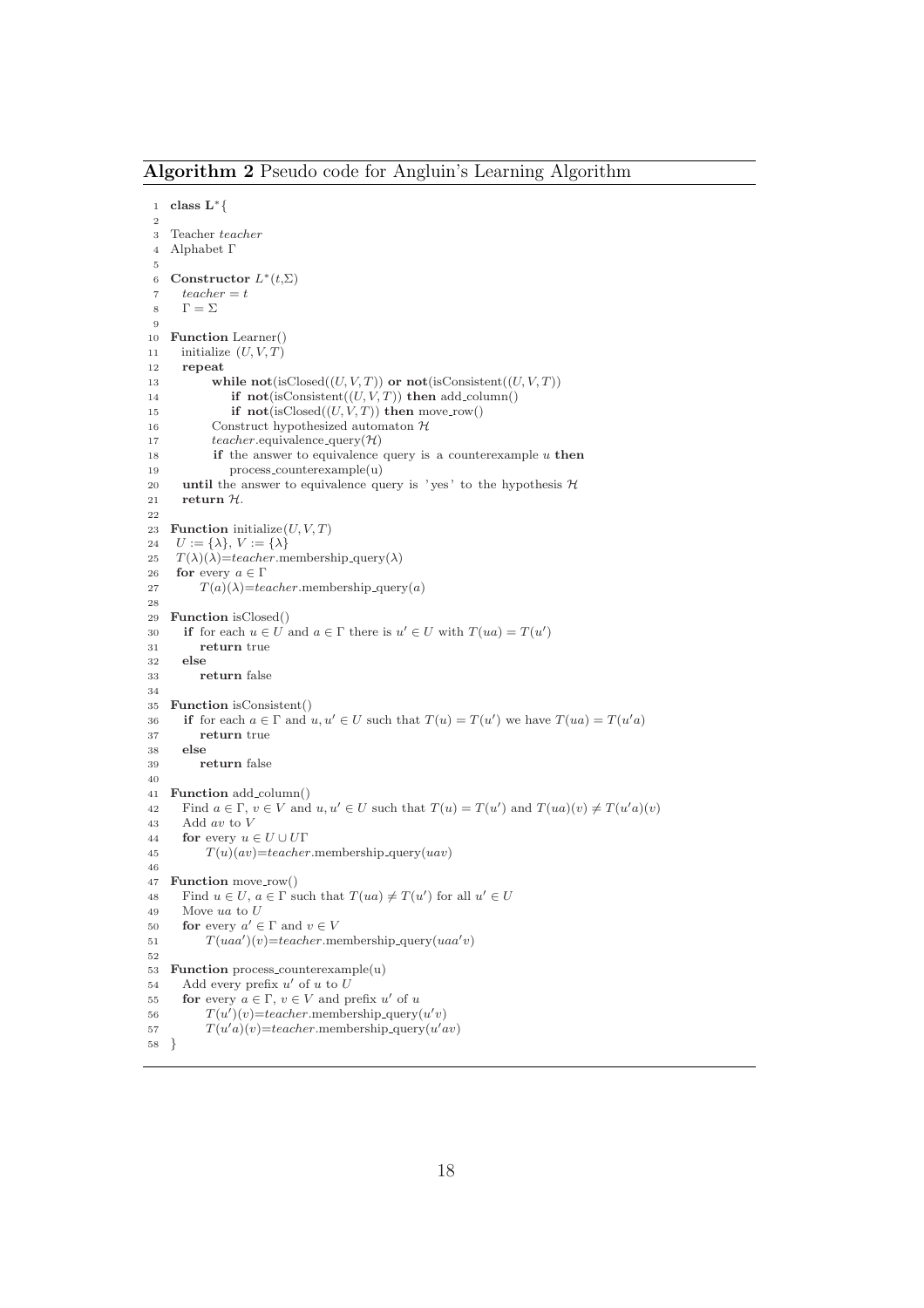consistent since  $T(a) = T(ab)$  but  $T(aa) \neq T(aba)$ . Then the Learner adds a to E and asks membership queries for ba, aaa, abba, abaaa and ababa to construct the observation table  $T_4$  shown in Figure 7(d). This observation table is closed and consistent. The Learner constructs the automaton shown in Figure  $6(a)$  and asks an equivalence query to the *Teacher*. The *Teacher* replies *yes* and  $L^*$  terminates.

As we will see later, the general scheme of this algorithm stays the same in our algorithms for learning timed languages. However, the initialization of the table, queries, closedness and consistency checks become different.

### 5 Learning Event-Deterministic ERAs

In this section, we present the algorithm  $TL_{sg}^*$  for learning EDERAs, obtained by adapting the  $L^*$  algorithm. A central idea in the  $L^*$  algorithm is to let each state be identified by the words that reach it from the initial state (such words are called *access strings* in [BDG97]). States are congruent if, according to the queries submitted so far, the same continuations of their access strings are accepted. This idea is naturally based on the properties of Nerode's right congruence (given a language L, two words  $u, v \in \Sigma^*$  are equivalent if for all  $w \in \Sigma^*$  we have  $uw \in L$  iff  $vw \in L$ ) which implies that there is a unique minimal DFA accepting  $L$ . In other words, for DFAs, every state can be characterized by the set of words accepted by the DFA when considering this state as an initial state, and every string leads to a state in a unique way.

For timed languages, it is not obvious how to generalize Nerode's right congruence.<sup>1</sup> In general there is no unique minimal DERA which is equivalent to a given DERA. As an example, consider Figure 5, assuming for a moment that the c-transition from location 7 to 5 is missing. Then the language of the automaton does not change when changing the transition from 1 into 4 to 1 into 5, although the language accepted from 4 is different from the one from 5. Furthermore, if we do not modify the automaton in Figure 5 we can reach location 4 by two guarded words:  $(b, true)(c, x_b \geq 3)$  as well as  $(a, true)(b, true)$ . Although they lead to the same location, they admit different continuations of event-clock words: action a can be performed with  $x_b = 2$ after  $(a, true)(b, true)$  but not after  $(b, true)(c, x_b \geq 3)$ . The complication is that each guarded word imposes a postcondition, which constrains the values of clocks that are possible at the occurrence of future actions.

Our approach to overcoming the problem that DERAs have no canonical form is to define a subclass of EDERAs which do have a canonical form, and which

<sup>1</sup> See [MP04] for a study on right-congruences on timed languages.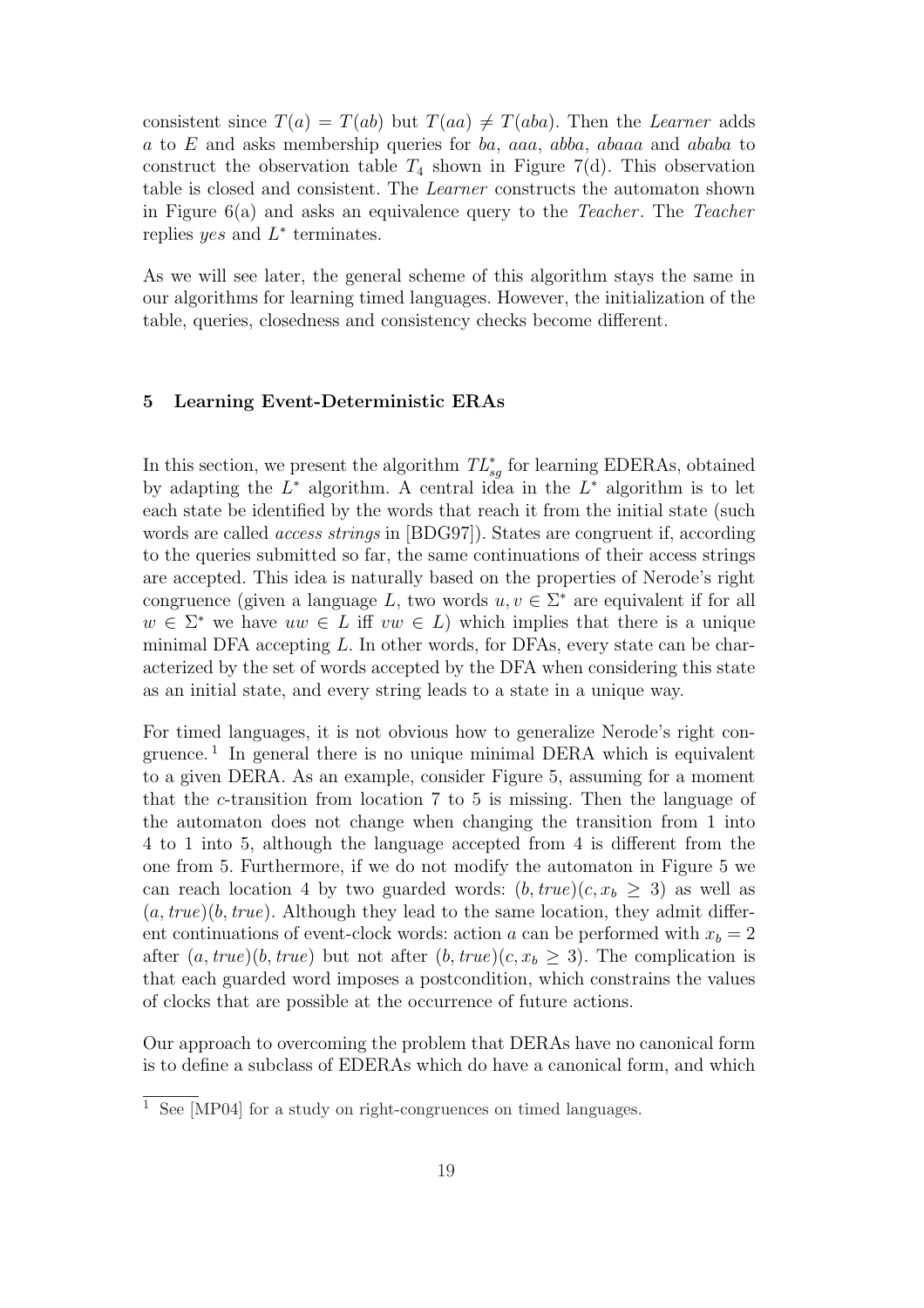furthermore can be understood as a DFA over  $\Sigma \times G_{\Sigma}$  where  $G_{\Sigma}$  is the set of clock guards. We can then use Angluin's algorithm to learn this DFA, and thereafter interpret the result as an EDERA. In the next section, we define this canonical form, called sharply guarded EDERA, and prove that any EDERA can be transformed to this canonical form. We can therefore use Angluin's algorithm to learn a DFA over  $\Sigma \times G_{\Sigma}$ . A problem is that membership queries will ask whether a guarded word is accepted by the DFA, whereas the EDERA to be learned answers only queries for timed words. We therefore extend the Learner in Angluin's algorithm by an Assistant, whose role is to answer a membership query for a guarded word, posed by the *Learner*, by asking several membership queries for timed words to the (timed) *Teacher*. We describe the operation of the Assistant in Section 5.2. Thereafter, in Section 5.3 we present the complete algorithm for learning EDERAs.

#### 5.1 Sharply Guarded EDERAs

Motivated by the previous discussion, in this section we define a class of ED-ERAs that admit a natural definition of right congruences.

Definition 7 A K-bounded EDERA D is sharply guarded if for all guarded words  $w_g(a, g) \in \mathcal{L}(dfa(D))$ , we have that  $sp_K^{\lt}(w_g) \wedge g$  is satisfiable and

$$
g = \langle \langle \bigwedge \{ g' \in G_{\Sigma} \mid [sp_K^{\leq}(w_g) \wedge g] = [sp_K^{\leq}(w_g) \wedge g'] \} \rangle \rangle_K^{\leq}
$$

| ___ |  |
|-----|--|

Note that the conjunction is taken over all clock guards  $g'$ , i.e., also those that are not K-bounded. Figure 8 illustrates of Definition 7 by a postcondition  $sp(u_q) = x_a - x_b \geq 2 \wedge x_a - x_b \leq 8$  together with a "sharp" guard  $g_1 =$  $x_a \geq 4 \wedge x_a \leq 12 \wedge x_b \geq 2 \wedge x_b \leq 4$  and a "non-sharp" guard  $g_2 = x_a \geq$  $3 \wedge x_a \leq 15 \wedge x_b \geq 2 \wedge x_b \leq 4$ . EDERA D such that  $u_g(a, g_2) \in \mathcal{L}(dfa(D))$ and  $K = 15$  is not sharply guarded, since  $\llbracket sp_K^<(u_g) \wedge g_2 \rrbracket = \llbracket sp_K^<(u_g) \wedge g_1 \rrbracket$ , where  $[\![g_1]\!] \subset [\![g_2]\!]$  (11). As shown in Figure 8, there is no guard g' such that  $\left[\right]_{\substack{(11) \text{ TODO: I}\\ \text{changed exa}}}$ [g']  $\subset$  [g<sub>1</sub>] and [sp(u<sub>g</sub>)  $\wedge$  g'] = [sp(u<sub>g</sub>)  $\wedge$  g<sub>2</sub>]. Intuitively, an EDERA D is sharply guarded if the outgoing transitions from a location have guards which cannot be strengthened without changing the timing conditions under which the next symbol  $\alpha$  will be accepted. Thus the upper and lower bounds on clock values in a clock valuation  $\gamma$  constraining the occurrence of a do not depend implicitly on the postcondition of the previous sequence of transitions. taken by D. Thus we avoid the complications induced by postconditions described before Definition 7.

The use of approximation in Definition 7 does not affect the definition, as we will see in the following Lemma 8, but gives an a priori bound on the size of changed example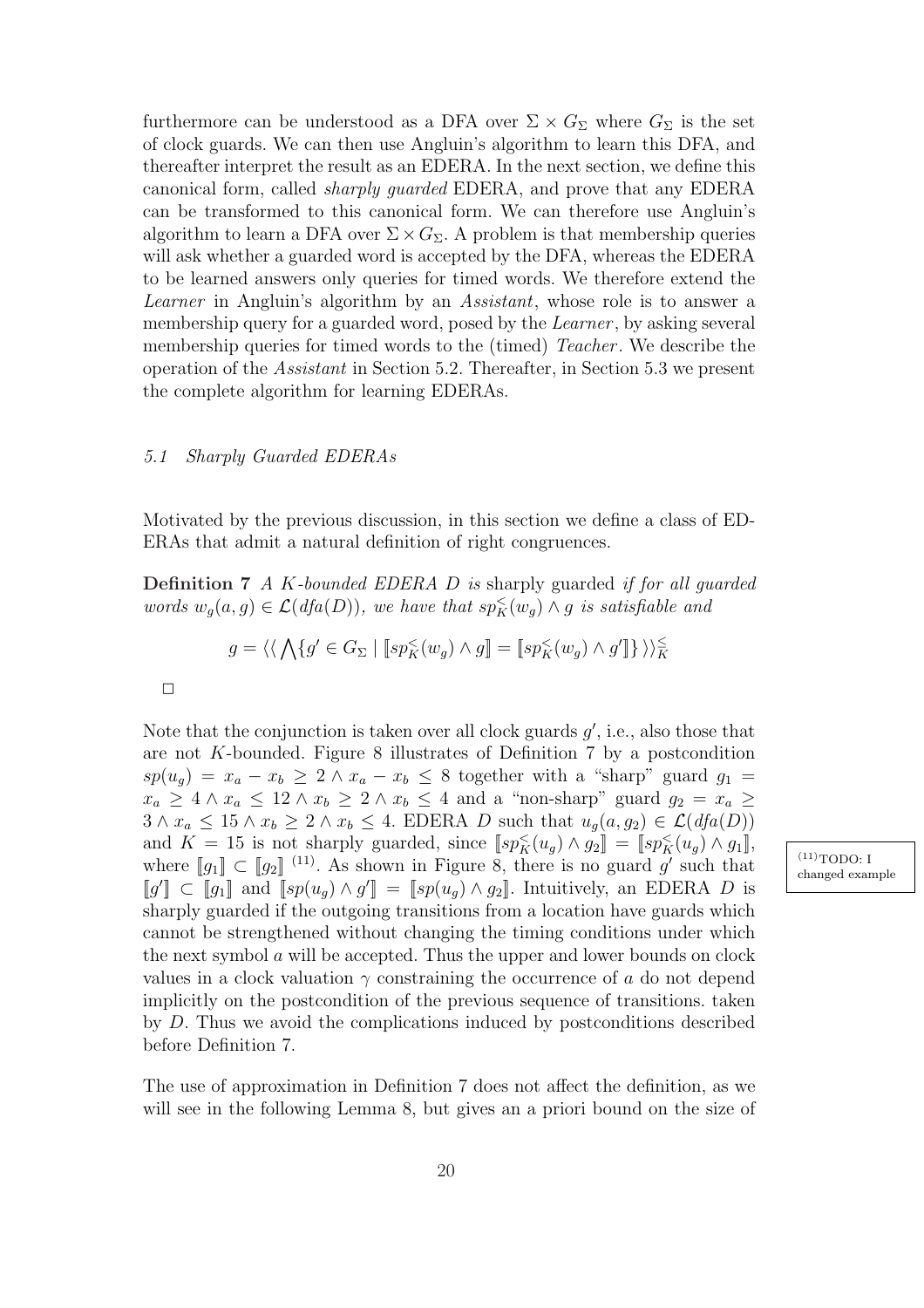

Fig. 8. An illustration of Definition 7

sharply guarded automata that accept a given timed language.

The following lemma gives a simpler characterization of being sharply guarded.

**Lemma 8** Let q be a non-strict K-bounded clock quard, and let  $\varphi$  be a Kbounded clock constraint. Then the following clock guards are equal.

a)  $\langle \langle \Lambda \{ g' \in G_{\Sigma} \mid [\![ \varphi \wedge g ]\!] = [\![ \varphi \wedge g' ]\!] \} \rangle \rangle_K^{\leq}$ , b)  $\langle \langle \Lambda \{ g' \in G_{\Sigma} \mid [\varphi \wedge g] \subseteq [g'] \} \rangle \rangle_{\widehat{K}}^{\widehat{K}}$ , c)  $\langle \langle \text{ guard}(\varphi \wedge g) \rangle \rangle_K^{\leq}$ .

In the following, we will mostly use characterization c) when reasoning about sharply guarded EDERAs.

**PROOF.** We first prove that a) and b) are equal. We observe that  $[\varphi \wedge g] \subseteq$ [g'] implies  $[\![\varphi \wedge g]\!] \subseteq [\![\varphi \wedge g']\!]$ , and that  $[\![\varphi \wedge g]\!] = [\![\varphi \wedge g']\!]$  implies  $[\![\varphi \wedge g]\!] \subseteq$  $\llbracket g' \rrbracket$ . It therefore suffices to prove that we get the same result when using  $[\![\varphi \wedge g]\!] \subseteq [\![\varphi \wedge g']\!]$  as when using  $[\![\varphi \wedge g]\!] = [\![\varphi \wedge g']\!]$  as the condition on g' in the large conjunction. This follows by observing that for each guard  $g'$  such that  $[\![\varphi \wedge g]\!] \subseteq [\![\varphi \wedge g']\!]$ , there is a guard g'' such that  $[\![\varphi \wedge g]\!] = [\![\varphi \wedge g'']\!]$ , namely  $g'' = g \wedge g'$ , and that the conjunction of these  $g''$  is the same as the conjunction of all  $g'$ .

We then prove that b) and c) are equal. Since  $[\varphi \wedge g] \subseteq [Can(\varphi \wedge g)] \subseteq$  $\llbracket \text{quad}(Can(\varphi \wedge q)) \rrbracket$  we infer  $\llbracket \varphi \wedge q \rrbracket \subset \llbracket \text{quad}(Can(\varphi \wedge q)) \rrbracket$ , from which it follows that b) is included in c). Conversely, for any guard  $g'$  we have that  $\llbracket \varphi \wedge g \rrbracket \subseteq \llbracket g' \rrbracket$  implies that  $\llbracket g u \rangle (Can(\varphi \wedge g))] \subseteq \llbracket g' \rrbracket$ , from which the opposite inclusion follows.  $\Box$ 

Let us introduce the notation tightguard<sub>K</sub> $(\varphi, g)$  for  $\langle \langle \textit{guard}(\varphi \land g) \rangle \rangle$ <sub>K</sub>. Let us establish some basic facts about tightguard<sub>K</sub> $(\varphi, g)$ .

**Proposition 9** Let q be a non-strict K-bounded clock quard, and let  $\varphi$  be a K-bounded clock constraint. Then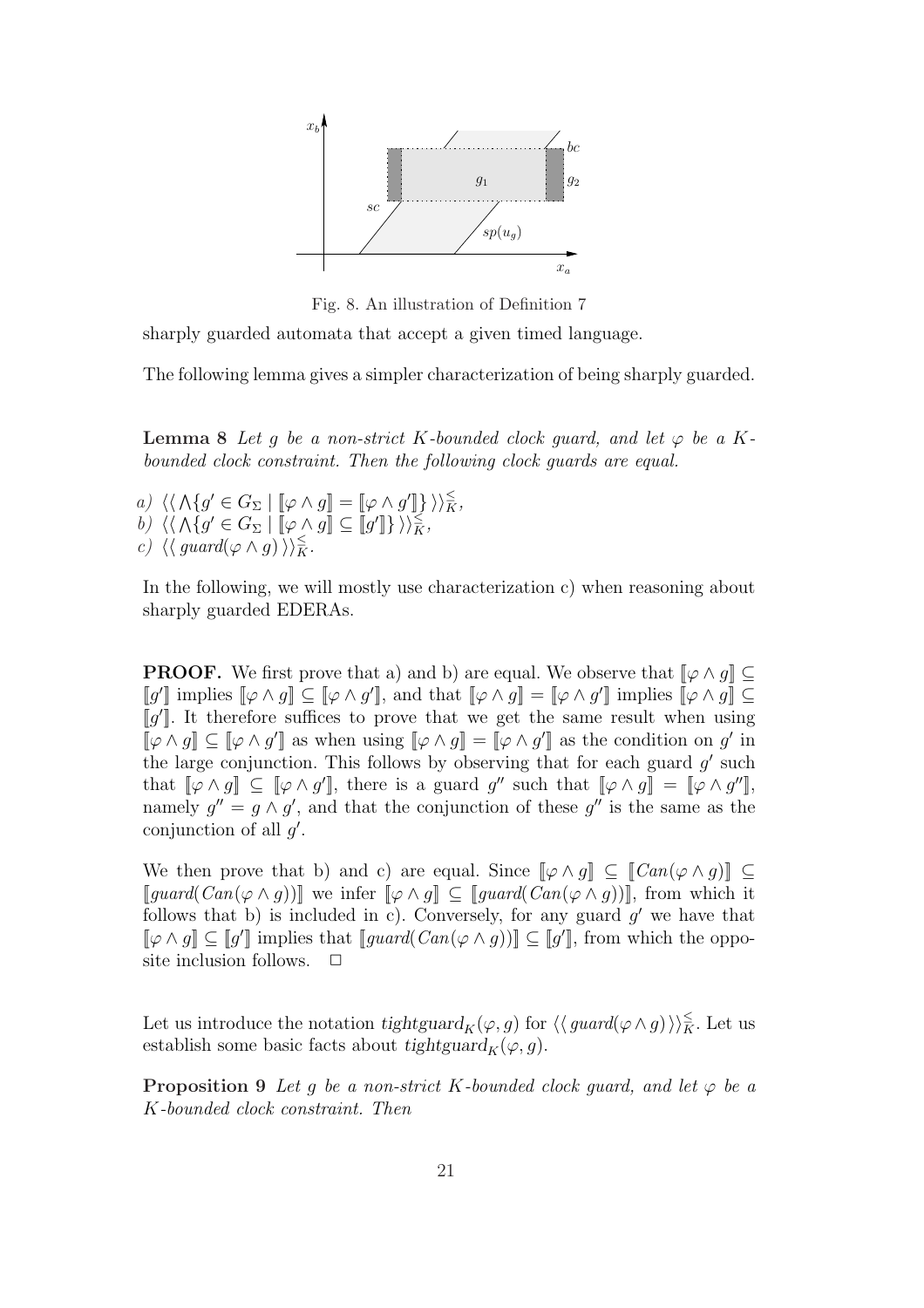- $(1)$   $[\varphi \wedge g] = [\varphi \wedge guard(\varphi \wedge g)],$
- (2) tightguard<sub>K</sub>( $\varphi$ , g) = tightguard<sub>K</sub>( $\varphi$ , tightguard<sub>K</sub>( $\varphi$ , g)).

**PROOF.** Let  $\varphi$  and q be as in the statement of the proposition.

- (1) follows from  $[\text{guard}(\varphi \wedge g)] \subseteq [g]$  and  $[\varphi \wedge g] \subseteq [\text{guard}(\varphi \wedge g)]$ .
- (2) By the definition of tightguard $K(\varphi, g)$ , and using form b) and form c) of Lemma 8, we must prove

$$
\langle \langle \Lambda \{ g' \in G_{\Sigma} \mid [\![ \varphi \wedge g ]\!] \subseteq [ \![ g' ]\!] \} \rangle \rangle_K^{\leq}
$$
  
= 
$$
\langle \langle \Lambda \{ g' \in G_{\Sigma} \mid [\![ \varphi \wedge \langle \langle \text{ guard}(\varphi \wedge g) \rangle \rangle_K^{\leq} ]\!] \subseteq [ \![ g' ]\!] \} \rangle \rangle_K^{\leq} .
$$

This follows by noting that the expression on the left-hand side of  $\subseteq$  is the same in both expressions, by property  $(1)$ , since g is non-strict and K-bounded.  $\square$ 

The following lemma shows that sharply guarded EDERA can also be defined in terms of  $sp(w_g)$ , or any other clock constraint  $\varphi$  such that  $\varphi \approx_K sp_K^{\leq}(w_g)$ . The reason to define sharply guarded EDERA in terms of  $sp_K^{\lt}(w_g)$  is that in order to bound the size of sharply guarded EDERA, we need to use  $K^{\leq}$ approximations of postconditions in the construction of a sharply guarded EDERA in Lemma 12.

**Lemma 10** Let g be a non-strict K-bounded clock guard. Let  $\varphi$  and  $\varphi'$  be clock constraints such that  $\varphi \approx_K \varphi'$ . Then

$$
\textit{tightguard}_K(\varphi,g) = \textit{tightguard}_K(\varphi',g)
$$

PROOF. A K-bounded clock guard is a union of a set of regions. Therefore, if g is a K-bounded clock guard,  $\varphi \approx_K \varphi'$  implies  $\varphi \wedge g \approx_K \varphi' \wedge g$ , which implies  $Can(\varphi \wedge g) \approx_K Can(\varphi' \wedge g)$ , which implies

$$
\langle \langle \mathit{guard}(\varphi \wedge g) \rangle \rangle_K^{\leq} = \langle \langle \mathit{guard}(\varphi' \wedge g) \rangle \rangle_K^{\leq},
$$

from which the lemma follows by the definition of tightguard<sub>K</sub>( $\varphi, g$ ).  $\Box$ 

By Definition 7, an EDERA is sharply guarded if the outgoing transitions from a location have guards which cannot be strengthened without changing the timing conditions under which the next symbol will be accepted. The following lemma shows that these guards can be characterized in terms of biggest and smallest corners.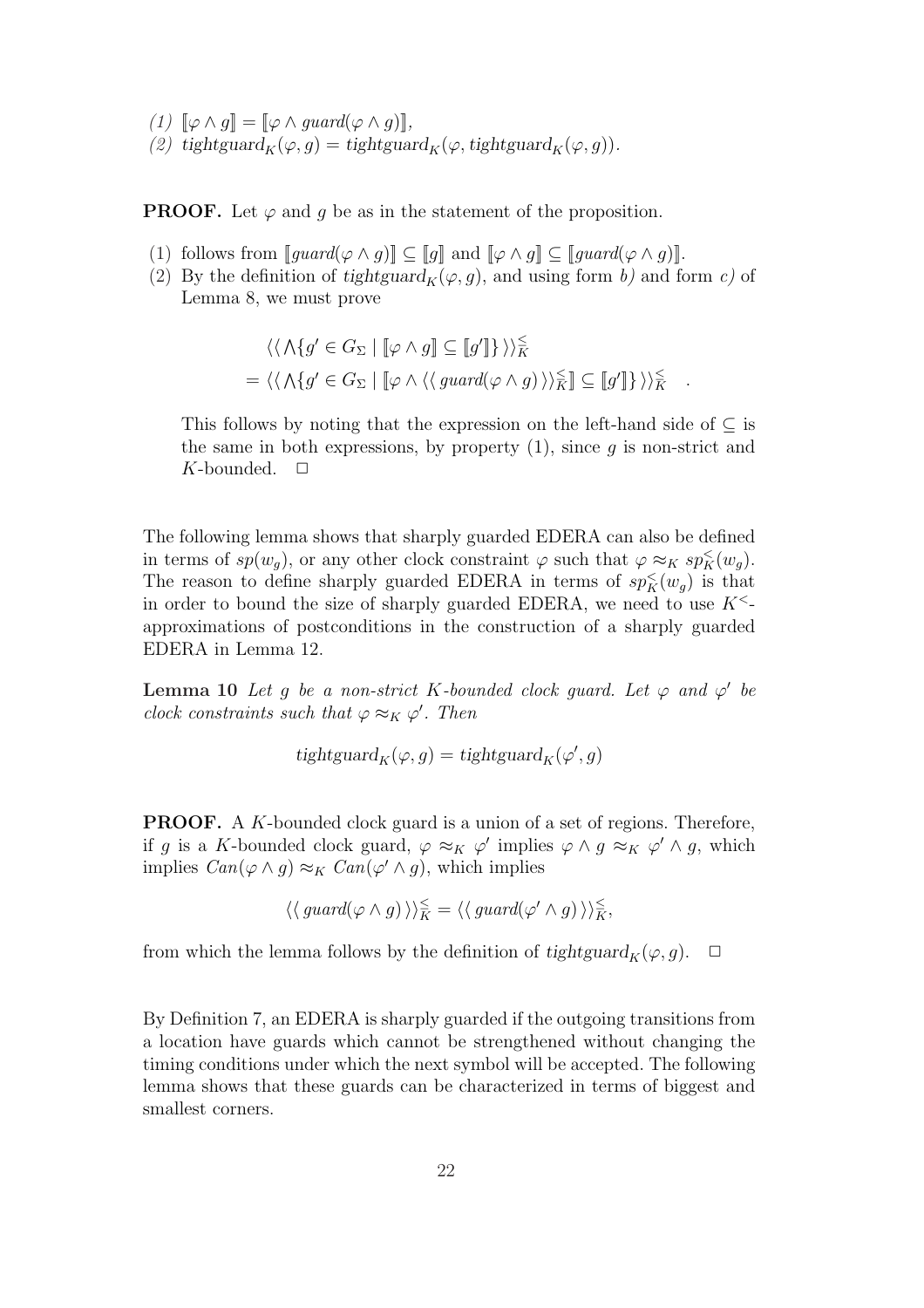**Lemma 11** If  $w_q(a, g) \in \mathcal{L}(df_a(D))$ , where D is a K-bounded sharply guarded EDERA, then

(a) there is a timed word  $w_t \in \mathcal{L}(D)$  such that  $CW(w_t) = w_c(a, \gamma), w_c(a, \gamma) \models w_q(a, g)$  and  $\gamma \in bc_K(g)$ . (b) there is a timed word  $w_t \in \mathcal{L}(D)$  such that  $CW(w_t) = w_c(a, \gamma), w_c(a, \gamma) \models w_q(a, g) \text{ and } \gamma \in sc_K(g).$ 

**PROOF.** We first prove (a). Since D is a sharply guarded EDERA then  $sp_K^{\leq}(w_g) \wedge g$  is satisfiable, hence  $sp(w_g) \wedge g$  is satisfiable (since  $sp(w_g) \approx_K$  $sp_K^{\leq}(w_g)$  by Lemma 3 and g is K-bounded). The basic property of postconditions, that  $\gamma \models sp(w_q)$  if and only if there is a clocked word  $w_c(a, \gamma)$  such that  $w_c$   $\models$   $w_q$ , implies that we must prove that there is a clock valuation  $\gamma$ such that  $\gamma \models sp(w_q)$  and  $\gamma \in bc_K(g)$ . Let a be any action in  $\Sigma$ . If  $x_q \leq n$  is a conjunct in g for  $n \leq K$ , then by the definition of sharply guarded, using form c) in Lemma 8, and the fact that  $sp(w_q)$  is non-strict, it follows that there is a clock valuation  $\gamma_a$  such that  $\gamma_a \models sp(w_g)$  and  $\gamma_a(x_a) = n$ . Similarly, if there is no conjunct of form  $x_a \leq n$  in g for  $n \leq K$ , then there is a clock valuation  $\gamma_a$  such that  $\gamma_a \models sp(w_a)$  and  $\gamma_a(x_a) > K$ . Since this holds for any a, by Proposition 1 it follows that there is a clock valuation  $\gamma$  such that  $\gamma \models sp(w_q)$ and  $\gamma \in bc_K(g)$ .

The proof of (b) is analogous: we can infer that whenever  $x_a \geq n$  is a conjunct in g for  $n < K$ , then there is a clock valuation  $\gamma_a$  such that  $\gamma_a \models sp(w_a)$ and  $\gamma_a(x_a) = n$ . A slight difference occurs for the case where  $x_a \geq K$  is a conjunct in g: here we use satisfiability of  $sp(w_q) \wedge g$  to infer that there is a clock valuation  $\gamma_a$  such that  $\gamma_a \models sp(w_a)$  and  $\gamma_a(x_a) \geq K$ . Since this holds for any a, by Proposition 1 it follows that there is a clock valuation  $\gamma$  such that  $\gamma \models sp(w_q)$  and  $\gamma \in sc_K(q)$ .  $\Box$ 

Every EDERA can be transformed into an equivalent EDERA that is sharply guarded using the zone-graph construction [DT98].

Lemma 12 For every EDERA there is an equivalent EDERA that is sharply guarded.

**PROOF.** Let the EDERA  $D = (\Sigma, L, l_0, \varrho, \eta)$  be K-bounded. We define an equivalent sharply guarded EDERA  $D' = (\Sigma, L', l'_0, \varrho', \eta')$  based on the so-called zone automaton for  $D$ . The set of locations of  $D'$  comprises pairs  $(l, \varphi)$  where  $l \in L$  and  $\varphi$  is a K-bounded clock constraint. The intention is that  $\varphi$  is the K<sup><</sup>-approximated postcondition of any run from the initial location to  $(l, \varphi)$ . The initial location  $l'_0$  of D' is  $(l_0, sp(\lambda))$ . For any location  $l \in L$  and symbol a such that  $\rho(l, a)$  is defined and  $\varphi \wedge \eta(l, a)$  is satisfiable,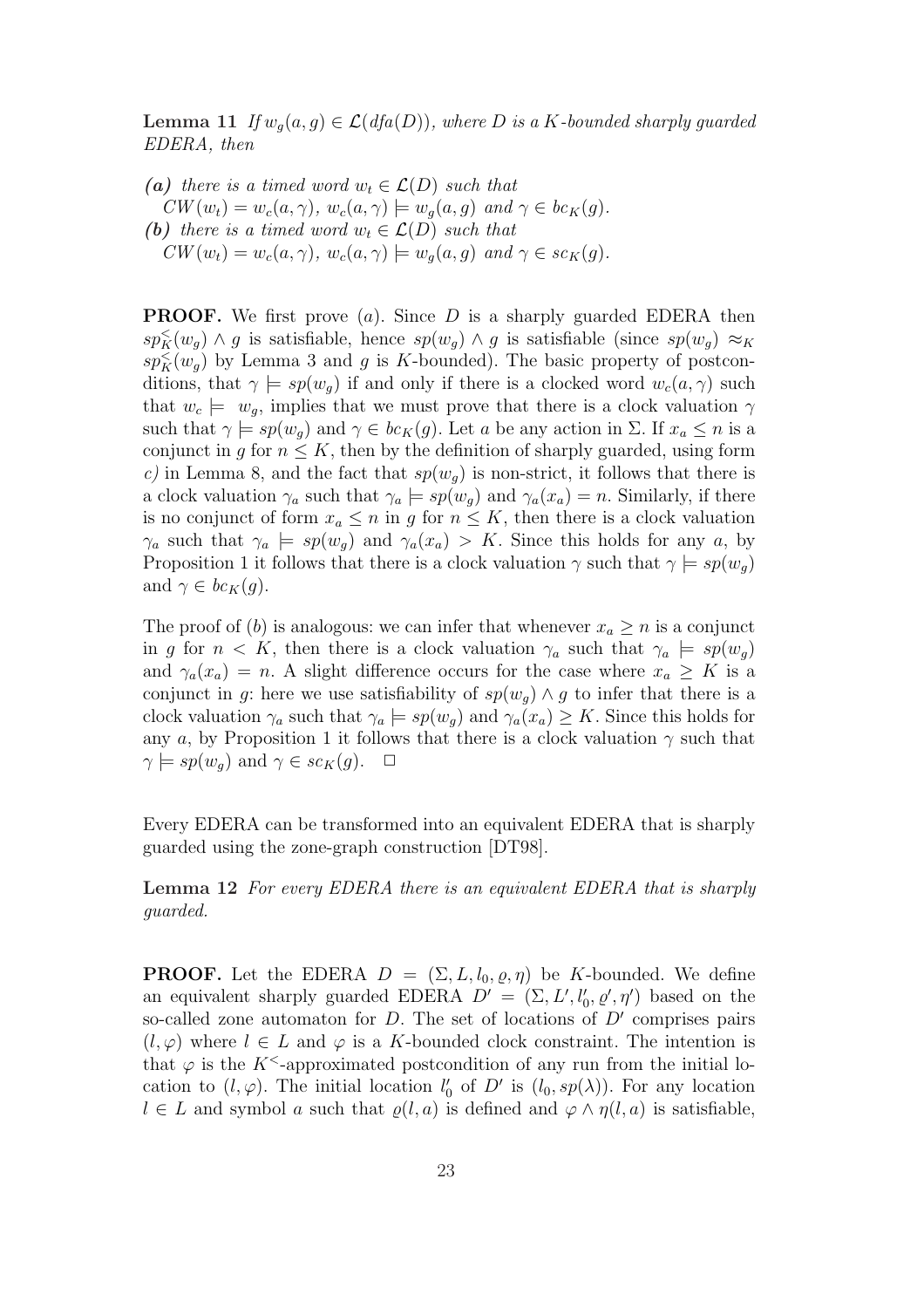let  $\varrho'((l,\varphi),a)$  be defined as  $(\varrho(l,a),\varphi')$  where  $\varphi' = \langle \langle sp(\varphi,(a,\eta(l,a))) \rangle \rangle_K^{\leq}$ . We set  $\eta'((l, \varphi), a) = \text{tightguard}_K(\varphi, \eta(l, a))$ . By construction D' is eventdeterministic.

We first show by induction over  $w'_g$  that whenever  $(l, \varphi) = \delta'(l'_0, w'_g)$ , where  $\delta'$  is the transition function of  $df_a(D')$  extended to words, i.e., D' has a run over  $w'_g$ to  $(l, \varphi)$ , then  $\varphi = sp_K^{\leq}(w_g')$ . The base case  $w_g' = \lambda$  is trivial. For the inductive step, let  $w'_g(a,g) \in \mathcal{L}(dfa(D'))$ , and let  $\delta'(l'_0, w'_g) = (l, \varphi)$ . By construction of  $D', \delta'(\ell'_0, w'_g(a, g)) = (\varrho(l, a), \varphi')$  where  $\varphi' = \langle \langle sp(\varphi, (a, \eta(l, a))) \rangle \rangle_K^{\le}$ . We must show that  $\varphi' = \langle \langle sp(\varphi, (a, \eta'((l, \varphi), a))) \rangle \rangle_K^{\leq}$ . Since  $\eta'((l, \varphi), a) = \langle \langle \text{ guard}(\varphi \land \varphi') \rangle_{\mathcal{A}}^{\leq} \rangle_{\mathcal{A}}$  $\eta(l, a) \rangle \rangle_K^{\leq}$ , this follows from the equality

$$
[\![\varphi \wedge g]\!] = [\![\varphi \wedge \langle \langle \mathit{guard}(Can(\varphi \wedge g)) \rangle \rangle \}]^{\leq}_{K} ],
$$

which follows from  $(1)$  in Proposition 9 and the fact that g is a K-bounded clock guard.

The property proven in the previous paragraph, together with the observation in property (2) in Proposition 9, that  $\eta'((l, \varphi), a) = t$ ightguard $_K(\varphi, \eta'((l, \varphi), a))$ , implies by characterization  $c$ ) in Lemma 8 that  $D'$  is sharply guarded.

We then prove that  $D'$  is equivalent to  $D$  by induction. For every timed word  $w_t$ , we need to show that  $w_t \in \mathcal{L}(D)$  iff  $w_t \in \mathcal{L}(D')$ . Due to the one-to-one correspondence between timed words and clocked words we present the proof in terms of clocked words. For  $\lambda$ , we start in  $l_0$  in D and in  $(l_0, sp(\lambda))$  in D'. So  $\lambda$  is accepted by both automata.

From the second paragraph of this proof, it follows that whenever  $l = \delta(l_0, w_q)$ is defined, then there is a guarded word  $w'_g$  with the same underlying word as  $w_g$  such that  $\delta'(l'_0, w'_g) = (l, \varphi)$  and such that  $\varphi = sp_K^{\leq}(w_g) = sp_K^{\leq}(w'_g)$ . Also the converse follows, i.e., that whenever  $(l, \varphi) = \delta'(l'_0, w'_g)$  is defined, then there is a guarded word  $w_g$  with the same underlying word as  $w'_g$ , such that  $\delta(l_0, w_g) = l$  and such that  $\varphi = sp_K^{\leq}(w_g) = sp_K^{\leq}(w'_g)$ . In both cases, it also follows for any alphabet symbol  $a$  that

$$
[\![sp_K^{\lt}(w_g) \wedge \eta(l,a)]\!] = [\![sp_K^{\lt}(w_g) \wedge \eta'((l,\varphi),a)]\!]
$$
.

To prove that  $\mathcal{L}(D) \subseteq \mathcal{L}(D')$  we shall establish by induction over  $w_g$  that whenever  $w_c \vDash w_g$  where  $l = \delta(l_0, w_g)$  is defined, then there is a guarded word  $w'_g$  such that  $w_c \vDash w'_g$  and  $\delta'(l'_0, w'_g) = (l, \varphi)$  where  $\varphi = sp_K^{\leq}(w_g) = sp_K^{\leq}(w'_g)$ . The base case  $w_g = \lambda$  is trivial. For the inductive step, let  $w_c(a, \gamma) \models w_g(a, g)$ where  $g = \eta(l, a)$ . From the preceding paragraph, it follows that  $w_c(a, \gamma) \models$  $w'_g(a, g')$  where  $g' = \eta'((l, \varphi), a)$ . This concludes the inductive step.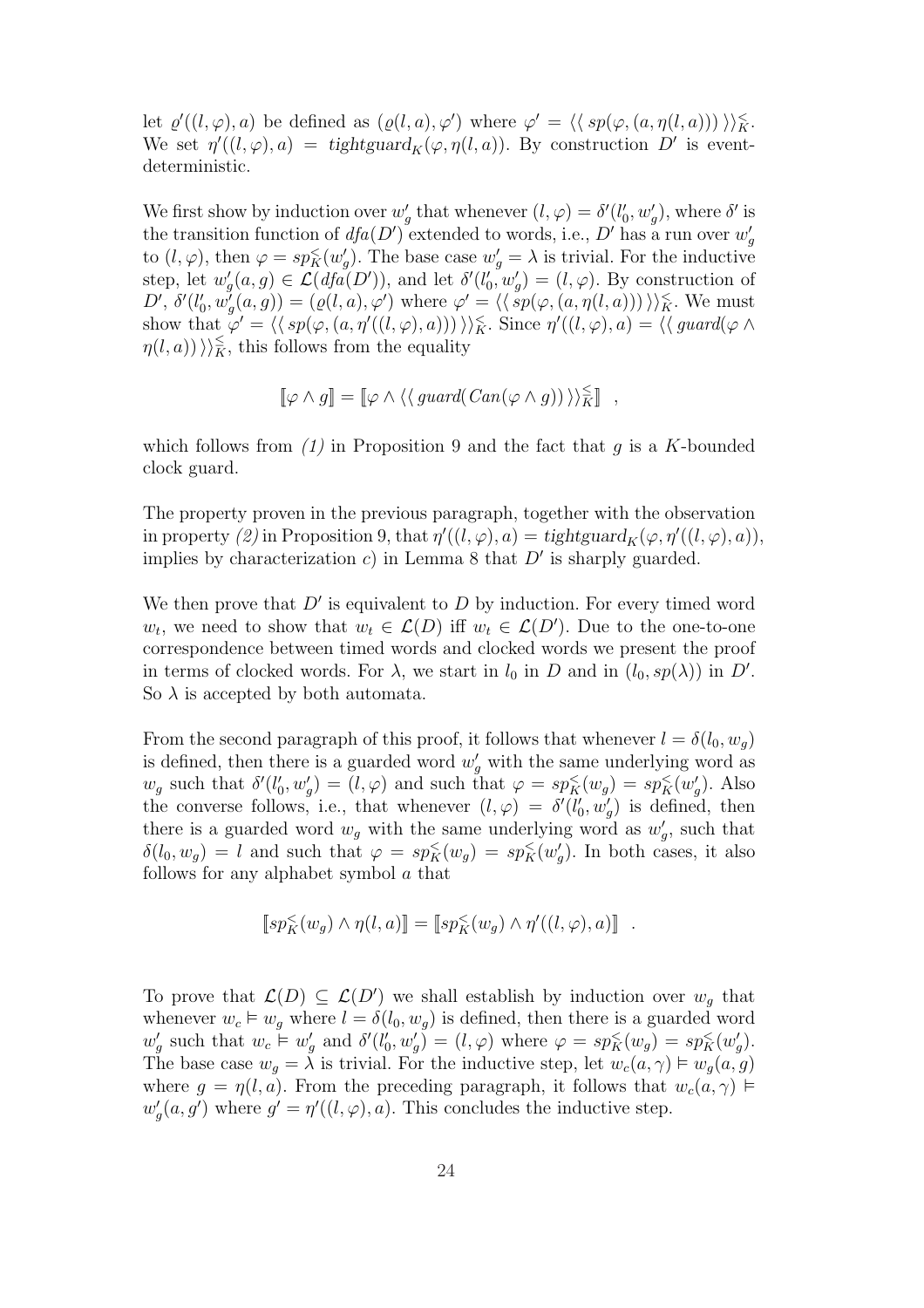$b [x_a \geq 2 \wedge x_b \geq 1]$ 

 $a [x_a = 2 \wedge x_b = 2]$   $1 \qquad b [x_a \ge 1 \wedge x_b \ge 2]$  $b [x_a \ge 1 \land x_b \ge 1]$   $b [x_a \ge 2 \land x_b \ge 1]$  3

Fig. 9. Sharply guarded automaton  $\mathcal{H}'$ 

The other inclusion  $\mathcal{L}(D') \subseteq \mathcal{L}(D)$  follows in an analogous way.

 $\Box$ 

 $\theta$ 

In Figure 9 is shown shaply-guarded EDERA  $\mathcal{H}'$ , which is equivalent to ED-ERA H shown in Figure 11(b). The initial location  $(0, sp(\lambda))$  of H' corresponds to the location 0 in Figure 9. From the location 0 in  $\mathcal{H}$  there are two transitions a and b. Therefore we construct the transition a from the location  $(0, sp(\lambda))$ to the location  $(0, \langle \langle (sp(\lambda), (a, (a, x_a = 2 \wedge x_b = 2))) \rangle \rangle_K^{\leq} ) = (0, x_a + 2 \leq x_b)$ (the location 1 in Figure 9) and the transition b from the location  $(0, sp(\lambda))$ to the location  $(0, \langle \langle (sp(\lambda), (b, (b, x_a \geq 1 \land x_b \geq 1))) \rangle \rangle_K^{\leq} ) = (0, x_b + 1 \leq x_a)$ (the location 2 in Figure 9). Since  $x_a + 2 \le x_b \wedge x_a = 2 \wedge x_b = 2$  is not satisfiable, from the location  $(0, x_a + 2 \le x_b)$  we can construct only the transition b which leads to the location  $(0, \langle (x_a + 2 \le x_b, (b, (b, x_a \ge 1 \land x_b \ge 1))) \rangle)_K^{\langle}$  $(0, x_b + 1 \leq x_a)$  (location 2 in Figure 9). The guard for this transition is tightguard<sub>K</sub> $(x_a + 2 \le x_b, x_a \ge 1 \land x_b \ge 1) = x_a \ge 1 \land x_b \ge 2$ . From location  $(0, x_b + 1 \le x_a)$  we can construct only the transition b. The transition leads to the location  $(0, \langle (x_b + 1 \le x_a, (b, (b, x_a \ge 1 \land x_b \ge 1))) \rangle \rangle_K^{\le} = (0, x_b + 2 \le x_a)$ (the location 3 in Figure 9) and has the guard tightguard<sub>K</sub> $(x_b + 1 \le x_a, x_a \ge$  $1 \wedge x_b \geq 1$  =  $x_a \geq 2 \wedge x_b \geq 1$ . The construction of  $\mathcal{H}'$  terminates after adding loop to the location  $(0, x_b + 2 \leq x_a)$ .

The important property of sharply guarded EDERAs is that equivalence coincides with equivalence on the corresponding DFAs.

**Definition 13** We call two sharply guarded EDERAs  $D_1$  and  $D_2$  dfa-equivalent, denoted by  $D_1 \equiv_{dfa} D_2$ , iff  $df_a(D_1)$  and  $df_a(D_2)$  accept the same language (in the sense of DFAs).  $\Box$ 

**Lemma 14** For two sharply guarded EDERAs  $D_1$  and  $D_2$ , we have

 $D_1 \equiv_t D_2$  iff  $D_1 \equiv_{dfa} D_2$ 

**PROOF.** The direction from right to left follows immediately, since  $\mathcal{L}(D_i)$ is defined in terms of  $\mathcal{L}(dfa(D_i))$ . To prove the other direction, assume that  $D_1 \not\equiv_{dfa} D_2$ . Then there is a shortest  $w_g$  such that  $w_g \in \mathcal{L}(dfa(D_1))$  but  $w_g \notin$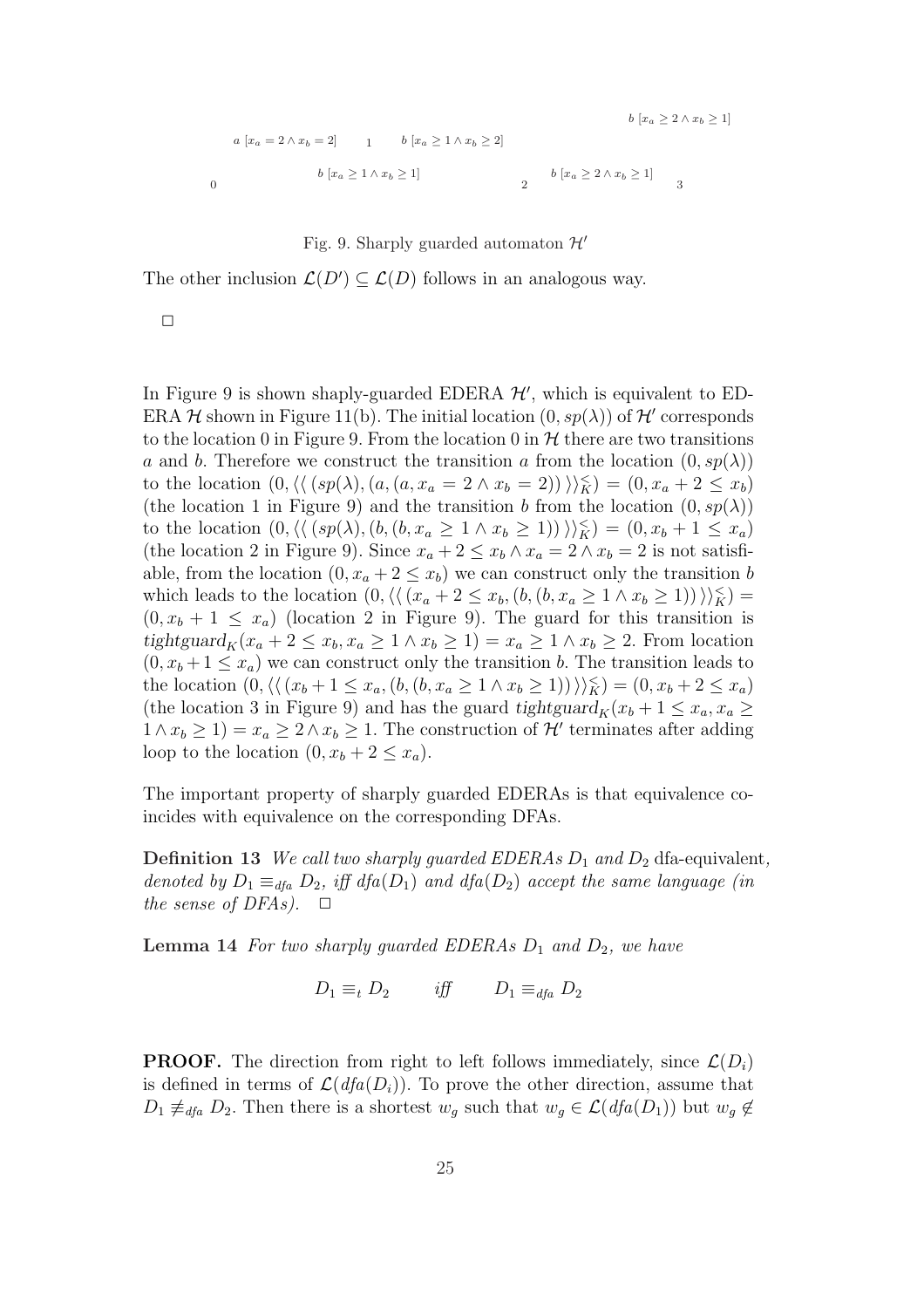$\mathcal{L}(dfa(D_2))$  (or the other way around). By Lemma 11 this implies that there is a timed word  $w_t$  such that  $w_t \in \mathcal{L}(D_1)$  but  $w_t \notin \mathcal{L}(D_2)$ , i.e.,  $D_1 \not\equiv_t D_2$ .  $\Box$ 

We can now prove the central property of sharply guarded EDERAs.

Theorem 1 For every EDERA there is a unique equivalent minimal sharply guarded EDERA (up to isomorphism).

**PROOF.** By Lemma 12, each EDERA D can be transformed into an equivalent EDERA  $D'$  that is sharply guarded. Let  $\mathcal{A}_{min}$  be the unique minimal DFA which is equivalent to  $df_a(D')$  (up to isomorphism). Since (as was remarked after Definition 7) whether or not a EDERA is sharply guarded depends only on  $\mathcal{L}(dfa(D))$ , we have that  $D_{min} = era(\mathcal{A}_{min})$  is sharply guarded. By Lemma 14,  $D_{min}$  is the unique minimal sharply guarded EDERA (up to isomorphism) such that  $D_{min} \equiv D'$ , i.e., such that  $D_{min} \equiv D$ .  $\Box$ 

### 5.2 Learning guarded words

Angluin's algorithm is designed to query (untimed) words rather than timed words. Before we can present the final learning algorithm for EDERAs, we must describe how the Assistant answers a membership query for a guarded word, posed by the *Learner*, by asking several membership queries for timed words to the (timed) *Teacher*.

To answer a membership query for a guarded word  $w_q$ , the Assistant first extracts the untimed word w underlying  $w_g$ . It thereafter determines the unique guard refinement  $w'_g$  of w that is accepted by  $\mathcal A$  (if one exists) by posing several membership queries to the (timed) *Teacher*, in a way to be described below. Note that, as observed just before Example 6, each untimed word  $w$  has at most one guard refinement accepted by  $A$ . Finally, the Assistant answers the query by yes iff  $w'_g$  equals  $w_g$ .

The guard refinement of  $w$  accepted by  $A$  will be determined inductively, by learning the guard under which an action a is accepted, provided that a sequence  $u$  of actions has occurred so far. Letting  $u$  range over successively longer prefixes of w, the Assistant can then learn the guard refinement  $w'_g$  of w. Let  $u = a_1 a_2 \ldots a_n$ , and assume that for  $i = 1, \ldots, n$ , the Assistant has previously learned the guard  $g_i$  under which  $a_i$  is accepted, given that the sequence  $a_1 \ldots a_{i-1}$  has occurred so far. He can then compute the strongest postcondition  $sp(u_q)$ , where  $u_q = (a_1, g_1) \dots (a_n, g_n)$ . The Assistant must now determine the strongest guard  $g_a$  such that a is accepted after  $u_g$  precisely when  $\varphi_a \equiv sp(u_g) \wedge g_a$  holds. Note that by Definition 5, there is a unique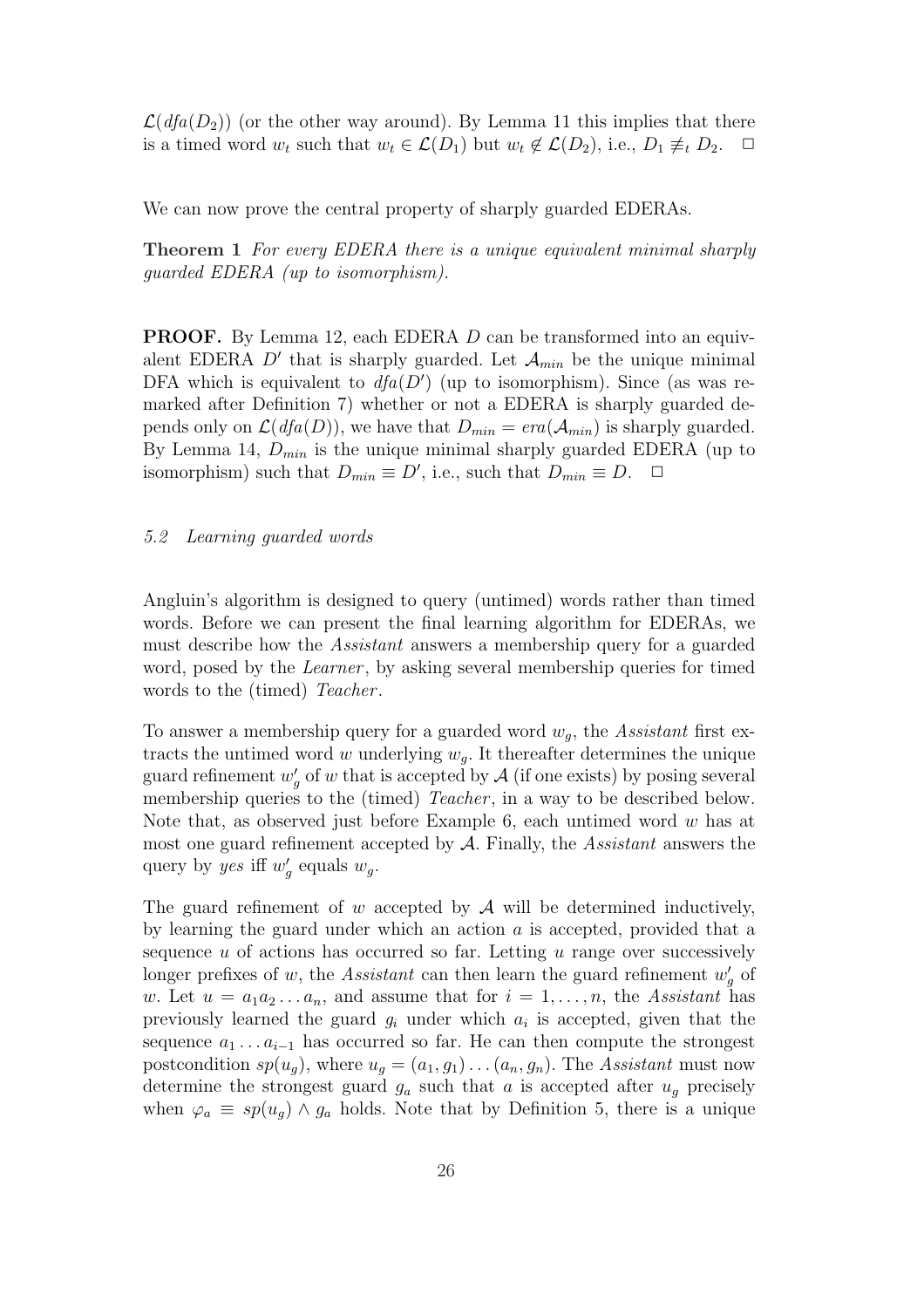

Fig. 10. An example for  $sp(u_g)$ ,  $\varphi_a$ , and  $g_a$ .

strongest  $g_a$  with this property. In the following, we assume that  $sp(u_q)$  and  $\varphi_a$  are both in canonical form.

The guard  $g_a$  is determined by inquiring whether a set of clock valuations  $\gamma_a$ satisfy  $\varphi_a$ . Without loss of generality, the *Assistant* works only with integer valuations. For each  $\gamma_a$  that satisfies the postcondition  $sp(u_a)$ , he can make a membership query for some clocked word  $w_c(a, \gamma_a)$ , where  $w_c$  satisfies the guarded word  $u_q$ , since such a guarded word  $w_c(a, \gamma_a)$  exists precisely when  $\gamma_a \models sp(u_g)$ . In other words, he can ask the (timed) Teacher for every integer point in the polyhedron  $[sp(u_g)]$  whether it is in  $[\varphi_a]$ . A typical situation for two clocks is depicted in Figure 10.

Let us now describe how clock valuations  $\gamma_a$  are chosen in membership queries in order to learn the guard  $g_a$  for a. As mentioned before, we assume that the Assistant knows the maximal constant  $K$  that can appear in any guard. This means that if a clock valuation  $\gamma$  with  $\gamma(x_b) > K$  satisfies  $g_a$ , then clock  $x_b$ has no upper bound in  $g_a$ . Thus, by Lemma 11, the guard  $g_a$  can be uniquely determined by two clock valuations, one in its biggest corner  $bc_K(g_a)$ , and one in its smallest corner  $sc_K(g_a)$ .

Let us consider how to find a clock valuation in  $bc_K(g_a)$ . Suppose first that the Assistant knows some clock valuation  $\gamma_a$  that satisfies  $\varphi_a$ . The Assistant will then repeatedly increase the clock values in  $\gamma_a$  until  $\gamma_a$  is in  $bc_K(q_a)$ . This is done as follows. At any point during this process, let Max be the set of clocks, initially empty, for which the Assistant knows that they have reached a maximum, which is at most  $K$ , let  $AboveK$  be the set of clocks which have become more than K, and let  $Unknown = C_{\Sigma} \setminus (Max \cup AboveK)$  be the clocks for which a maximum value is still searched. At each iteration, the Assistant finds the maximal  $k \in \{1, ..., K + 1\}$  such that the valuation  $\gamma_a$  can be changed by increasing all clocks in Unknown by k, keeping the clocks in Max unchanged, and finding suitable values for the clocks in AboveK such that  $\gamma_a$  still satisfies  $\varphi_a$ . This can be done by binary search using at most log K queries. The Assistant then lets  $\gamma_a$  be this new valuation. For all clocks  $x_b$ with  $\gamma_a(x_b) \geq K + 1$ , the Assistant concludes that  $x_b$  has no upper bound in  $\varphi_a$ . These clocks are moved over from Unknown to AboveK. If  $\gamma_a(x_b) \leq K$  for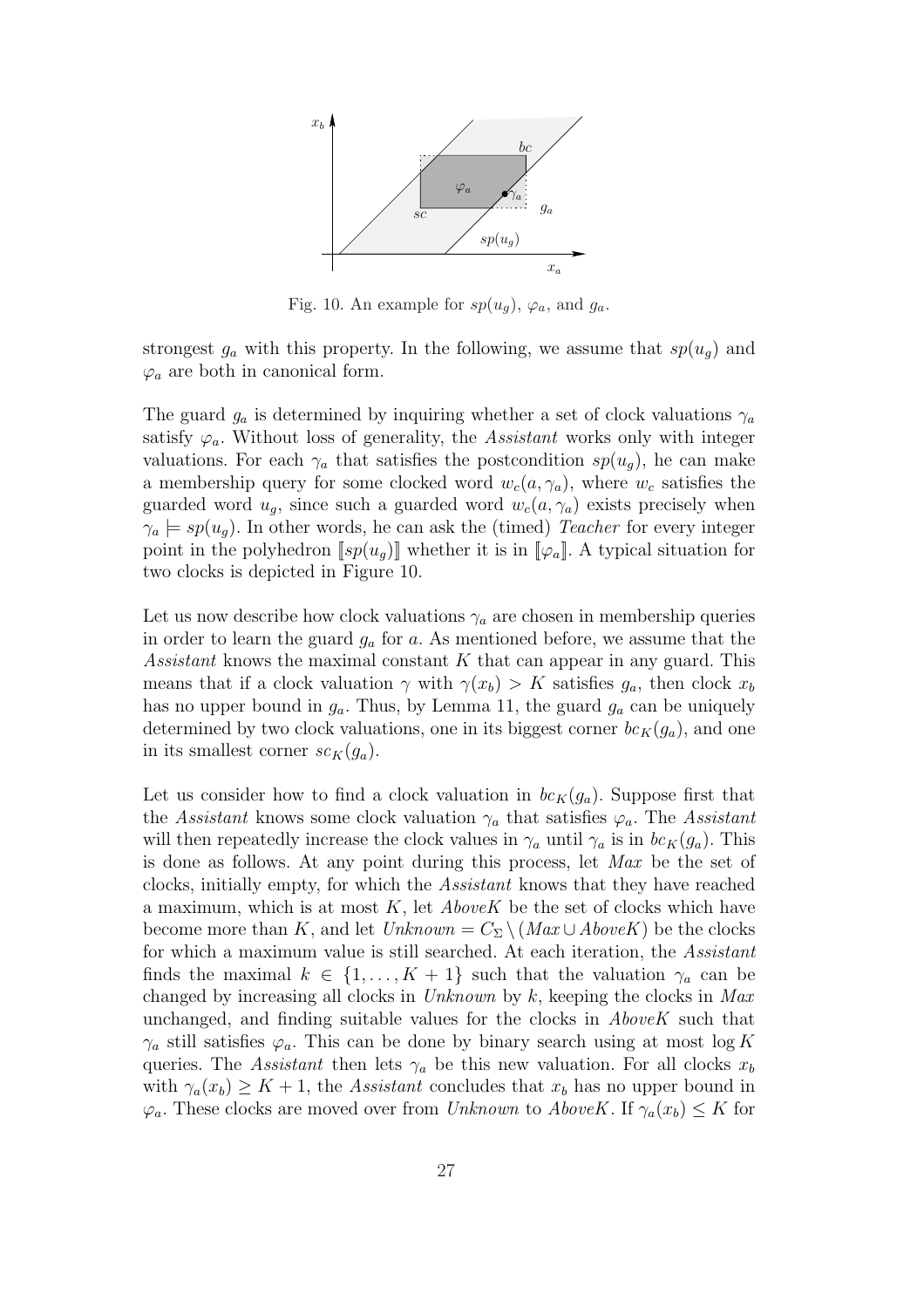some clocks  $x_b \in Unknown$  then among these a clock (or several clocks) must be found that cannot be increased, which will be moved over from Unknown to *Max*.

Let us examine how to find a clock  $x_b$  in Unknown that cannot be increased, i.e., such that  $\varphi_a$  implies the constraint  $x_b \leq \gamma_a(x_b)$ . The idea is to increase each clock in turn by 1 and see whether the result still satisfies  $\varphi_a$ . The particularity to handle is that it may be possible to increase a clock  $x<sub>b</sub>$  only together with other clocks, since  $sp(u_g)$  must be satisfied (e.g., in Figure 10 we see that if  $x_a$  is incremented in  $\gamma_a$  then  $x_b$  must also be incremented to stay in  $sp(u_g)$ . To define this in more detail, let us regard  $sp(u_q)$  and  $g_a$  as fixed, and define for each integer valuation  $\gamma_a$  such that  $\gamma_a \models \varphi_a$  the relation  $\stackrel{\gamma_a}{\leq}$  on the set  $C_{\Sigma}$ 

of clocks by

$$
x_b \stackrel{\gamma_a}{\leq} x_c
$$
 if  $sp(u_g)$  implies  $x_b - x_c \leq \gamma_a(x_b) - \gamma_a(x_c)$ 

(recall that we assume  $sp(u_g)$  to be canonical). Thus,  $x_b \stackrel{\gamma_a}{\leq} x_c$  means that in order to keep  $\gamma_a \models sp(u_g)$  while incrementing  $\gamma_a(x_b)$  by 1 we should also increment  $\gamma_a(x_c)$  by 1. For a valuation  $\gamma_a$ , define  $dep_{\gamma_a}(x_b)$  as  $\{x_c : x_b \stackrel{\gamma_a}{\leq} x_c\}.$ This means that in order to keep  $\gamma_a \models sp(u_g)$  while incrementing  $\gamma_a(x_b)$  by 1 we should also increment all clocks in  $dep_{\gamma_a}(x_b)$  by 1.

Assume that  $\gamma_a \models \varphi_a$ . For a set C of clocks, define  $\gamma_a[C \oplus k]$  as  $\gamma_a(x_b) + k$ for  $x_b \in C$  and  $\gamma_a(x_b)$  otherwise. From the definition of  $dep_{\gamma_a}$ , we infer that  $\gamma_a[dep_{\gamma_a}(x_b) \oplus 1] \models sp(u_g)$  for all  $x_b$  in Unknown. We claim that for each clock  $x_b$  in Unknown for which  $\gamma_a[dep_{\gamma_a}(x_b) \oplus 1] \not\models \varphi_a$ , the clock constraint  $\varphi_a$  must contain the conjunct  $x_b \leq \gamma_a(x_b)$ . To see this, we first note that  $\gamma_a(x_b) \leq K$  and  $\gamma_a[dep_{\gamma_a}(x_b)\oplus 1]\not\models \varphi_a$  together imply that there must be some  $x_c$  in  $dep_{\gamma_a}(x_b)$ such that  $\varphi_a$  contains the conjunct  $x_c \leq \gamma_a(x_c)$ . We also note that  $x_c \in$  $dep_{\gamma_a}(x_b)$  means that  $sp(u_g)$  contains the conjunct  $x_b - x_c \leq \gamma_a(x_b) - \gamma_a(x_c)$ . Hence, since  $\varphi_a$  is canonical, it contains the conjunct  $x_b \leq \gamma_a(x_b)$ .

To update Max, we thus move to Max all clocks such that  $\gamma_a[dep_{\gamma_a}(x_b) \oplus 1] \not\models$  $\varphi_a$ . As an optimization, we can sometimes avoid to make one query for each clock in Unknown increased by 1 by first analysing the structure of the graph whose nodes are the clocks in Unknown, and whose edges are defined by the relation  $\overline{\mathcal{L}}$ . It is then sufficient to make at most one query for some clock in each strongly connected component of this graph, and use it as a query for each clock in the component.

After an iteration, another iteration is performed by finding a  $k$  to increase the clocks that remain in Unknown, and thereafter finding out which of these have reached their upper bounds. When  $Unknown = \emptyset$ , a valuation in  $bc_K(q_a)$ has been found and the algorithm terminates.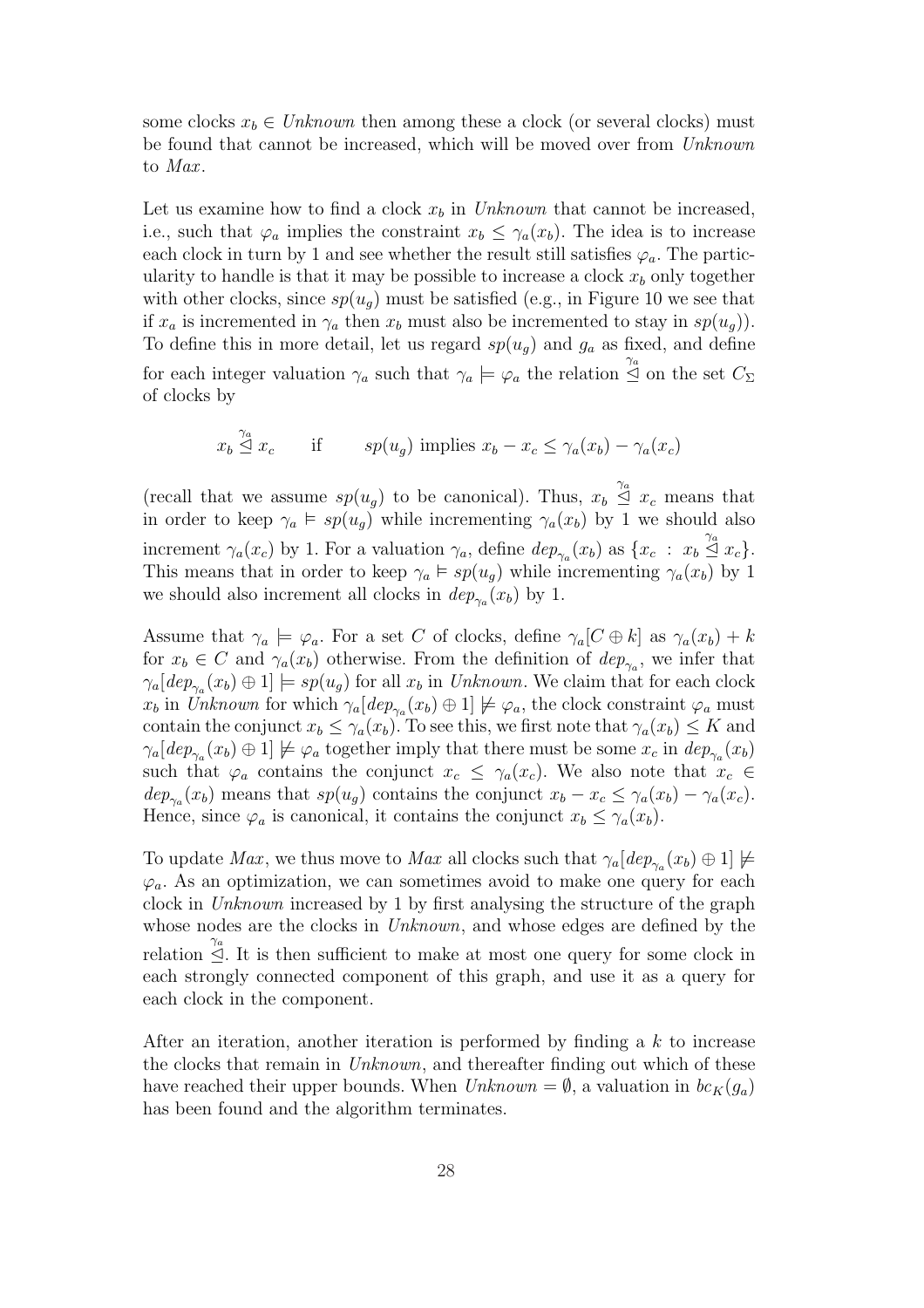Thus, all in all, determining the upper bound of a guard  $g_a$  needs at most  $|C_{\Sigma}|$  binary searches, since in every loop at least one clock is moved to Max. Each uses at most  $\log K + |C_{\Sigma}|$  membership queries. In an analogous way, we can find a minimal clock valuation that satisfies  $\varphi_a$ . The guard  $g_a$  is given by the K-approximation of the guard that has the minimal clock valuation as smallest corner and the maximal clock valuation as biggest corner, which can easily be formulated given these two points. Thus, the Assistant needs at most  $2|C_{\Sigma}|(\log K + |C_{\Sigma}|)$  membership queries to learn a guard  $g_a$ , if initially it knows a valuation which satisfies  $\varphi_a$ .

Suppose now that the Assistant does not know a clock valuation  $\gamma_a$  that satisfies  $\varphi_a$ . In principle,  $\varphi_a$  and therefore  $g_a$  could specify exactly one valuation, meaning that the *Assistant* essentially might have to ask membership queries meaning that<br>for all  $\binom{|\Sigma|+K}{|\Sigma|}$  $\left(\frac{z}{|z|}\right)$  integer points that could be specified by  $\varphi_a$ . This is the number of non-increasing sequences of  $|\Sigma| = |C_{\Sigma}|$  elements, where each element has values among 0 to K, since  $sp(u_q)$  defines at least an ordering on the clocks.

Thus, the Assistant can answer a query for a guarded word  $w_g$  using at most  $|w|^{|\Sigma|+K}_{|\Sigma|}$  $\lim_{|\Sigma|}$  (timed) membership queries.

# 5.3 Algorithm  $TL_{sg}^*$

Let us now turn to the problem of learning a timed language  $\mathcal{L}(D)$  accepted by an EDERA  $D$ . We can assume without loss of generality that  $D$  is the unique minimal and sharply guarded EDERA that exists due to Theorem 1. Then D is uniquely determined by its symbolic language of  $\mathcal{A} = df_a(D)$ , which is a regular (word) language. In this setting, we assume

- to know an upper bound  $K$  on the constants occurring in guards of  $D$ ,
- to have a *Teacher* who is able to answer two kinds of queries:
	- · A membership query consists in asking whether a timed word  $w_t$  over  $\Sigma$ is in  $\mathcal{L}(D)$ .
	- · An equivalence query consists in asking whether a hypothesized EDERA H is correct, i.e., whether  $\mathcal{L}(H) = \mathcal{L}(D)$ . The Teacher will answer yes if H is correct, or else supply a counterexample u, either in  $\mathcal{L}(D) \setminus \mathcal{L}(H)$  or in  $\mathcal{L}(H) \setminus \mathcal{L}(D)$ .

Based on the observations in Section 5.1, our solution is to learn  $\mathcal{L}(dfa(D))$ , which is a regular language and can therefore be learned in principle using Angluin's learning algorithm. However, Angluin's algorithm is designed to query (untimed) words rather than timed words. Let us therefore extend the Learner in Angluin's algorithm by an Assistant, whose role is to answer a membership query for a guarded word, posed by the *Learner*, by asking several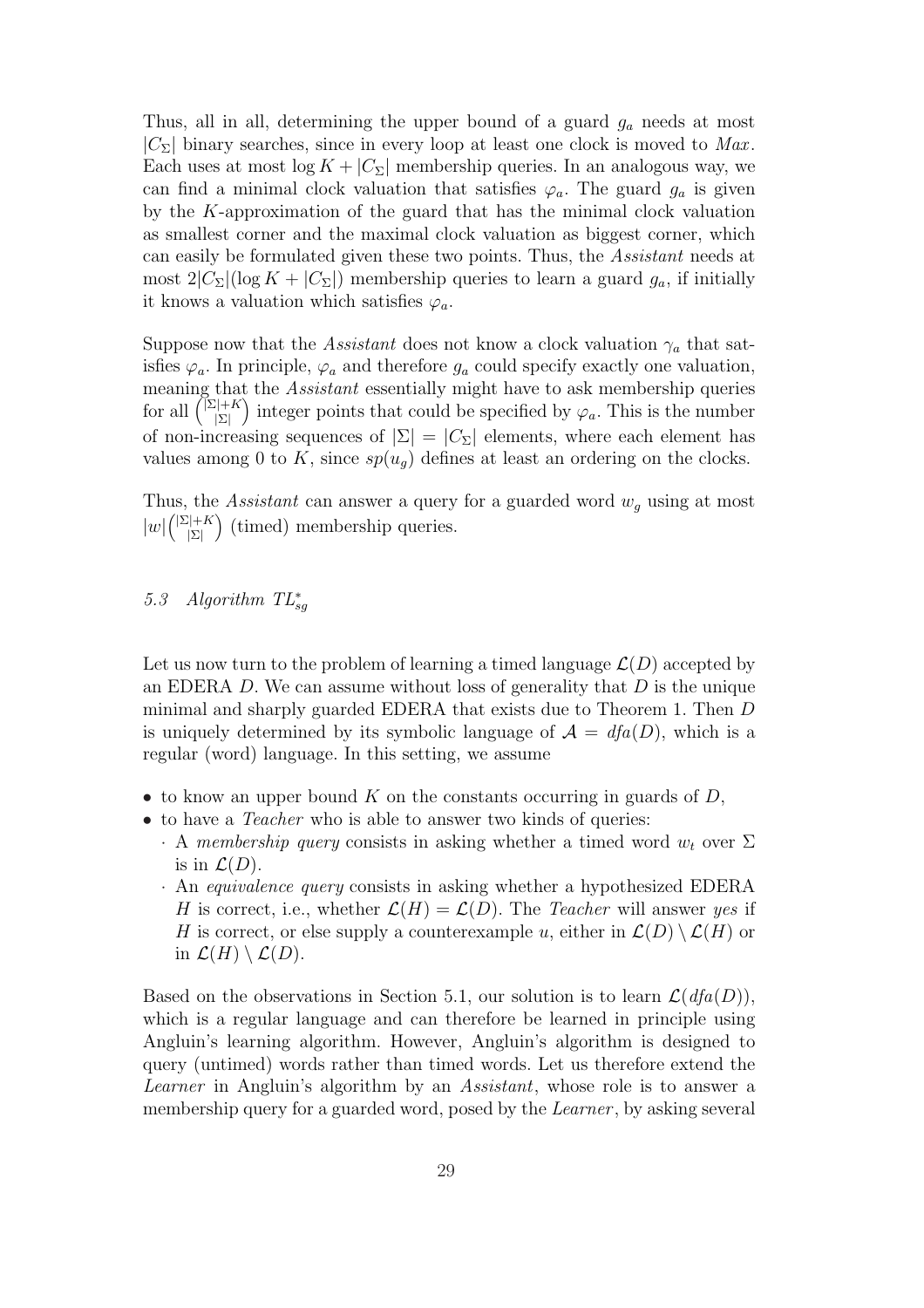|                                                                 |        | a $[x_a = 2 \wedge x_b = 2]$       |
|-----------------------------------------------------------------|--------|------------------------------------|
|                                                                 | λ      |                                    |
|                                                                 | $^{+}$ |                                    |
| $(a, x_a = 2, x_b = 2)$ +<br>$(b, x_a \ge 1 \land x_b \ge 1)$ + |        |                                    |
|                                                                 |        |                                    |
| (a) Table $T$                                                   |        | b $ x_a \geq 1 \wedge x_b \geq 1 $ |
|                                                                 |        | (b) Automaton $\mathcal H$         |

Fig. 11. Table T and non-sharply guarded automaton  $\mathcal H$ 

membership queries for timed words to the (timed) *Teacher*. This is described in Section 5.2. To complete the learning algorithm, we have to explain how the *Assistant* can answer equivalence queries to the *Learner*. Given a DFA  $H$ , the Assistant can ask the (timed) Teacher, whether era $(H) = D$ . If so, the Assistant replies yes to the Learner . If not, the Teacher presents a timed word  $w_t$  that is in  $\mathcal{L}(D)$  but not in  $\mathcal{L}(era(\mathcal{H}))$  (or the other way round). For the word w underlying  $w_t$ , we can obtain its guard refinement  $w_g$  as described in the previous paragraph. Then  $w_q$  is in  $\mathcal{L}(dfa(D))$  but not in  $\mathcal{L}(\mathcal{H})$  (or the other way around). Thus, the Assistant can answer the equivalence query by  $w_q$  in this case.

At this point, we should remark that it can be the case that hypothesized automaton  $H$  which the algorithm constructs is not sharply guarded. This can happen if the observation table does not contain for each prefix  $u<sub>q</sub>$  of the table and each symbol  $a \in \Sigma$  at least one column labeled by a suffix of form  $(a, g)$  such that  $u_q(a, g)$  is accepted. As an illustration, consider the hypothesized automaton  $\mathcal H$  in Figure 11(b), constructed from the table T shown in Figure 11(a). Let us assume that  $K = 4$  is given as an upper bound on constants in guards. The automaton  $H$  is non-sharply guarded, since after the guarded word  $(a, x_a = 2 \wedge x_b = 2)(b, x_a \ge 1 \wedge x_b \ge 1) \in \mathcal{L}(df_a(\mathcal{H}))$  the postcondition implies  $x_b \geq 3$ , which means that after this guarded word, the guard on the following b-transition is not sharp. A so constructed non-sharply guarded automaton has always less locations than a corresponding sharply guarded automaton constructed from the same information.

We call the algorithm outlined in the section  $TL_{sg}^*$ . More specifically, the algorithm for learning sharply guarded EDERA is as Algorithm 2, but extended with the Assistant shown in Algorithm 3.

Example 15  $(12)$  Let us illustrate the algorithm by showing how to learn the language of the automaton  $\mathcal A$  depicted in Figure 12(a). Initially, the algorithm asks membership queries for  $\lambda$ . It additionally asks membership queries to learn that  $(a, g)$  is accepted iff  $g = x_a \leq 1 \wedge x_b \leq 1$  and  $(b, g)$  is accepted iff  $g = x_a = 0 \wedge x_b = 0$ . To follow the algorithm, we should also add rejected guarded words to the table: these are needed in order to find inconsistencies. In

 $(12)$ TODO: I changed slightly the following paragraph, and moved the<br>example here/BJ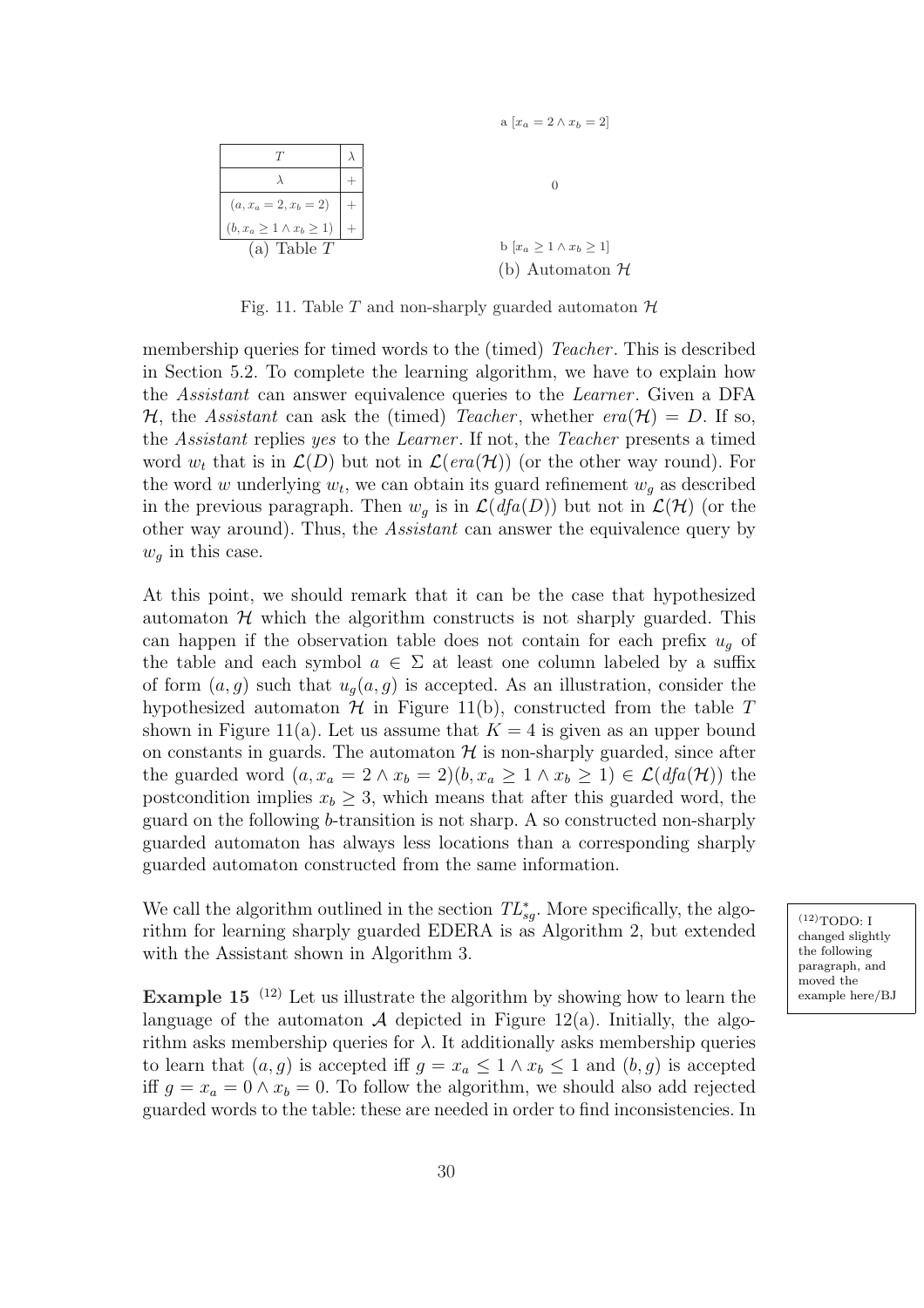# Algorithm 3 Pseudo code for Assistant of  $TL_{sg}^*$

```
1 class TL_{sg}^*Assistant implements Teacher{
2 Teacher timedteacher
3
 4 Constructor TL_{sg}^*Assistant(teacher)
5 timeq teacher = teacher6
7 Function equivalence query(\mathcal{H})8 timedteacher.equivalence_query(H)
9 if the answer to equivalence query is a counterexample w_t10 Extract the word w underlying w_t11 Learn guard refinement w_g of w<br>12 return w_greturn w_g13 else
14 return 'yes'
15
16 Function membership query(w_g)17 Extract underlying w of w_g18 Learn guard refinement w'_g of w
19 if w'_g = w_g then
20 return 'yes'
21 else
22 return 'no'
23 }
```
# Algorithm 4 Pseudo code for  $TL_{sg}^*$

```
1 class TL_{sg}^* extends \mathbf{L}^*\{2
3 Constructor TL_{sg}^*(timedteacher, \Sigma, K)4 \Gamma = TL_{sg}^* \text{Alphabet}(\Sigma, K)5 teacher = TL_{sg}^{*} \text{Assistant}(timed teacher)6 }
```
a  $[x_a \leq 1]$ 

```
0
b [x_a = 0 \wedge x_b = 0](a) Automaton A
                                                       0
                                               b [x_a = 0 \wedge x_b = 0](b) Automaton \mathcal{H}_1\sim 1
  b [x_a = 0 \land x_b = 0] a [x_a \le 1]a [x_a \leq 1 \land x_b \leq 1]b [x_a = 0 \land x_b = 0](c) Automaton \mathcal{H}_2Fig. 12. EDERAs
```
a  $[x_a \leq 1 \land x_b \leq 1]$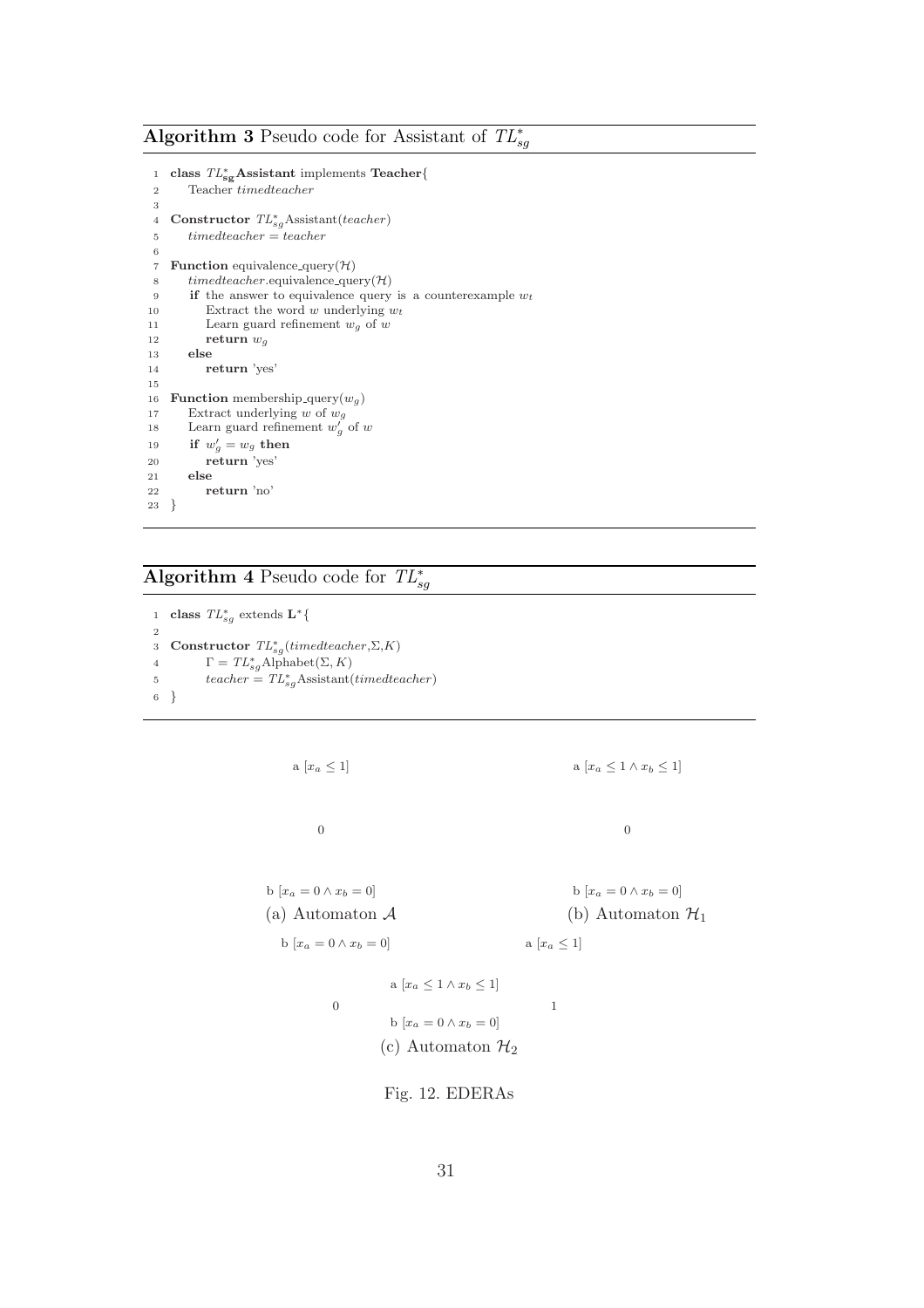

Fig. 13. Tables  $T_1$  and  $T_2$ 

| $T_3$                                                                                              |                | $u_{\alpha}$ |
|----------------------------------------------------------------------------------------------------|----------------|--------------|
| $\lambda$                                                                                          |                |              |
| $(a, x_a \leq 1 \wedge x_b \leq 1)$                                                                |                |              |
| $(a, x_a \leq 1 \land x_b \leq 1)(a, x_a \leq 1 \land x_b \geq 0)$                                 | $^+$           |              |
| $(a, x_a \leq 1 \wedge x_b \geq 0)$                                                                |                |              |
| $(b, x_a = 0 \wedge x_b = 0)$                                                                      |                |              |
| $(a, x_a \leq 1 \land x_b \leq 1)(b, x_a = 0 \land x_b = 0)$                                       | $^{+}$         |              |
| $(a, x_a \leq 1 \land x_b \leq 1)(a, x_a \leq 1 \land x_b \geq 0)(a, x_a \leq 1 \land x_b \geq 0)$ | $\overline{+}$ |              |
| $(a, x_a \leq 1 \land x_b \leq 1)(a, x_a \leq 1 \land x_b \geq 0)(b, x_a = 0 \land x_b = 0)$       |                |              |

Fig. 14. Table  $T_3$ ,  $u_q = (a, x_a \le 1 \land x_b \ge 0)$ 

this example, we need to have only  $(a, x_a \leq 1 \land x_b \geq 0)$  in the table, and in order to keep the table as small as possible we do not add other rejected guarded words. This yields the initial observation table  $T_1$  shown in Figure 13(a). It is consistent and closed. Then the Learner constructs a hypothesized DERA  $\mathcal{H}_1$  shown in Figure 12(b) and submits  $\mathcal{H}_1$  in an equivalence query. Assume that the counterexample  $(a, 1.0)(a, 1.5)$  is returned. It is accepted by A but rejected by  $\mathcal{H}_1$ . The algorithm processes the counterexample and produces the observation table  $T_2$  given in Figure 13(b), which is not consistent. Following Angluin's algorithm we construct a closed and consistent table  $T_3$  shown in Figure 14. The sharply guarded EDERA  $\mathcal{H}_2$  visualized in Figure 12(c) corresponds to the observation table  $T_3$  and accepts the same language as A.

## 5.4 Complexity

In the  $L^*$  algorithm the number of membership queries is bounded by  $O(kn^2m)$ , where *n* is the number of states,  $k$  is the size of the alphabet, and  $m$  is the length of the longest counterexample.

In our setting, a single membership query for a guarded word  $w<sub>q</sub>$  might give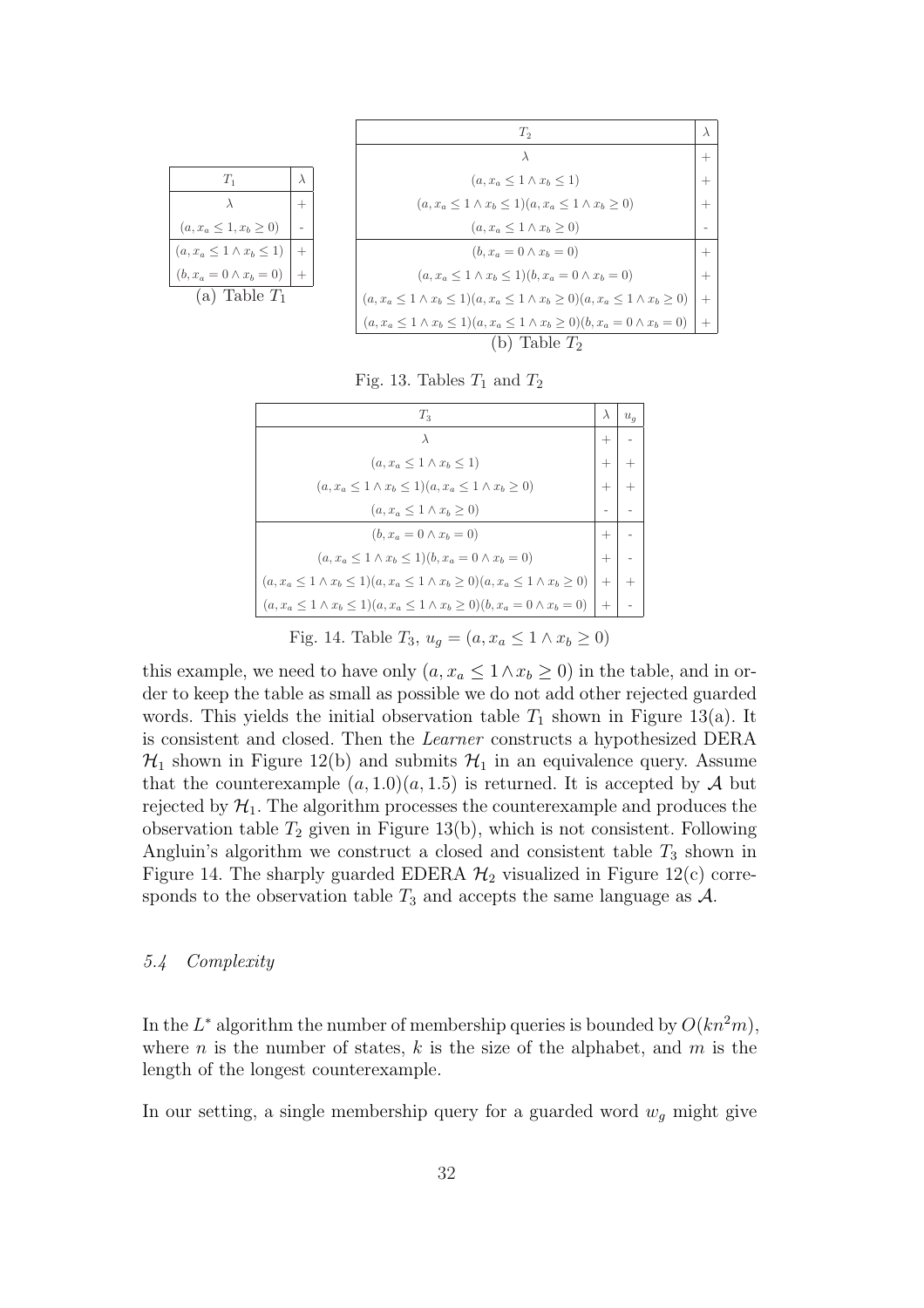rise to  $|w|$  $\sqrt{|\Sigma|+K}$ |Σ| ´ membership queries to the (timed) Teacher. The alphabet of the DFA  $dfa(D)$  is  $\Sigma \times G$ . Thus, the query complexity of  $TL_{sg}^*$  for a sharply guarded EDERA with  $n$  locations is

$$
O\left(kn^2ml\binom{|\Sigma|+K}{|\Sigma|}\right)
$$

where  $l$  is the length of the longest guarded word queried and  $k$  is the size of alphabet  $\Sigma \times G$ . The longest queried word is bounded by  $O(m + n)$ . If the Teacher always presents counterexamples of minimal length, then  $m$  is bounded by  $O(n)$ . The number of equivalence queries remains at most n. Note that, in general a (non-sharply guarded) EDERA D gives rise to a sharply guarded EDERA with double exponentially more locations. Since the number of regions is bounded by  $|\Sigma|!2^{|\Sigma|}(2K+2)^{|\Sigma|}$ , the number of location in sharply guarded EDERA is bounded by  $n_1 2^{|\Sigma| |2^{|\Sigma|} (2K+2)^{|\Sigma|}}$ , where  $n_1$  is the number of locations in EDERA. Thus, the query complexity of  $TL_{sg}^*$  for EDERA with  $n_1$  locations is  $\overline{a}$  $\sim$   $\sim$ 

$$
O\left(kn_1^2 2^{2|\Sigma|!2^{|\Sigma|}(2K+2)^{|\Sigma|}}u\right)\left(\frac{|\Sigma|+K}{|\Sigma|}\right)\right)
$$

#### 6 Learning of DERA

.

Let us now turn our attention to learn the full class of deterministic event recording automata. The scheme for developing a learning algorithm is analogous to the scheme used for EDERAs in Section 5: we define a class of DERAs that admit a natural definition of right congruences, so that a DERA D in this class uniquely determines a language  $\mathcal{L}(dfa(D))$ . We show that each DERA can be transformed to this form. Then our solution is to learn  $\mathcal{L}(dfa(D))$  using an assistant, whose role is to answer membership queries for guarded words by asking membership queries for timed words. In order to cope with the class of all DERAs, we need to find a different unique representation, and to change the task of the assistant.

#### 6.1 Simple DERAs

Definition 16 A K-bounded DERA D is simple if all its guards are simple and if whenever  $w_g(a, g)$  is a prefix of some word in  $\mathcal{L}(df_a(D))$ , then  $sp_K^{<}(w_g) \wedge$ q is satisfiable.  $\Box$ 

We remark that whether or not a DERA is simple depends only on  $\mathcal{L}(dfa(D))$ . A consequence of this definition is the following.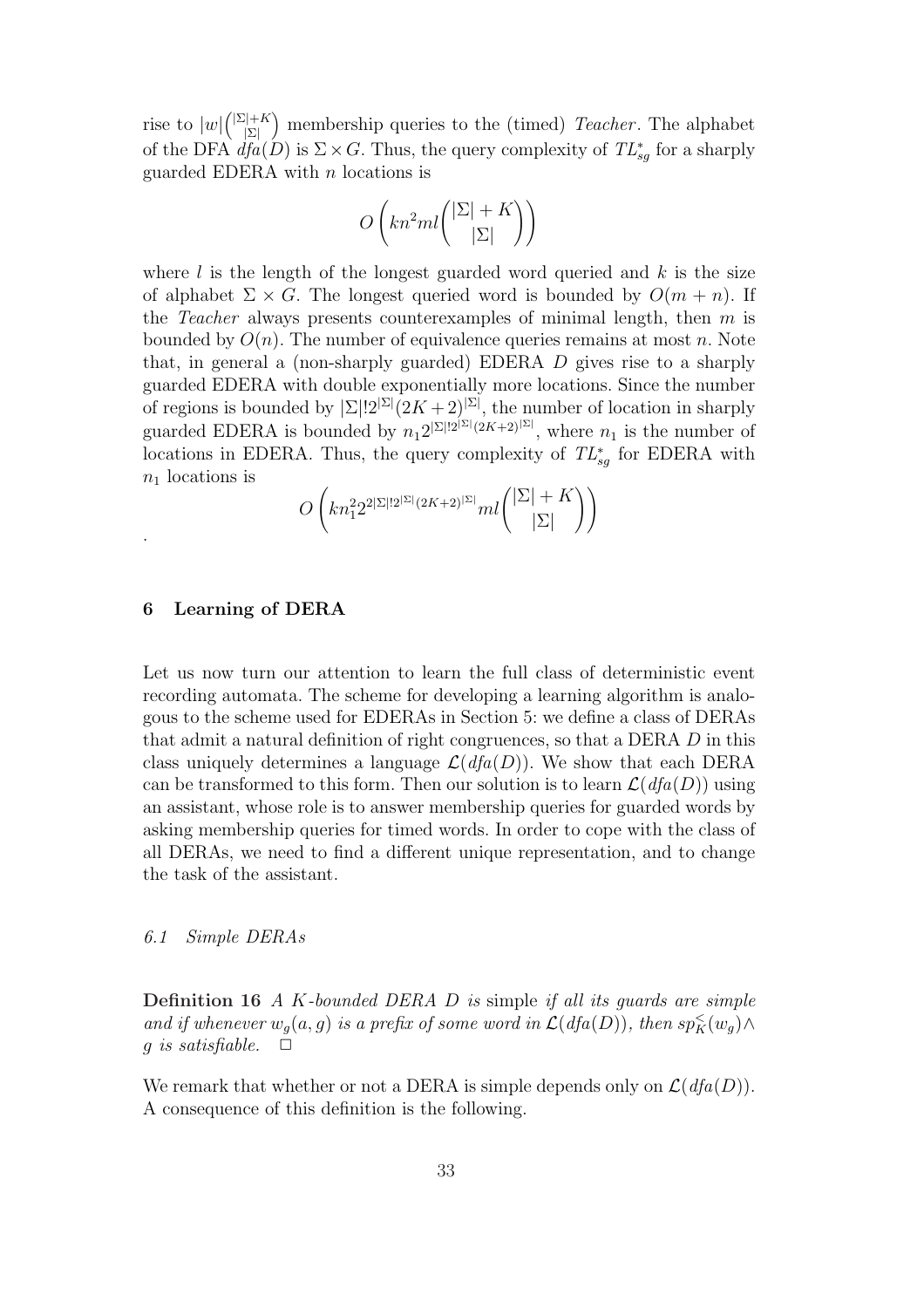**Lemma 17** If  $w_g \in \mathcal{L}(dfa(D))$ , where D is a simple DERA, then there is a timed word  $w_t \in \mathcal{L}(D)$  such that  $w_t \models w_g$ .

**PROOF.** The lemma follows by induction from the fact that  $sp_K^{\lt}(w_g') \wedge g'$  is satisfiable iff  $sp(w'_g) \wedge g'$  is satisfiable, whenever  $w'_g$  is a guarded word and g' is a K-bounded simple guard.  $\Box$ 

We prove an important property of simple guarded words.

**Lemma 18** Let  $w_g = (a_1, g_1) \dots (a_n, g_n)$  be a K-bounded simple guarded word, and let  $w_t = (a_1, \gamma_1) \dots (a_n, \gamma_n)$  and  $w'_t = (a_1, \gamma'_1) \dots (a_n, \gamma'_n)$  be two clocked words. If  $w_t \vDash w_g$  and  $w'_t \vDash w_g$  then  $\gamma_i \sim_K \gamma'_i$  for  $1 \leq i \leq n$ .

**PROOF.** Since  $\gamma_i \models g_i$  and  $\gamma'_i \models g_i$ , then for all  $1 \leq i \leq n$  and  $x_a \in C_{\Sigma}$ such that  $\gamma_i(x_a) \leq K$  and  $\gamma'_i(x_a) \leq K$  we have  $\lfloor \gamma_i(x_a) \rfloor = \lfloor \gamma'_i(x_a) \rfloor$ , and  $fract(\gamma_i(x_a)) = 0$  iff  $fract(\gamma'_i(x_a)) = 0$ . We prove by induction over *i* that for  $1 \leq i \leq n$  we have  $fract(\gamma_i(x_{a_i})) - fract(\gamma_i(x_{a_k})) \geq 0$  iff  $fract(\gamma_i'(x_{a_j}))$  $frac(\gamma_i'(x_{a_k})) \geq 0$  for all  $a_j, a_k \in \Sigma$ , whenever  $\gamma_i(x_{a_j}) \leq K$  and  $\gamma_i(x_{a_k}) \leq K$ . For  $i = 1$ , this follows from  $\gamma_1(x_{a_j}) = \gamma_1(x_{a_k})$  and  $\gamma'_1(x_{a_j}) = \gamma'_1(x_{a_k})$ . Assume that  $\gamma_i \sim_K \gamma'_i$ , that  $\gamma_{i+1}(x_{a_i}) \leq K$ , that  $\gamma_{i+1}(x_{a_k}) \leq K$ , and that  $frac(\gamma_{i+1}(x_{a_j})) - fract(\gamma_{i+1}(x_{a_k})) \geq 0.$  From  $\gamma_i \sim_K \gamma'_i$ , together with  $\lfloor \gamma_{i+1}(x_{a_j}) \rfloor$  $= [\gamma'_{i+1}(x_{a_j})]$  and  $[\gamma_{i+1}(x_{a_k})] = [\gamma'_{i+1}(x_{a_k})]$  we deduce  $fract(\gamma'_{i+1}(x_{a_j}))$  fract  $(\gamma_{i+1}'(x_{a_k})) \geq 0. \quad \Box$ 

Every DERA can be transformed into an equivalent DERA that is simple using the region-graph construction [Alu99].

Lemma 19 For every K-bounded DERA there is an equivalent K-bounded DERA that is simple.

**PROOF.** Let the DERA  $D = (\Sigma, L, l_0, L^f, \delta)$  be K-bounded. We define an equivalent simple DERA  $D' = (\Sigma, L', l'_0, L^{f'}, \delta')$  by adapting the region graph construction for D.

The set of locations L' of D' comprises pairs  $(l, \varphi)$  where  $l \in L$  and  $\varphi$  is a K-bounded clock constraint. The intention is that  $\varphi$  is the K<sup><-</sup>approximated postcondition of any run from the initial location to  $(l, \varphi)$ . The initial location  $l'_0$  of D' is  $(l_0, sp(\lambda))$ . We also introduce the location  $l_e = (l_0, true)$  in L', where  $l_e \notin L^{f'}$ . For every symbol a and K-bounded simple guard g' for which there is a guard g such that  $\delta(l, a, g)$  is defined and g' implies g, let  $\delta'((l, \varphi), a, g')$ be defined as  $(l', \varphi')$  where  $l' = \delta(l, a, g)$  and  $\varphi' = \langle (\varphi \wedge g')[x_a \mapsto 0] \uparrow \rangle \rangle_K^{\leq}$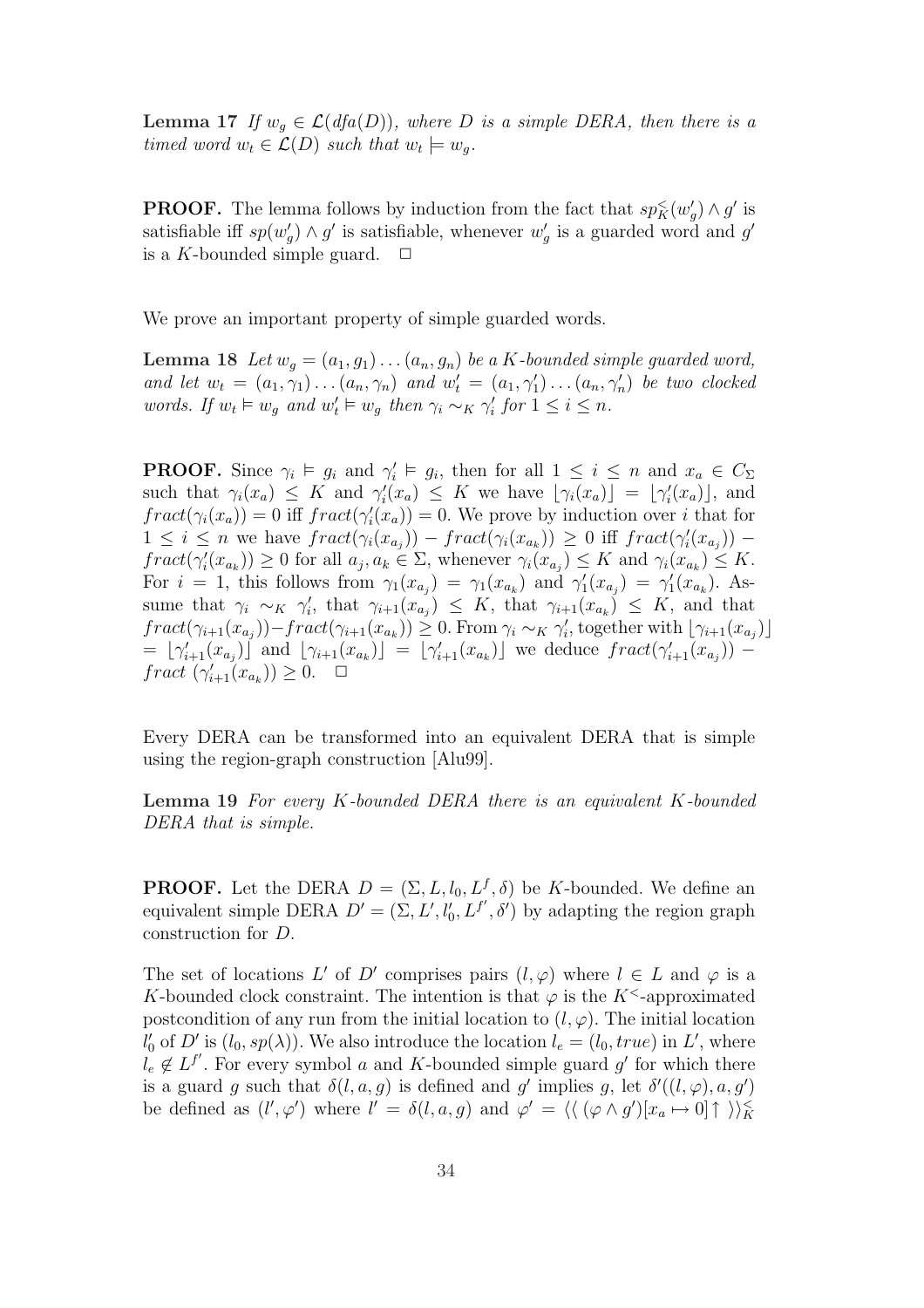if  $\varphi' \neq false$ , otherwise,  $\delta'((l, \varphi), a, g') = l_e$ . The final states are given by  $(l, \varphi) \in L^{f'}$  iff  $l \in L^{f}$ .

To prove that D' is simple we need to show that if  $w_g(a, g)$  is a prefix of some word in  $\mathcal{L}(dfa(D'))$ , then  $sp_K^{\leq}(w_g) \wedge g$  is satisfiable. Let  $(l, \varphi)$  be the location reached from  $l'_0$  on input of the guarded word  $w_g$ . By construction of  $D'$ , it is the case that  $\langle (\varphi \wedge g)[x_a \mapsto 0] \uparrow \rangle \rangle_K^{\leq}$  is satisfiable, since  $\delta'((l, \varphi), a, g)$  is not  $l_e$ . Hence also  $sp_K^<(w_g) \wedge g$  is satisfiable.

We show that  $D'$  is equivalent to  $D$ .

Let  $w_t \vDash w_g$  and  $w_g \in \mathcal{L}(df_a(D))$ . We show that there is  $w'_g \in \mathcal{L}(df_a(D'))$ such that  $w_t \vDash w'_g$ . Let  $u_g$  be any prefix  $w_g$  and let  $l = \delta(l_0, u_g)$ . We prove by induction on the length of  $u_g$  that if  $u_t$  is a prefix of  $w_t$  with  $u_t \vDash u_g$ , then there is a simple guarded word  $u'_g$  such that  $u_t \vDash u'_g$  and such that  $\delta'((l_0,\varphi_0),u'_g) = (l,\varphi)$  for some  $\varphi$ . For the base case, if  $u_g = \lambda$  then  $u'_g = \lambda$ and  $\delta'((l_0, \varphi_0), u'_g) = (l_0, \varphi_0)$ . For the inductive step, assume this property for  $u_g$ , and let  $u_g(a,g)$  be a prefix of  $w_g$ . Let  $l' = \delta(l_0, u_g(a,g))$ . Let  $u_t(a,t)$ be the prefix of  $w_t$  with  $u_t(a, t) \vDash u_g(a, g)$ , and let  $u'_g(a, g')$  be the unique simple guarded word with  $u_t(a, t) \models u'_g(a, g')$ . Then g' implies g, and by the construction of D' we infer that  $\varphi \wedge g'$  is satisfiable, and that  $\delta'((l, \varphi), a, g') =$  $(l', \varphi')$  where  $\varphi' = \langle (\varphi \wedge g')[x_a \mapsto 0] \uparrow \rangle \rangle_K^{\lt}$ , with  $\varphi' \neq false$ . This concludes the induction. From  $w_g \in \mathcal{L}(df_a(D))$  we infer  $\delta(l_0, w_g) \in L^f$ . Let  $l^f = \delta(l_0, w_g)$ . By the just proven property, there is a simple guarded word  $w'_g$  such that  $w_t \models w'_g$  and such that  $\delta'((l_0, \varphi_0), w'_g) = (l^f, \varphi)$  for some  $\varphi$ . By the construction of D' we have  $(l^f, \varphi) \in L^{f'}$ , hence  $w'_g \in \mathcal{L}(dfa(D'))$ .

Let  $w_t \models w'_g$  and  $w'_g \in \mathcal{L}(dfa(D'))$ . We show that there is  $w_g \in \mathcal{L}(dfa(D))$  such that  $w_t \models w_g$ . Let  $u'_g$  be any prefix of  $w'_g$ , let  $(l, \varphi) = \delta'((l_0, \varphi_0), u'_g)$ , and let  $u_t$ be the prefix of  $w_t$  with  $u_t \models u'_g$ . We prove by induction on the length of  $u'_g$  that there is a guarded word  $u_g$  such that  $\delta(l_0, u_g) = l$  and  $u_t \vDash u_g$ . For the base case, if  $u'_g = \lambda$  then  $u_g = \lambda$  and  $\delta(l_0, u_g) = l_0$ . For the inductive step, assume this property for  $u'_g$ , and let  $u'_g(a, g')$  be a prefix of  $w'_g$ . Let  $(l', \varphi') = \delta(l_0, u'_g(a, g'))$ . Let  $u_t(a, t)$  be the prefix of  $w_t$  with  $u_t(a, t) \models u'_g(a, g')$ . By the construction of D' there is a g such that g' implies g and  $\delta(l, a, g) = l'$ . Since g' implies g we infer  $u_t(a, t) \models u_g(a, g)$ . This concludes the induction. From  $w'_g \in \mathcal{L}(df_a(D'))$ we infer  $\delta'((l_0, \varphi_0), w'_g) = (l^f, \varphi)$  for some  $l^f \in L^f$ . By the just proven property, there is a guarded word  $w_g$  such that  $w_t \vDash w_g$  and such that  $\delta(l_0, w_g) = l^f$ . Then  $w_a \in \mathcal{L}(dfa(D))$ .  $\Box$ 

The important property of simple DERAs is that equivalence coincides with equivalence on the corresponding DFAs.

**Definition 20** We call two simple DERAs  $D_1$  and  $D_2$  dfa-equivalent, denoted  $D_1 \equiv_{dfa} D_2$ , iff  $df_a(D_1)$  and  $df_a(D_2)$  accept the same language (in the sense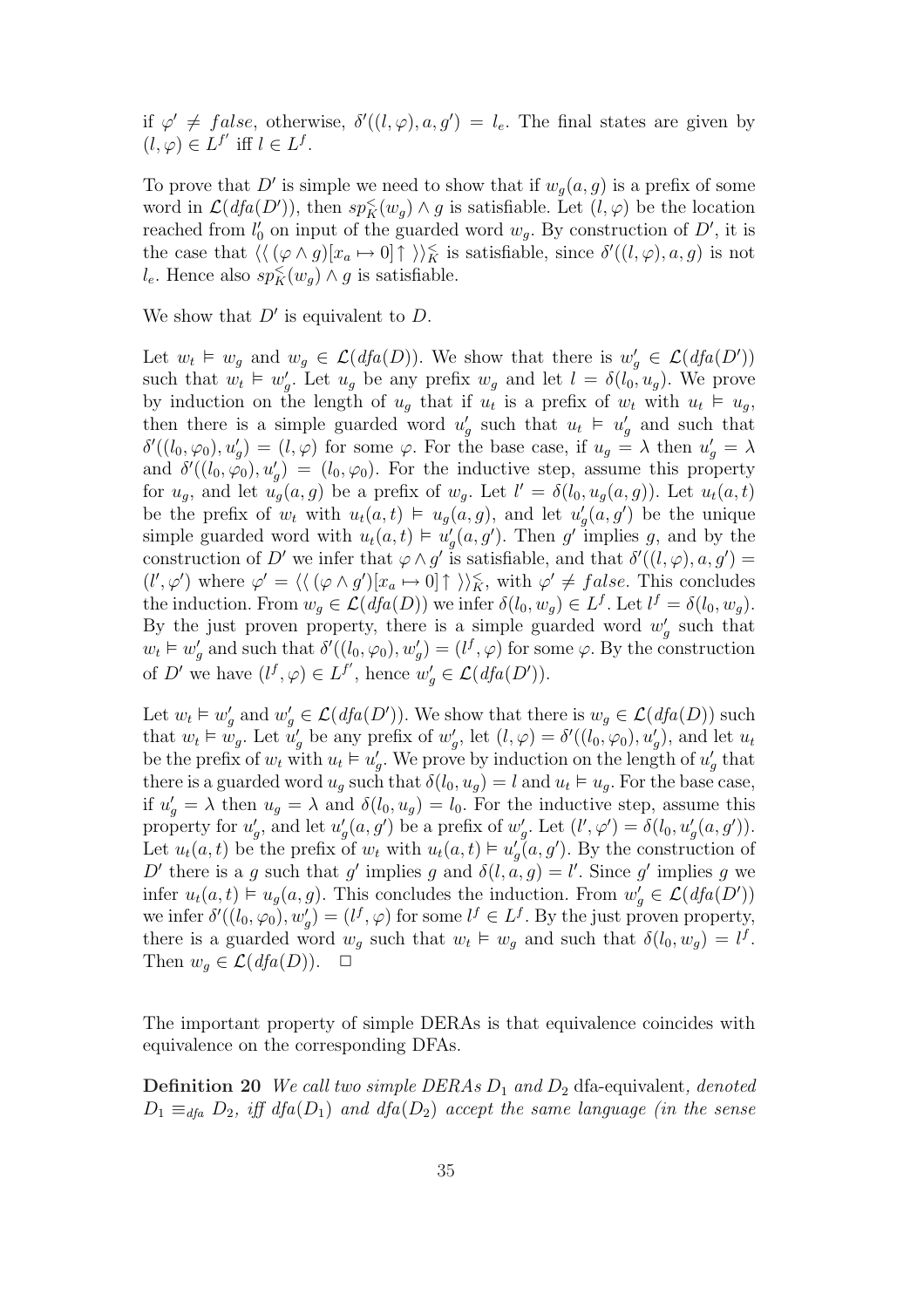of DFAs).

Now, exactly as in Section 5, we get counterparts for Lemma 14 and Theorem 1.

**Lemma 21** For two simple DERAs  $D_1$  and  $D_2$ , we have

$$
D_1 \equiv_t D_2 \text{ iff } D_1 \equiv_{dfa} D_2
$$

We can now prove the central property of simple DERAs.

Theorem 2 For every DERA there is a unique equivalent minimal simple DERA (up to isomorphism).

**PROOF.** The proof is analogous to the proof of Theorem 1.  $\Box$ 

6.2 Algorithm TL<sup>∗</sup> s

Given a timed language that is accepted by a DERA D, we can assume without loss of generality that D is the unique minimal and simple one that exists due to Theorem 2. Then D is uniquely determined by its symbolic language of  $\mathcal{A} = df_a(D)$ , which is a regular (word) language over  $\Sigma \times G_s$ , where  $G_s$  is a set of simple clock guards. Thus, we can learn  $A$  using Angluin's algorithm and return era( $A$ ). However,  $\mathcal{L}(A)$  is a language over simple guarded words, but the Teacher in the timed setting is supposed to deal with timed words rather than guarded words. Then it can be the case that the *Teacher* answers yes to equivalence query for hypothesized automaton  $\mathcal H$  and  $\mathcal H$  is smaller than A.

Similar as in the previous section, we extend the Learner in Angluin's algorithm by an Assistant, whose role is to answer a membership query for a simple guarded word, posed by the Learner , by asking membership query for timed words to the (timed) *Teacher*. Furthermore, it also has to answer equivalence queries, consulting the timed *Teacher*.

For a simple guarded word  $w_g = (a_1, g_1) \dots (a_n, g_n)$  each simple guard g that extends  $w_q$  together with an action a defines exactly one region. Thus, if  $w_q$  is accepted, it is enough to check  $\alpha$  in a single point in this region defined by  $\alpha$ and the postcondition of  $w_g$ . In other words, it suffices to check an arbitrary timed word  $w_t \models w_g$  to check whether  $w_g$  is in the symbolic language or not.

The number of successor regions that one region can have is  $O(|\Sigma|K)$ . Then the complexity of the algorithm for the simple DERA with  $n$  locations is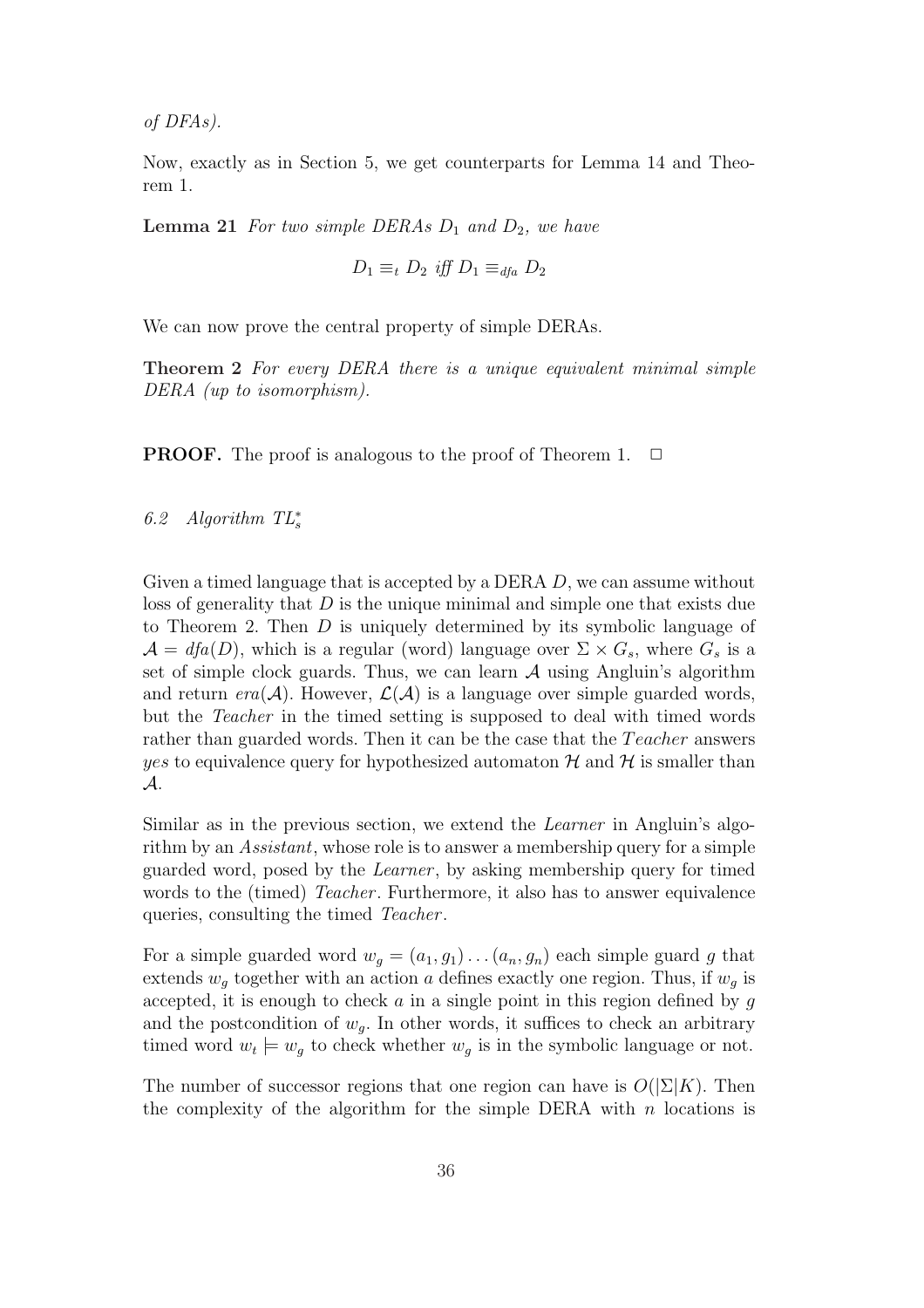$O(|\Sigma|^2 n^2 mK)$ , where m is the length of the longest counterexample.

# Algorithm 5 Pseudo code for Assistant of  $TL_s^*$

```
1 class TL_s^*Assistant implements Teacher\{2 Teacher timedteacher
3
 4 Constructor TL_s^*Assistant(teacher)
5 timeq teacher = teacher6
7 Function equivalence query(\mathcal{H})8 timedteacher.\nequivalence\_\neq^(\mathcal{H})9 if the answer to equivalence query is a counterexample w_t<br>10 Construct simple guarded word w_a such that w_t \vDash w_a.
         Construct simple guarded word w_q such that w_t \vDash w_q.
11 return w_g12 else
13 return 'yes'
14
15 Function membership query(w_q)16 if there is no w_t such that w_t \vDash w_g then
17 return 'no'
18 else
19 Choose w_t such that w_t \vDash w_g20 timedteacher.membership_query(w_t)21 if answer to membership query is 'no'
22 return \ln 223 else
24 return 'yes'
25 }
```
# Algorithm 6 Pseudo code for  $TL_s^*$

```
1 class TL_s^* extends \mathbf{L}^*\{2
3 Constructor TL_s^*(timedteacher, \Sigma, K)4 \Gamma = TL_s^*Alphabet(\Sigma, K)t_5 teacher = TL_s^*Assistant(timedteacher)
6 }
```
Example 22 Let us illustrate the algorithm by showing how to learn the language of the automaton  $A$  depicted in Figure 15. Initially, the algorithm asks membership queries for  $\lambda$ ,  $(a, x_a = 0)$ ,  $(a, 0 < x_a < 1)$ ,  $(a, x_a = 1)$  and  $(a, x_a > 1)$ . This yields the initial observation table  $T_1$  shown in Table 16(a). It is consistent but not closed, since  $row((a, x_a = 0))$  is distinct from  $row(\lambda)$ . Following Angluin's algorithm, we can construct a closed and consistent table  $T_2$  shown in Table 16(b). Then the *Learner* constructs a hypothesized DERA  $\mathcal{H}_1$  shown in Figure 17 and submits  $\mathcal{H}_1$  in an equivalence query. Assume that the counterexample  $(a, x_a = 0)(a, x_a = 0)(a, 0 < x_a < 1)$  is returned. It is rejected by A but accepted by  $\mathcal{H}_1$ . The algorithm processes the counterexample and finally produces the observation table  $T_3$  given in Table 18. The automaton  $\mathcal{H}_2$  visualized in Figure 19 corresponds to the observation table  $T_3$ and accepts the same language as A.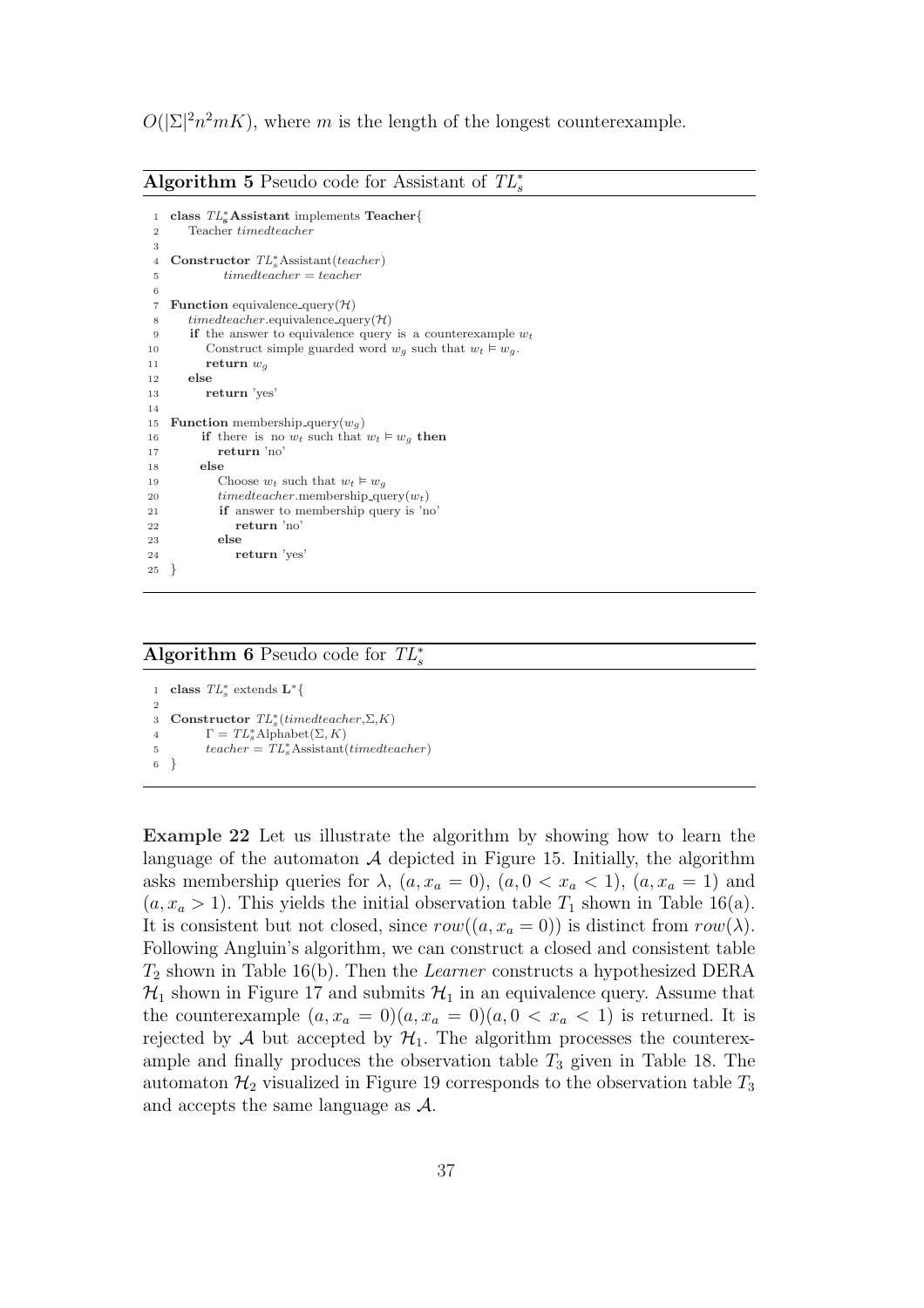a  $[x_a > 0]$  a  $[0 < x_a < 1]$ 

$$
a [x_a = 0] \qquad a [x_a = 0]
$$
  
0  

$$
1
$$
  

$$
a [x_a \ge 1]
$$
  

$$
a [x_a \ge 0]
$$

Fig. 15. Automaton  $A$ 

|                    |           | T <sub>2</sub>                 | $\lambda$          |
|--------------------|-----------|--------------------------------|--------------------|
|                    |           | $\lambda$                      | $^{+}$             |
| $T_1$              | $\lambda$ | $(a, x_a = 0)$                 |                    |
| $\lambda$          | $^{+}$    | $(a, 0 < x_a < 1)$             | $^{+}$             |
| $(a, x_a = 0)$     |           | $(a, x_a = 1)$                 | $^{+}$             |
| $(a, 0 < x_a < 1)$ | $^{+}$    | $(a, x_a > 1)$                 | $^{+}$             |
| $(a, x_a = 1)$     | $^{+}$    | $(a, x_a = 0)(a, x_a = 0)$     | $\hspace{0.1mm} +$ |
| $(a, x_a > 1)$     |           | $(a, x_a = 0)(a, 0 < x_a < 1)$ |                    |
| (a)                |           | $(a, x_a = 0)(a, x_a = 1)$     | $^{+}$             |
|                    |           | $(a, x_a = 0)(a, x_a > 1)$     | $\hspace{0.1mm} +$ |
|                    |           |                                |                    |

Fig. 16. Tables  $T_1$  and  $T_2$ .  $\begin{array}{ccc} 0 & & 1 \end{array}$ a  $[0 < x_a < 1]$ a  $\left[x_a = 1\right]$ a  $[x_a > 1]$ a  $[x_a = 0]$ a  $[x_a = 0]$ a  $[x_a = 1]$ a  $[x_a > 1]$  a  $[0 < x_a < 1]$ 

Fig. 17. Atomaton  $\mathcal{H}_1$ 

### 7 Learning non-sharply guarded EDERAs

Learning a sharply guarded EDERA allows to transfer Angluin's setting to the timed world. However, in practice, one might be interested in a smaller non-sharply guarded EDERA rather than its sharply guarded version. In this section, we describe how to learn a usually smaller, non-sharply guarded version. The idea is to identify states whose futures are "similar". While in the worst-case, more membership queries is needed, we hope that the algorithm converges faster in practice. In Figure 22 is shown EDERA  $A_2$  constructed by the algorithm  $TL_{sg}^*$ . In Figure 21(a) is shown EDERA  $\mathcal{A}_1$ , which accepts the same language as  $\mathcal{A}_2$ , but has less locations than  $\mathcal{A}_2$ . From  $TL_{sg}^*$  point of view, locations 2 and 3 in  $\mathcal{A}_2$  are different, since a-transition from location 2 can be taken if  $x_a = 1$  and  $x_b = 3$ , while from location 3 a-transition can not be taken if  $x_a = 1$  and  $x_b = 3$  (when we reach location 3, postcondition is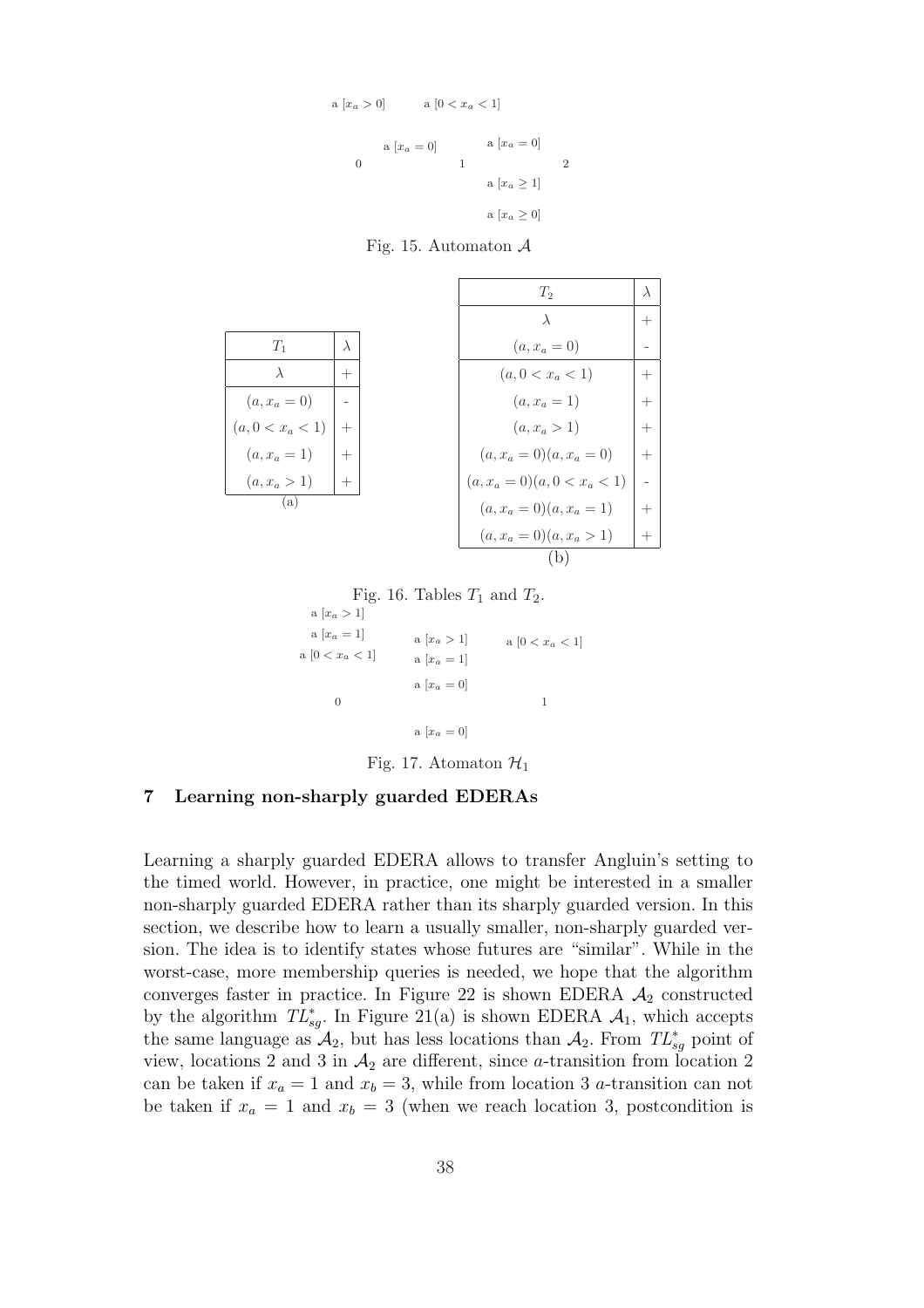| $T_3$                                                      | $\lambda$ | $(a, x_a > 1)$ |
|------------------------------------------------------------|-----------|----------------|
| $\lambda$                                                  | $^+$      | $^{+}$         |
| $(a, x_a = 0)$                                             |           | $^+$           |
| $(a, x_a = 0)(a, x_a = 0)$                                 | $\! +$    |                |
| $(a, x_a = 0)(a, x_a = 0)(a, 0 < x_a < 1)$                 |           | $^{+}$         |
| $(a, 0 < x_a < 1)$                                         | $\! +$    | $^{+}$         |
| $(a, x_a = 1)$                                             | $^{+}$    | $^{+}$         |
| $(a, x_{\alpha} > 1)$                                      | $^{+}$    | $^+$           |
| $(a, x_a = 0)(a, 0 < x_a < 1)$                             |           | $^+$           |
| $(a, x_a = 0)(a, x_a = 1)$                                 | $^{+}$    |                |
| $(a, x_a = 0)(a, x_a > 1)$                                 | $^{+}$    |                |
| $(a, x_a = 0)(a, x_a = 0)(a, x_a = 0)$                     |           | $^{+}$         |
| $(a, x_a = 0)(a, x_a = 0)(a, x_a = 1)$                     |           | $^{+}$         |
| $(a, x_a = 0)(a, x_a = 0)(a, x_a > 1)$                     |           | $^{+}$         |
| $(a, x_a = 0)(a, x_a = 0)(a, 0 < x_a < 1)(a, x_a = 0)$     | $\! +$    |                |
| $(a, x_a = 0)(a, x_a = 0)(a, 0 < x_a < 1)(a, 0 < x_a < 1)$ |           | $^+$           |
| $(a, x_a = 0)(a, x_a = 0)(a, 0 < x_a < 1)(a, x_a = 1)$     | $\! +$    |                |
| $(a, x_a = 0)(a, x_a = 0)(a, 0 < x_a < 1)(a, x_a > 1)$     | $^+$      |                |

### Fig. 18. Table  $T_3$

0 1 2 a [0 < x<sup>a</sup> < 1] a [x<sup>a</sup> = 1] a [x<sup>a</sup> > 1] a [0 < x<sup>a</sup> < 1] a [x<sup>a</sup> = 0] a [x<sup>a</sup> = 0] a [x<sup>a</sup> = 1] a [x<sup>a</sup> > 1] a [x<sup>a</sup> = 0] a [0 < x<sup>a</sup> < 1] a [x<sup>a</sup> = 1] a [x<sup>a</sup> > 1] Fig. 19. Automaton H<sup>2</sup>

 $x_b - x_a = 3$ ). However, we can merge location 2, 3 and 4 if we add a-transition from location 2 to location 2 with the guard  $x_a = 1 \wedge x_b \leq 4$ . In this section we show how to find guards which allow to merge locations, non-mergeable from  $TL_{sg}^*$  point of view. <sup>(13)</sup> We develop our ideas in the setting of learning  $\left| \begin{array}{c} {}^{(13)}TODO: \text{ new 5} \\ \text{sentences} \end{array} \right|$ non-sharply guarded EDERAs, but a similar study could be carried out to learn non-simple DERAs.

sentences

### 7.1 Learning based unification

Let us now define a relationship on guarded words, which will be used to merge states whose futures are "similar", taking the postcondition into account.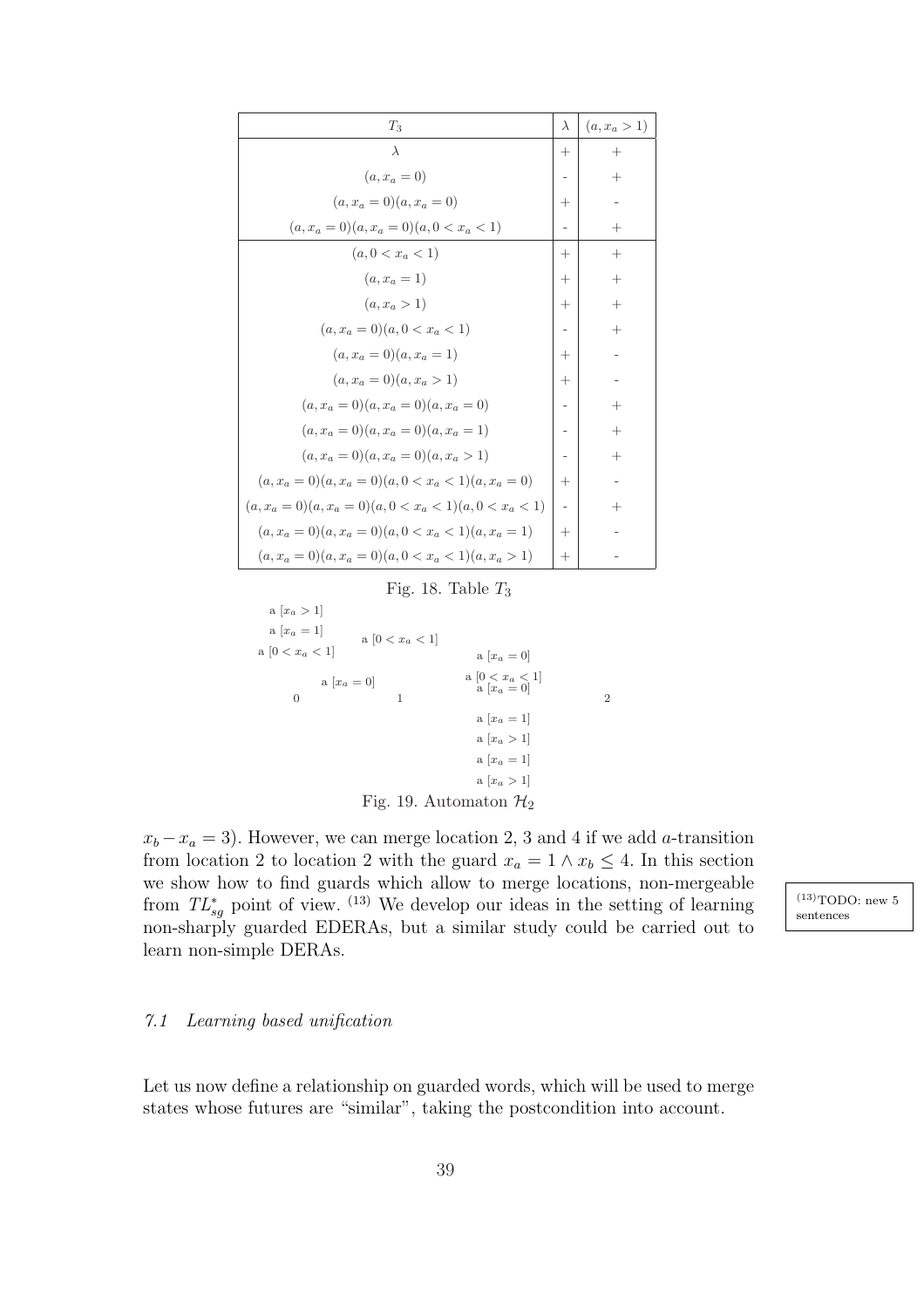

Fig. 20. Not unifiable  $PG = \{(\varphi_1, (a, g_1)), (\varphi_2, (a, g_2)), (\varphi_3, (a, g_3))\}$ 

Let  $PG = {\langle \varphi_1, (a_1, g_{11}), \ldots, (a_n, g_{1n}) \rangle, \ldots, \langle \varphi_k, (a_1, g_{k1}), \ldots, (a_n, g_{kn}) \rangle}$  be a set of k pairs of postconditions and guarded words with the same sequences of actions. We say that the guarded word  $(a_1, \hat{g}_1) \dots (a_n, \hat{g}_n)$  unifies PG if for all  $j \in \{1, ..., k\}$  and  $i \in \{1, ..., n\}$ 

$$
g_{ji} \wedge sp(\varphi_j, (a_1, g_{j1}) \dots (a_{i-1}, g_{j(i-1)})) \equiv \hat{g}_i \wedge sp(\varphi_j, (a_1, \hat{g}_1) \dots (a_{i-1}, \hat{g}_{i-1}))
$$

Then, the set PG is called unifiable and  $(a_1, \hat{g}_1) \dots (a_n, \hat{g}_n)$  is called a unifier. Intuitively, the guarded words with associated postconditions can be unified if there is a unifying, more liberal guarded word, which is equivalent to all guarded words in the context of the respective postconditions. Then, given a set of guarded words with postconditions among  $\{\varphi_1, \ldots, \varphi_k\}$ , these guarded words can be considered to yield the same state, provided that the set of future guarded actions together with the respective postcondition is unifiable.

In the next example we show that if every pair in  $PG$  is unifiable it does not follow that  $PG$  is unifiable.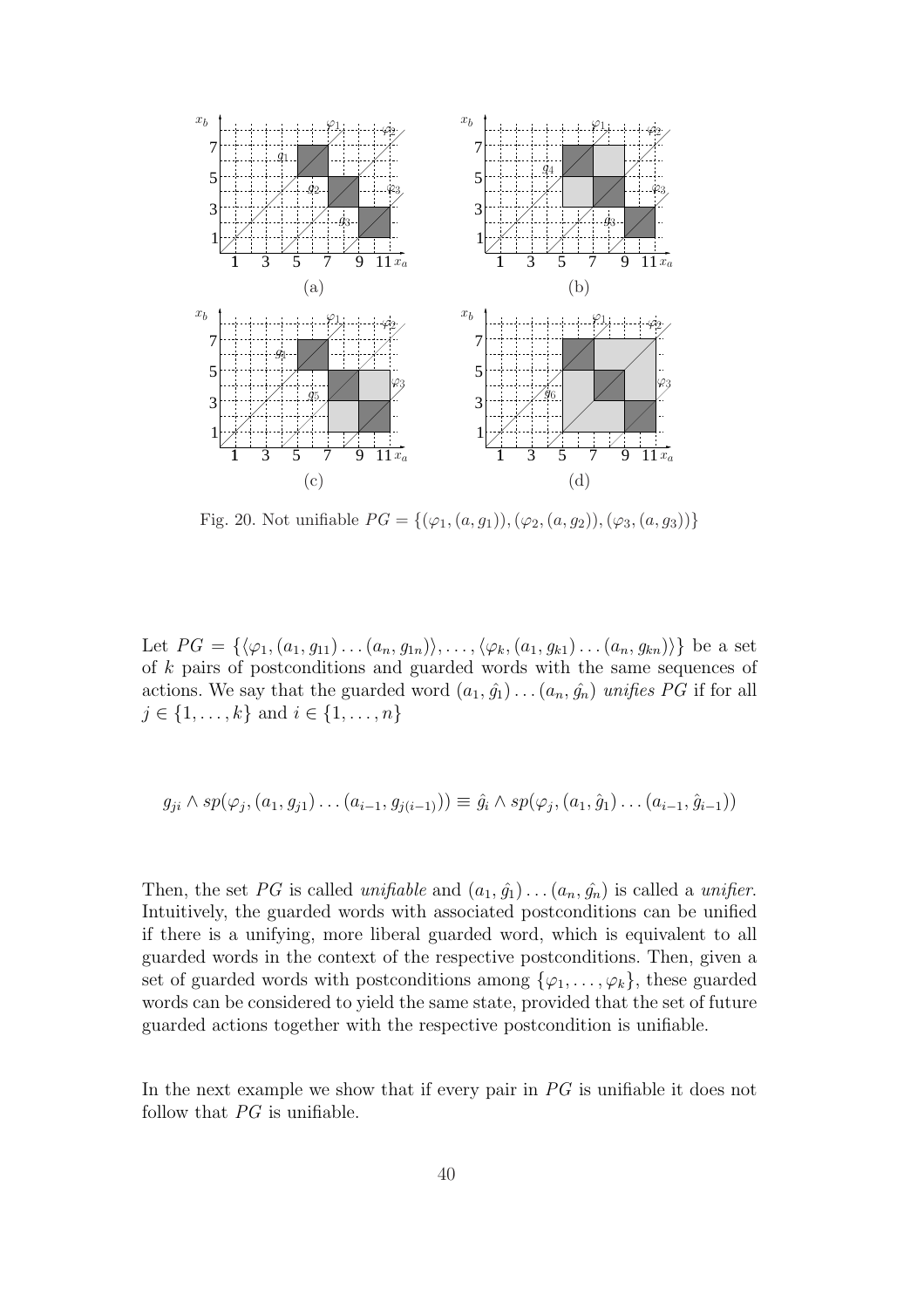#### Example 23 Let

$$
g_1 = (x_a \ge 5 \land x_a \le 7 \land x_b \ge 5 \land x_b \le 7),
$$
  
\n
$$
\varphi_1 = (x_a = x_b),
$$
  
\n
$$
g_2 = (x_a \ge 7 \land x_a \le 9 \land x_b \ge 3 \land x_b \le 5),
$$
  
\n
$$
\varphi_2 = (x_b = x_a - 4),
$$
  
\n
$$
g_3 = (x_a \ge 9 \land x_a \le 11 \land x_b \ge 1 \land x_b \le 3),
$$
  
\n
$$
\varphi_3 = (x_b = x_a - 8),
$$

see Figure 20(a). Let  $PG = \{(\varphi_1, (a, g_1)), (\varphi_2, (a, g_2)), (\varphi_3, (a, g_3))\}$  and

$$
g_4 = (x_a \ge 5 \land x_a \le 9 \land x_b \ge 3 \land x_b \le 7),
$$
  
\n
$$
g_5 = (x_a \ge 7 \land x_a \le 11 \land x_b \ge 1 \land x_b \le 5),
$$
  
\n
$$
g_6 = (x_a \ge 5 \land x_a \le 11 \land x_b \ge 1 \land x_b \le 7)
$$

Then  $(a, g_4)$  is the strongest unifier for  $\{(\varphi_1, (a, g_1)),(\varphi_2, (a, g_2))\}$ , see Figure 20(b), $(a, g_5)$  is the strongest unifier for  $\{(\varphi_2, (a, g_2)),(\varphi_3, (a, g_3))\}$ , see Figure 20(c) and  $(a, g_6)$  is the strongest unifier for  $\{(\varphi_1, (a, g_1)), (\varphi_3, (a, g_3))\}$ , see Figure 20(d). Then the strongest possible unifier for  $PG$  should be  $g_6$ , but  $\varphi_2 \wedge g_6 \not\equiv \varphi_2 \wedge g_2$ . Then PG is not unifiable.  $\Box$ 

It is easy to check, whether  $PG$  is unifiable, using the property that the guards in PG are tight in the sense of Definition 7. The basic idea in each step is to take the weakest upper and lower bounds for each variable. Assume the guard  $g_{ji}$  is given by its upper and lower bounds:

$$
g_{ji} = \bigwedge_{a \in \Sigma} (x_a \le c_{a,ji}^{\le} \land x_a \ge c_{a,ji}^{\ge})
$$

For  $i = 1, \ldots, n$ , define the candidate  $\hat{g}_i$  as

$$
\hat{g}_i = \bigwedge_a \left( x_a \le \max_j \{ c_{a,ji}^{\le} \} \right) \wedge \bigwedge_a \left( x_a \ge \min_j \{ c_{a,ji}^{\ge} \} \right)
$$

and check whether the guarded word  $(a_1, \hat{g}_1) \dots (a_n, \hat{g}_n)$  obtained in this way is indeed a unifier. We represent *false* as the constraint  $\bigwedge_{a \in \Sigma} x_a \leq 0 \wedge x_a \geq K+1$ . It can be shown that if  $PG$  is unifiable, then this candidate is the strongest possible unifier.

The learning algorithm using the idea of unified states works similar as the one for EDERAs. However, we employ a slightly different observation table. Let  $\Gamma = \Sigma \times G_{\Sigma}$ . Rows of the table are guarded words of a prefix-closed set  $U \subseteq \Gamma^*$ . Column labels are untimed words from a set  $V \subseteq \Sigma^*$ . The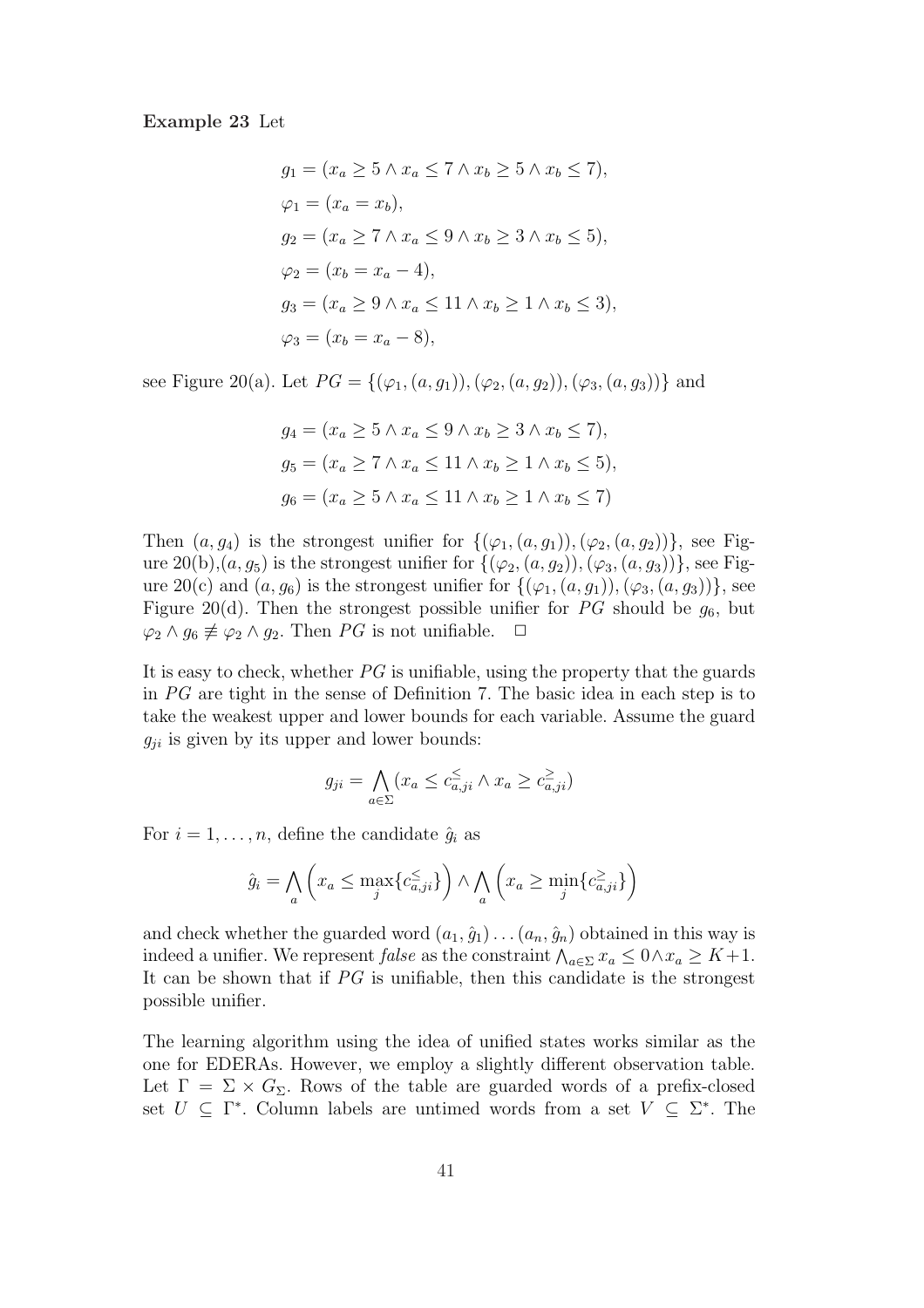entries of the table are sequences of guards describing under which values the column label extends the row label. Thus, we define a timed observation table  $T: U \cup U\Gamma \to (V \to G_{\Sigma}^*)$ , where  $T(u_g)(v) = g_1 \dots g_n$  implies  $|v| = n$ . We require the initial observation table to be defined over  $U = \{\lambda\}$  and  $V = \Sigma$ .

We define  $u_g \in U \cup U\Gamma$  and  $u'_g \in U \cup U\Gamma$  to be v-unifiable if  $v = a_1 \dots a_n \in V$ ,  $T(u_g)(v) = g_1 \dots g_n, T(u'_g)(v) = g'_1 \dots g'_n$  and  $\{(sp(u_g), (a_1, g_1) \dots (a_n, g_n)),$  $(sp(u'_g), (a_1, g'_1) \dots (a_n, g'_n))$  is unifiable. We define  $u_g \in U \cup U\Gamma$  and  $u'_g \in$  $U \cup \tilde{U} \Gamma$  to be unifiable if for every  $v \in V$ ,  $u_g$  and  $u'_g$  are v-unifiable.

A timed observation table is *closed* if for every  $u_g \in U\Gamma$  there is  $u'_g \in U$  such that  $u_g$  and  $u'_g$  are unifiable. A timed observation table is *consistent* if for all  $u_g, u'_g \in U$  whenever  $u_g$  and  $u'_g$  unifiable, and  $u_g(a, g), u'_g(a, g') \in U \cup U\Gamma$  then  $u_g(a, g)$  and  $u'_g(a, g')$  are unifiable.

A merging of the timed observation table T consists of a partition  $\Pi$  of the guarded words  $U \cup U\Gamma$ , and an assignment of a clock guard  $CG(\pi, a)$  to each block  $\pi \in \Pi$  and action  $a \in \Sigma$ , such that for each block  $\pi \in \Pi$  we have

- for each suffix  $v = a_1 \ldots a_n \in V$ , the set  $\{\langle sp(u_q), (a_1, g_1) \ldots (a_n, g_n) \rangle \mid u_q \in$  $\pi, T(u_q)(v) = g_1 \dots g_n$  is unifiable,
- if  $u_g, u'_g \in \pi$  and  $u_g(a, g), u'_g(a, g') \in U \cup U\Gamma$  then  $u_g(a, g), u'_g(a, g') \in \pi'$  for some block  $\pi'$  in  $\Pi$ , and
- $(a, CG(\pi, a))$  is the unifier for  $\{(sp(u_g), (a, g')) \mid u_g \in \pi, T(u_g)(a) = g'\}\)$  for each  $a \in \Sigma$ .

Intuitively, a merging defines a grouping of rows into blocks, each of which can potentially be understood as a state in a EDERA, together with a choice of clock guard for each action and block, which can be understood as a guard for the action in the EDERA. For each table there are in general several possible mergings, but the number of mergings is bounded, since the number of partitions is bounded, and since the number of possible unifiers  $GC(\pi, a)$ is also bounded.

A coarsest merging of the timed observation table T is a merging with a minimal number of blocks. From a closed and consistent timed table we can get a lower bound on the number of blocks. It follows from Example 23 that in order to construct coarsest merging we need to check whether all rows in block are unifiable.

Given a merging  $(\Pi, GC)$  of a closed and consistent timed observation table T, one can construct the EDERA  $\mathcal{H} = (\Sigma, L, l_0, \rho, \eta)$ , where

- $L = \Pi$  comprises the blocks of  $\Pi$  as locations,
- $l_0 = \pi \in \Pi$  with  $\lambda \in \pi$  is the initial location,
- $\rho(\pi, a) = \pi'$ , if there are  $u \in \pi$  and g such that  $u \in U$ ,  $u(a, g) \in \pi'$  and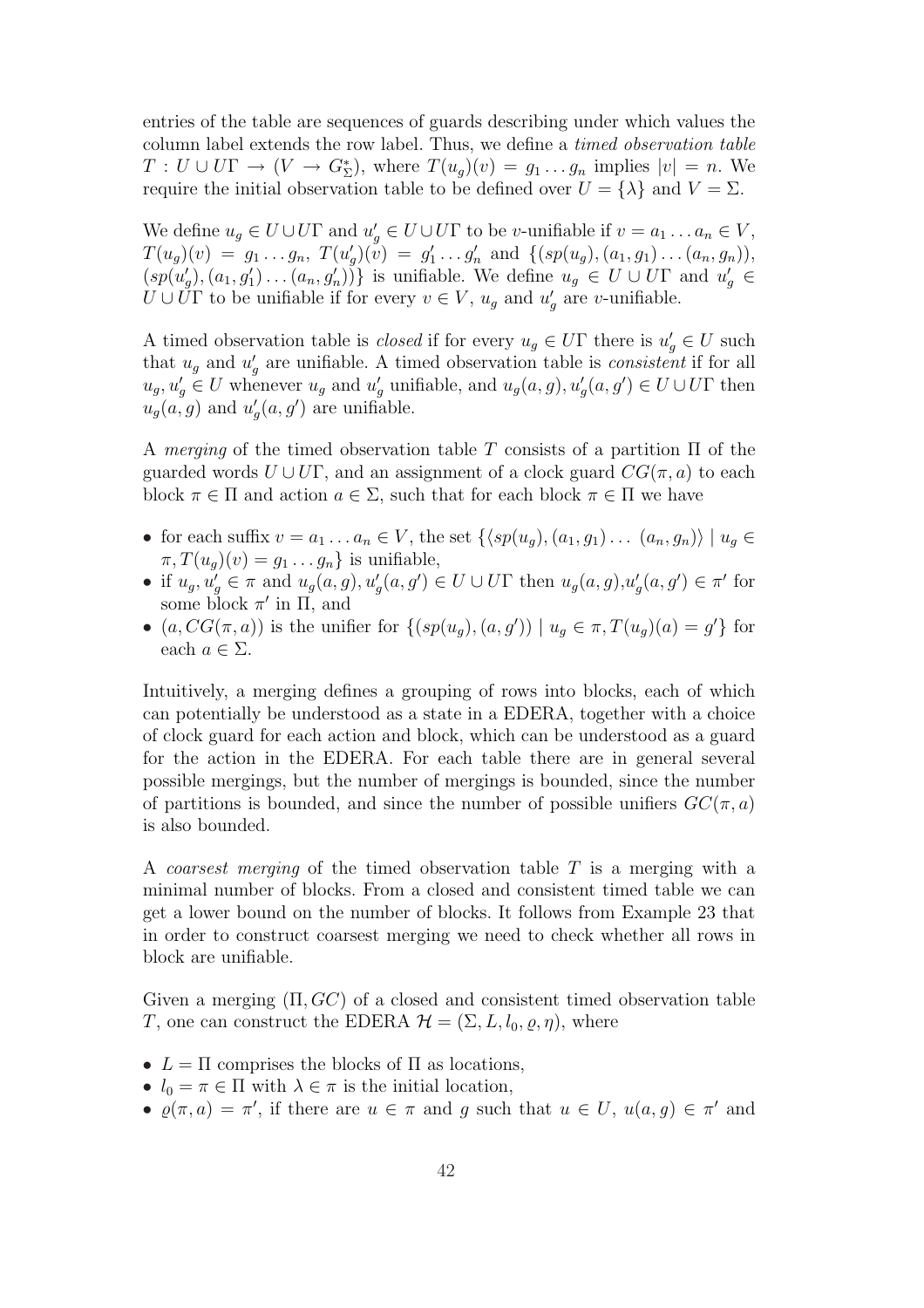$T(u)((a, g)) \neq false$ , otherwise  $\varrho(\pi, a)$  is undefined.

•  $\eta$  is defined by  $\eta(\pi, a) = GC(\pi, a)$ .

# 7.2 Algorithm  $TL_{nsg}^*$

The algorithm  $TL_{nsg}^*$  for learning (non-sharply guarded) EDERAs is as  $TL_{sg}^*$ , except that the new notions of closed and consistent are used. If in Algorithm 2 check for closeness and consistency compares two rows in a table on equality, the algorithm  $TL_{nsg}^*$  checks whether rows are unifiable. Since entries of timed observation table are sequences of guards, we introduce function learn guard, which learns guard refinement of some suffix of a word.  $(14)$  One further mod-  $(14)$ TODO: new 2 ification is that the hypothesis is constructed as described in the previous paragraph, using the computed merging. The rest of the algorithm remains unchanged (see Algorithm 8).

sentences

Algorithm 7 Pseudo code for Assistant of  $TL_{nsg}^*$ 

```
1 class TL_{\text{ng}}^*Assistant extends TL_{\text{sg}}^*Assistant{
2 Teacher timedteacher
3
 4 Constructor TL_{nsg}^*Assistant(teacher)
5 time detector = teacher6
7 Function learn_guard(u_a, w)8 Extract underlying u of u_g9 Learn guard refinement u_q(a_1, g_1) \dots (a_n, g_n) of uw
10 return g_1 \ldots g_n
```
**Lemma 24** Let  $A$  be a smallest EDERA equivalent to the system that is to be learned. Let  $|\mathcal{A}|$  be the number of locations in  $\mathcal{A}$ . Then the algorithm  $TL_{nsg}^{*}$  terminates and constructs an EDERA A' with |A| locations, which is equivalent to  $A$ .  $(15)$ (15)  $(15)$ 

changed sentence

PROOF. We first prove that every coarsest merging constructed from a timed observation table has at most  $|\mathcal{A}|$  blocks. Assume that the algorithm  $TL_{nsg}^*$  constructs the timed observation table  $T: U \cup U\Gamma \to (V \to G^*)$ . Assume that  $u_g^1, \ldots, u_g^n$  are all rows in  $U \cup U\Gamma$  such that  $v_g^1, \ldots, v_g^n$  lead to the same location l in  $\tilde{A}$  and for each  $1 \leq i \leq n$ , the word underlying  $v_g^i$  is equal to the word underlying  $u_g^i$ . Since  $w_t \models u_g^i$  iff  $w_t \models v_g^i$ , we infer  $sp(v_g^i) = sp(u_g^i)$ for each  $1 \leq i \leq n$ . Let  $a_1 \ldots a_m \in V$  and  $T(u_g^i)(a_1 \ldots a_m) = g_{i_1} \ldots g_{i_m}$  for each  $1 \leq i \leq n$ . Let  $v_g^1(a_1, g_1) \ldots (a_m, g_m)$  lead to some location in A. Since  $w_t \models v_g^i(a_1, g_1) \dots (a_m, g_m)$  iff  $w_t \models u_g^i(a_1, g_{i1}) \dots (a_m, g_{im})$ , we infer that for each  $1 \leq i \leq n$  and  $1 \leq j \leq m-1$  we have  $sp(v_g^i(a_1, g_1) \dots (a_j, g_j)) =$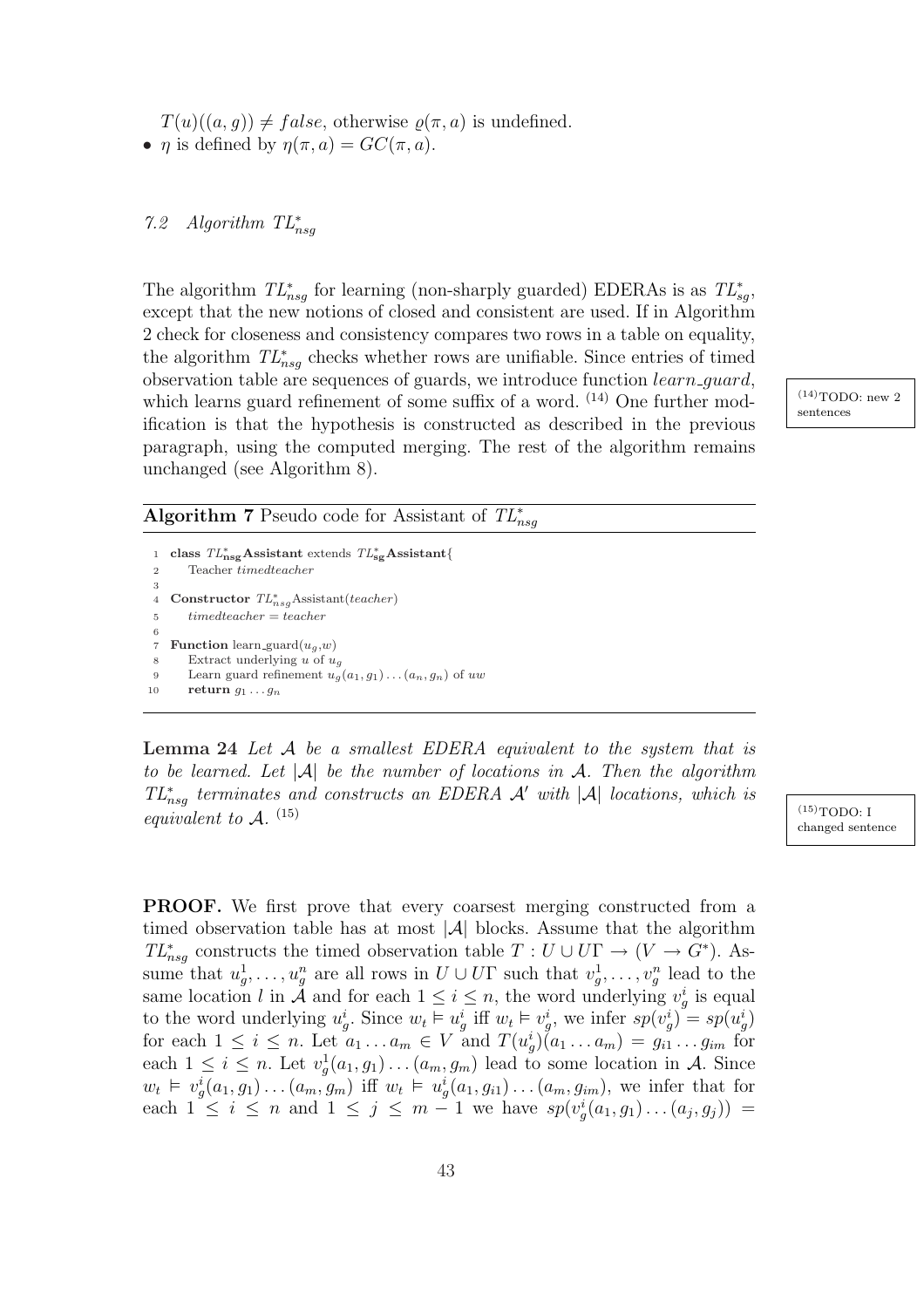Algorithm 8 Pseudo code for  $TL_{nsg}^*$ 

```
1 class TL_{nsg}^* extends \mathbf{L}^*\{2 Alphabet Σ
 3
 4 Constructor TL_{nsg}^*(timedteacher, \Sigma, K)
 5 \Gamma = TL_{nsg}^{*}Alphabet(\Sigma, K)6 this.\Sigma = \overline{\Sigma}t_1 teacher = TL_{nsg}^*Assistant(timedteacher)
 8
9 Function initialize((U, V, T))10 U := {\lambda}, V := \Sigma11 for every a \in \Sigma12 g=teacher.learn_guard(\lambda, a)
13 if g \neq false14 Add (a, g) to U\Gamma15 for every u_g \in U \cup U\Gamma and a \in \Sigma16 T(u_q)(a) = teacher.length.
17
18 Function isClosed((U, V, T))19 if for each u_g \in U\Gamma there is u'_g \in U such that u_g and u'_g are unifiable then
20 return true
21 else
22 return false
23
24 Function is Consistent ((U, V, T))25 if for each a \in \Sigma and u_g, u'_g \in U such that u_g(a, g), u'_g(a, g') \in U \cup U\Gamma, and
26 u_g and u'_g are unifiable we have u_g(a,g) and u'_g(a,g') are unifiable then
27 return true
28 else
29 return false
30
31 Function add column()
32 Find a \in \Sigma, v \in V, u_g, u'_g \in U and u_g(a, g), u'_g(a, g') \in U \cup U\Gamma such that
33 u<sub>g</sub> and u'<sub>g</sub> are unifiable, but u_g(a,g) and u_g(a,g') are not v-unifiable
34 Add av to V
35 for every u_g \in U \cup U\Gamma36 T(u_g)(av) = teacher.learn_guard(u_g, av)37
38 Function move row()
39 Find u_g \in U\Gamma such that for all u'_g \in U, u_g and u'_g are not unifiable
40 Move u_q to U
41 for every a \in \Sigma42 g = teacher.learn_guard(u_g, a)43 if q \neq false44 Add u_g(a, g) to U\Gamma45 for every v \in V46 T(u_g(a, g))(v) = teacher.learn_guard(u_g(a, g), v)47
48 Function process_counterexample(u_g)
49 Add every prefix u'_g of u_g to \overline{U}.
50 for every v \in V and prefix u'_g of u_g51 T(u'_g)(v) = teacher.learn_guard(u'_g,v)52 for every a \in \Sigma and prefix u'_g of u_g53 g = teacher.learn_guard(u'_g, a)54 if g \neq false55 Add u'_g(a,g) to U\Gamma56 for every v \in V57 T(u'_g(a,g))(v) = teacher.learn_guard(u'_g(a,g),v)58 }
```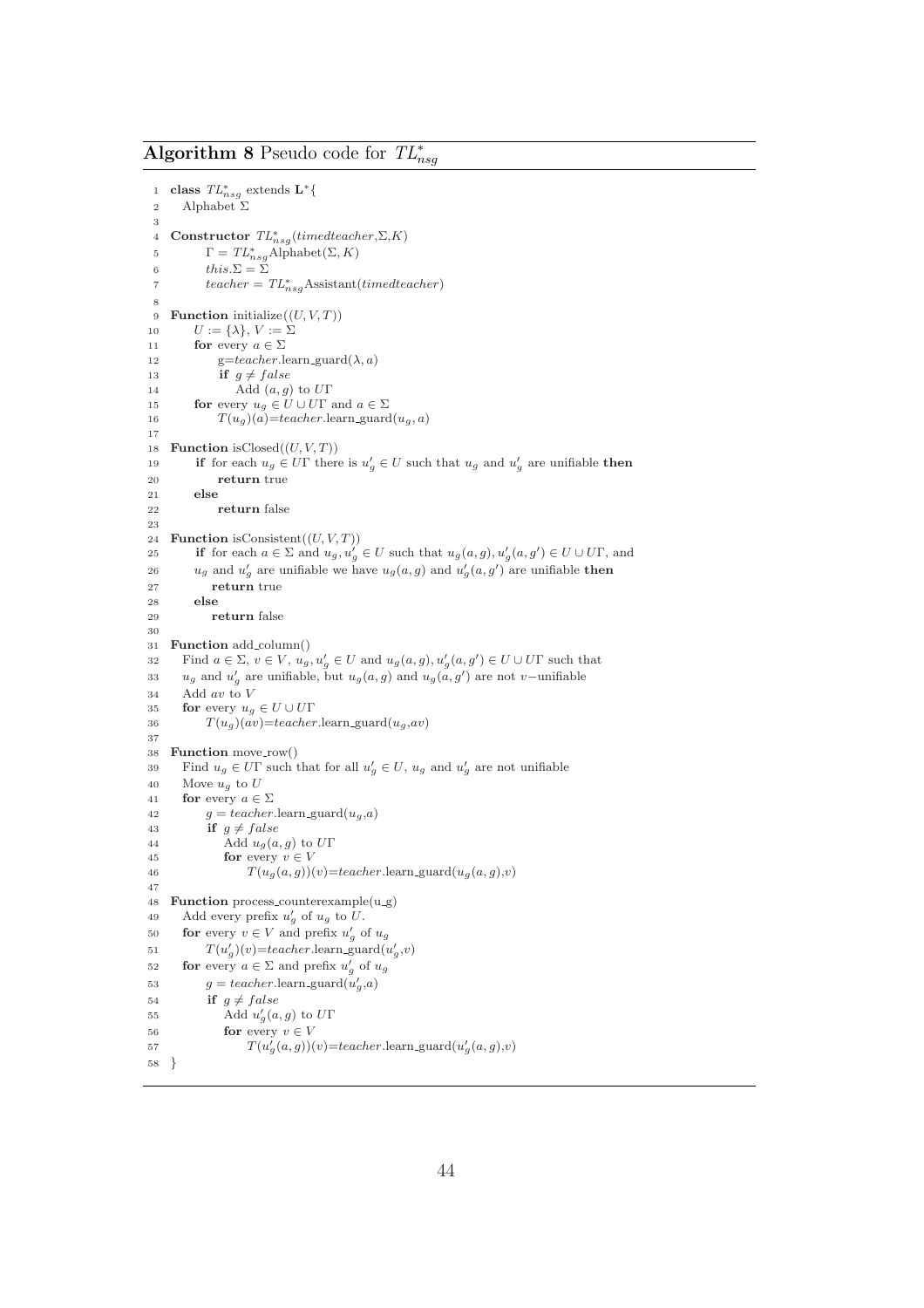|                                 |         | $\overline{a}$                                                                                                                                                                          |
|---------------------------------|---------|-----------------------------------------------------------------------------------------------------------------------------------------------------------------------------------------|
| a $[x_a = 1 \wedge x_b \leq 4]$ |         | $\begin{array}{ c c } \hline u_1 & x_a = 1 \wedge x_b = 1 \\ \hline u_2 & x_a = 1 \wedge x_b = 2 \\ u_3 & x_a = 1 \wedge x_b = 3 \\ u_4 & x_a = 1 \wedge x_b = 4 \\ \hline \end{array}$ |
|                                 |         |                                                                                                                                                                                         |
|                                 |         |                                                                                                                                                                                         |
|                                 |         |                                                                                                                                                                                         |
| (a) Automaton $\mathcal{A}_1$   | $u_{5}$ | $-$ false                                                                                                                                                                               |
|                                 |         | Table T                                                                                                                                                                                 |

Fig. 21. A DERA to be learned and an observation table  $sp(u_g^i(a_1, g_{i1}) \dots (a_j, g_{ij}))$  and both

$$
sp(v_g^i) \wedge g_1 \equiv sp(u_g^i) \wedge g_1^i, and
$$
  

$$
sp(v_g^i(a_1, g_1) \dots (a_j, g_j)) \wedge g_{j+1} \equiv sp(u_g^i(a_1, g_{i1}) \dots (a_j, g_{ij})) \wedge g_{i(j+1)}.
$$

Then the set  $\{(sp(u_g^i), (a_1, g_{i1}), \ldots (a_m, g_{im})) | 1 \leq i \leq n\}$  is unifiable. Let  $a'_1 \dots a'_k \in V$ . We can use the same argument to show that for every  $a \in \Sigma$ , the set

$$
\{(sp(u_g^i(a, g_i')), (a_1', g_{i1}') \dots (a_k', g_{ik}')) | 1 \le i \le n, u_g^i(a, g_i') \in U \cup U\Gamma\}
$$

is unifiable. Since  $a_1 \ldots a_n$  and  $a'_1 \ldots a'_k$  were chosen arbitrarily, we can conclude that there is merging  $\Pi$  of T such that  $u_g^1, \ldots, u_g^n$  are in the same block. Thus a coarsest merging of  $T$  can contain at most  $|\mathcal{A}|$  blocks.

It follows that there can be at most  $|\mathcal{A}|$  rows in U such that no pair of them is unifiable. Then the number of calls to the function  $move_{row}$  in Algorithm 8 is bounded, and hence a closed table can be constructed. If for every  $u_g, u'_g \in U$ ,  $u_g$  and  $u'_g$  are not unifiable then the table is also consistent. Thus we need a bounded number of calls to the function add\_column to make the timed observation table consistent.

Since the number of blocks in a coarsest merging is bounded by  $|\mathcal{A}|$ , and the number of automata of the same size is bounded, then the algorithm  $TL_{nsg}^*$ terminates and constructs an automaton  $\mathcal{A}'$  with  $|\mathcal{A}|$  locations.  $\Box$ 

Roughly,  $TL_{nsg}^*$  can be understood as  $TL_{sg}^*$  plus merging. Therefore, in the worst case, more steps and therefore queries are needed as in  $TL_{sg}^*$ . However, when a small non-sharply guarded EDERA represents a large sharply guarded EDERA,  $TL_{nsg}^*$  will terminate using less queries. Therefore, a better performance can be expected in practice.

Example 25 Let us the algorithm  $TL_{nsg}^*$  on a small example. Let the automaton  $A_1$  shown in Figure 21(a) be the EDERA to learn. After a number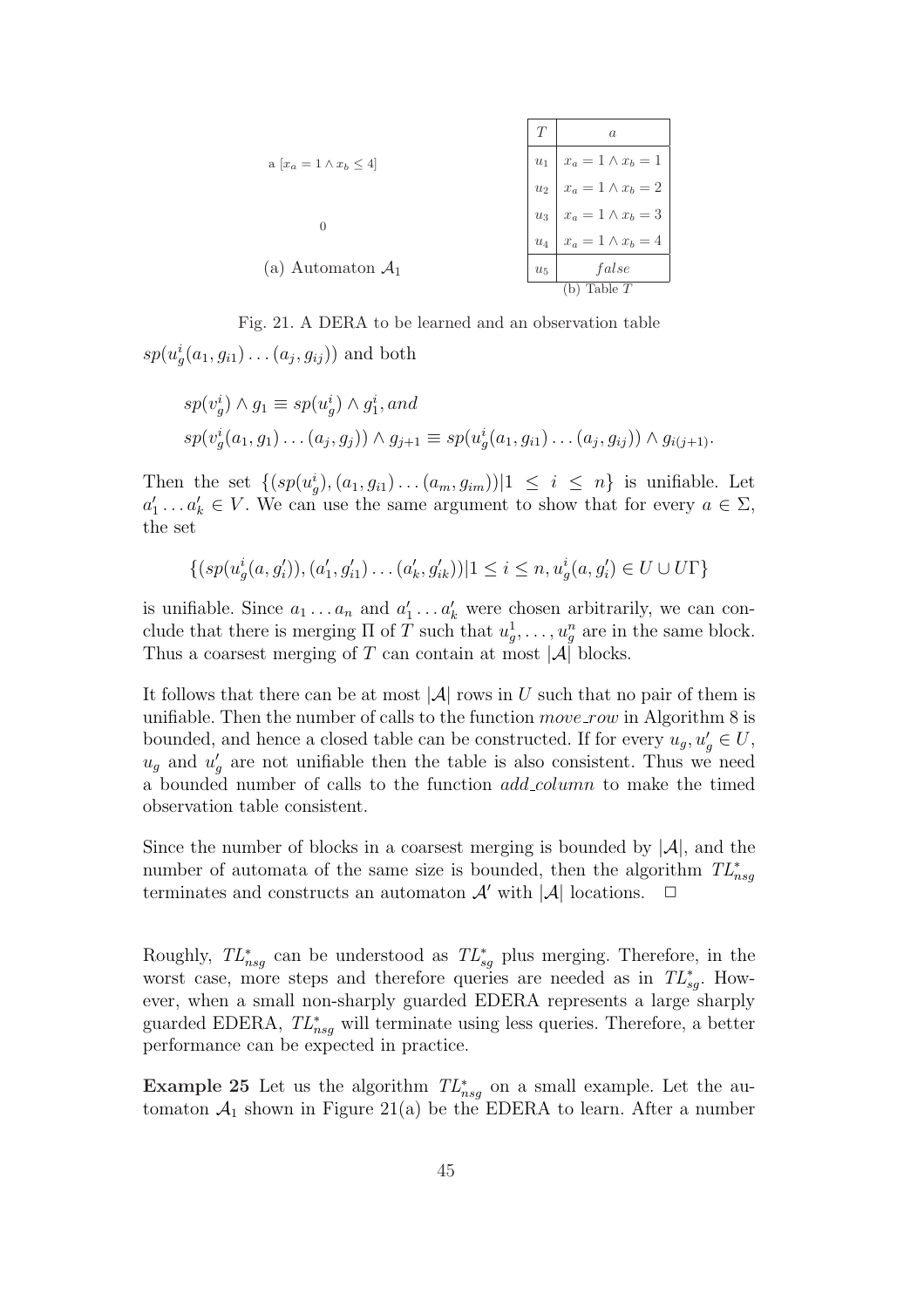a 
$$
[x_a = 1 \land x_b = 1]
$$
  
\na  $[x_a = 1 \land x_b = 2]$   
\n  
\na  $[x_a = 1 \land x_b = 3]$   
\na  $[x_a = 1 \land x_b = 3]$   
\n  
\n  
\n3  
\n4

#### Fig. 22. Automaton  $A_2$

of queries of the algorithm  $TL_{nsg}^*$ , we obtain the observation table T shown in Figure 21(b), where the guarded words  $u_1 - u_5$  are defined by

$$
u_1 = \lambda
$$
  
\n
$$
u_2 = (a, x_a = 1 \land x_b = 1)
$$
  
\n
$$
u_3 = (a, x_a = 1 \land x_b = 1)(a, x_a = 1 \land x_b = 2)
$$
  
\n
$$
u_4 = (a, x_a = 1 \land x_b = 1)(a, x_a = 1 \land x_b = 2)(a, x_a = 1 \land x_b = 3)
$$
  
\n
$$
u_5 = u_4(a, x_a = 1 \land x_b = 4)
$$

It turns out that all rows of  $T$  are unifiable. Define  $PG$  by

$$
PG = \{ \langle sp(u_1), (a, x_a = 1 \land x_b = 1) \rangle,
$$
  

$$
\langle sp(u_2), (a, x_a = 1 \land x_b = 2) \rangle,
$$
  

$$
\langle sp(u_3), (a, x_a = 1 \land x_b = 3) \rangle,
$$
  

$$
\langle sp(u_4), (a, x_a = 1 \land x_b = 4) \rangle,
$$
  

$$
\langle sp(u_5), (a, false) \rangle \}
$$

where *false* represents constraint  $x_a \leq 0 \land x_a \geq 5$ . It can be checked that the guarded word  $(a, x_a = 1 \wedge x_b \leq 4)$  unifies PG. We will use the merging of the observation table  $T$  as the partition which consists of exactly one block, and equipping the action a with the guard  $x_a = 1 \wedge x_b \leq 4$ . The automaton obtained from this mergings is the automaton  $A_1$  which consists of exactly one state. In contrast, the algorithm  $TL_{sg}^*$ , which does not employ unification, would construct the sharply guarded EDERA  $A_2$  shown in Figure 22. The automaton  $\mathcal{A}_2$  has 5 states, since table T has 5 different rows.  $\Box$ 

### 8 Conclusion

In this paper, we presented techniques for learning timed systems that can be represented as event-recording automata.

By considering the restricted class of event-deterministic automata, we can uniquely represent an automaton by a regular language of guarded words,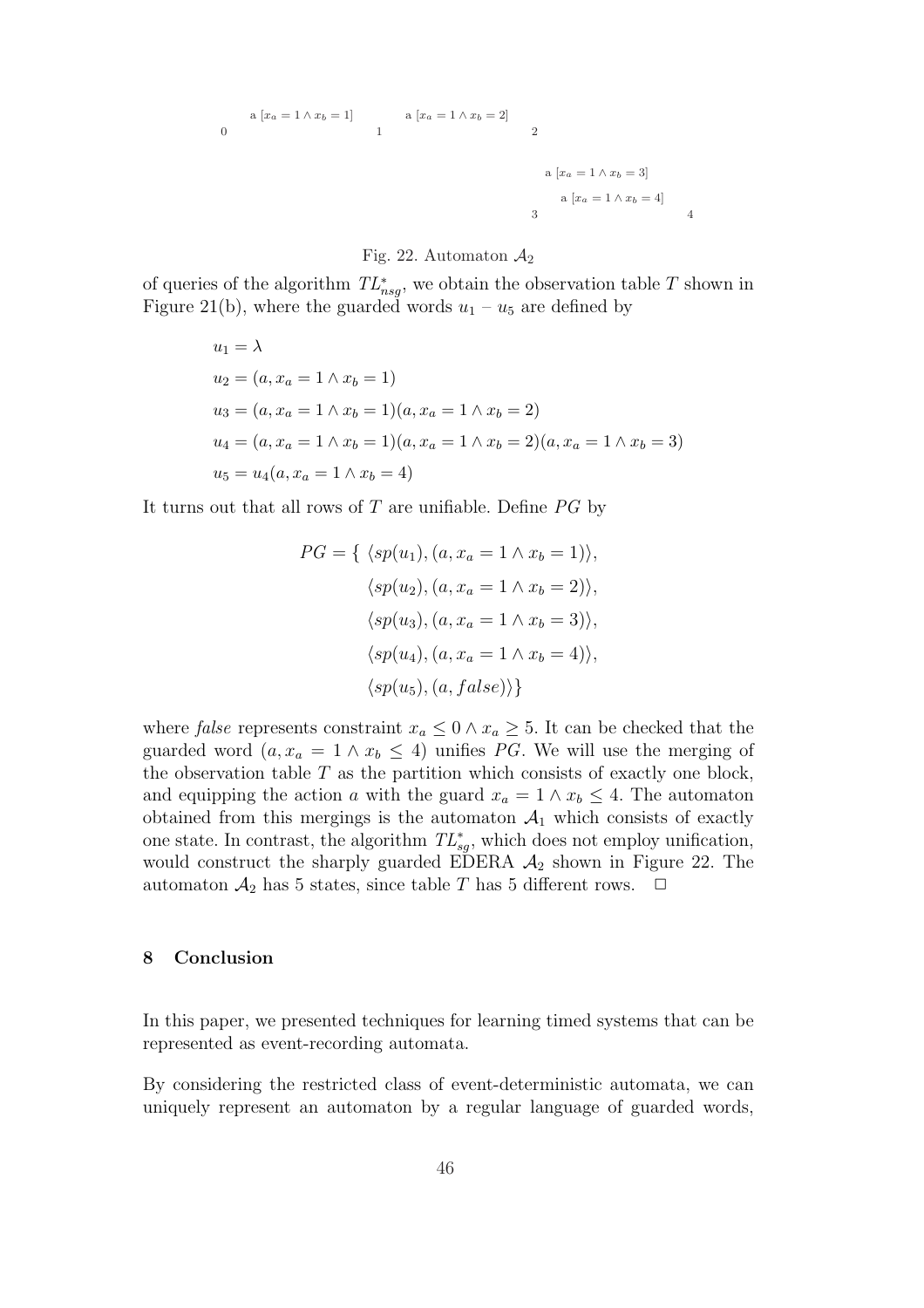and the learning algorithm can identify states by access strings that are untimed sequences of actions. This allows us to adapt existing algorithms for learning regular languages to the timed setting. The main additional work is to learn the guards under which individual actions will be accepted. The constructed automaton has the form of a zone graph, which, in general, can be doubly exponentially larger than a minimal DERA representing the same language, but for many practical systems the zone graph construction does not lead to a severe explosion, as exploited by tools for timed automata verification [BDM<sup>+</sup>98,BLL<sup>+</sup>96]. The resulting algorithm is called  $TL_{sg}^*$ . The query complexity of  $TL_{sg}^*$  for a sharply guarded EDERA with n locations is

$$
O\left(kn^2ml\binom{|\Sigma|+K}{|\Sigma|}\right)
$$

where  $l$  is the length of the longest guarded word queried and  $k$  is the size of alphabet  $\Sigma \times G$ . The query complexity of  $TL_{sg}^*$  for EDERA with n locations is  $\overline{a}$ !!!!

$$
O\left(kn^22^{2|\Sigma|!2^{|\Sigma|}(2K+2)^{|\Sigma|}}ml\binom{|\Sigma|+K}{|\Sigma|}\right)
$$

.

We also introduced the algorithm  $TL_{nsg}^*$  also for learning event-deterministic automata, which simultaneously reduces the size of the automaton learned so far, however, for the price of a larger worst-case complexity.

Without the restriction of event-determinism, the problem of learning guards is significantly less tractable. We present the algorithm  $TL^*_s$  that learns general DERA. The drawback of the algorithm that it constructs a DERA in spirit of a region graph. The query complexity of  $TL_s^*$  for the simple DERA with n locations is  $O(|\Sigma|^2 n^2 mK)$ . (17) In verification for timed automata, it is a wellknown fact, that despite theoretically lower worst-case complexity, algorithms based on region graphs perform less efficiently than algorithms based on zone graphs.

Together with [GJP06], this paper describes initial efforts on learning algorithms for timed systems. Future work has to show the benefit of these algorithms in practical applications as well as to examine the most suitable application area for each algorithm.

Acknowledgments This work was supported in part by the European Research Training Network GAMES, and Project 231167 CONNECT.

 $(16)$ TODO: new 2 sentences

sentence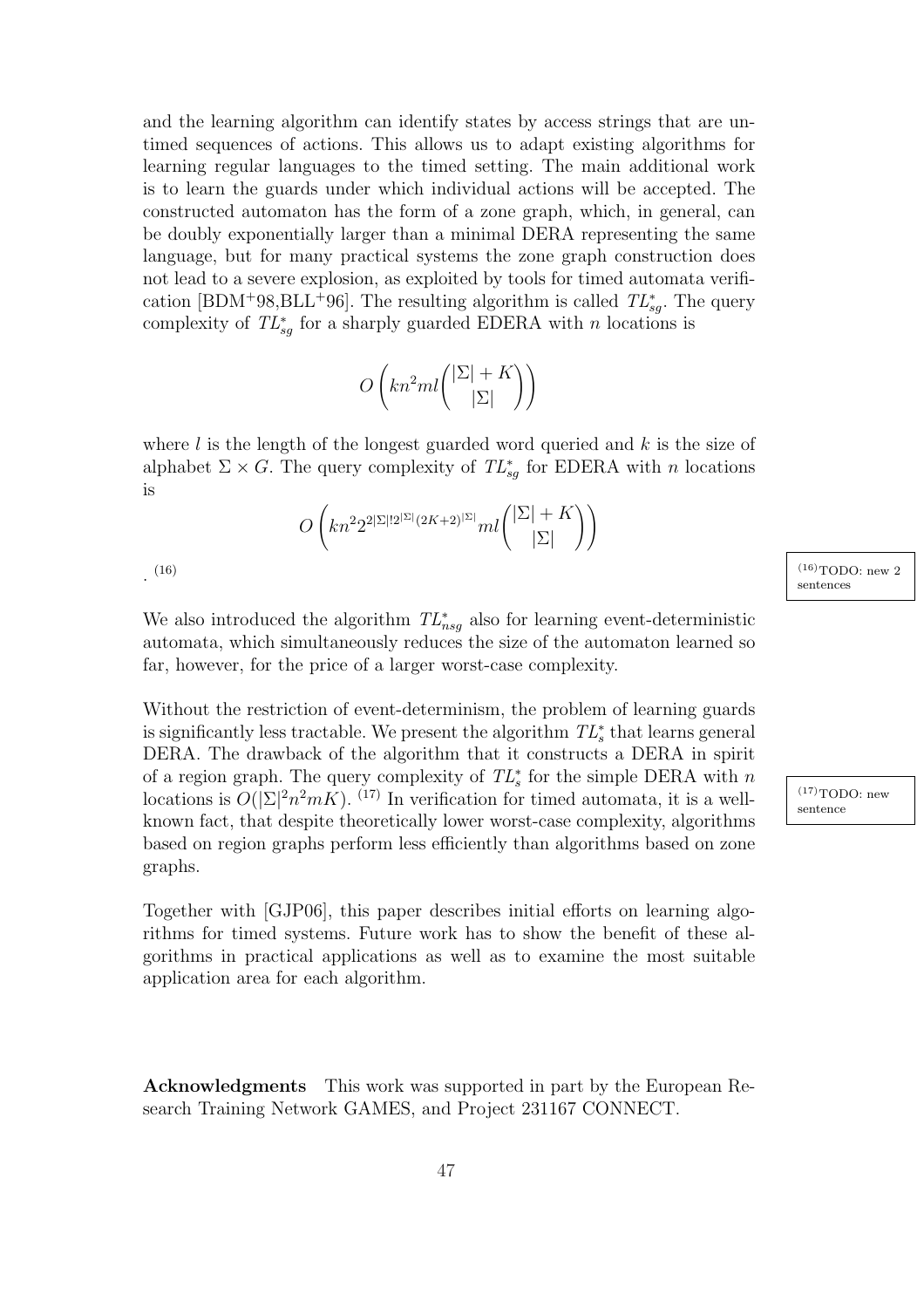#### References

- [AD94] R. Alur and D. Dill. A theory of timed automata. Theoretical Computer Science, 126:183–235, 1994.
- [AFH99] R. Alur, L. Fix, and T. Henzinger. Event-clock automata: A determinizable class of timed automata. Theoretical Computer Science, 211:253–273, 1999.
- [Alu99] R. Alur. Timed automata. In Proc. 11th International Computer Aided Verification Conference, volume 1633 of Lecture Notes in Computer Science, pages 8–22. Springer-Verlag, 1999.
- [Ang87] D. Angluin. Learning regular sets from queries and counterexamples. Information and Computation, 75:87–106, 1987.
- [BDG97] J. L. Balcázar, J. Díaz, and R. Gavaldá. Algorithms for learning finite automata from queries: A unified view. In Advances in Algorithms, Languages, and Complexity, pages 53–72. Kluwer, 1997.
- [BDM+98] M. Bozga, C. Daws, O. Maler, A. Olivero, S. Tripakis, and S. Yovine. Kronos: A model-checking tool for real-time systems. In A. J. Hu and M. Y. Vardi, editors, Proc. 10th International Conference on Computer Aided Verification, Vancouver, Canada, volume 1427 of Lecture Notes in Computer Science, pages 546–550. Springer-Verlag, 1998.
- [BGJ+05] T. Berg, O. Grinchtein, B. Jonsson, M. Leucker, H. Raffelt, and B. Steffen. On the correspondence between conformance testing and regular inference. In M. Cerioli, editor, Proc. FASE '05, 8<sup>th</sup> Int. Conf. on Fundamental Approaches to Software Engineering, volume 3442 of Lecture Notes in Computer Science, pages 175–189, 2005.
- [BJR08] T. Berg, B. Jonsson, and H. Raffelt. Regular inference for state machines using domains with equality tests. In J. L. Fiadeiro and P. Inverardi, editors, Proc. FASE '08,  $11^{th}$  Int. Conf. on Fundamental Approaches to Software Engineering, volume 4961 of Lecture Notes in Computer Science, pages 317–331, 2008.
- [BLL+96] J. Bengtsson, K. G. Larsen, F. Larsson, P. Pettersson, and Wang Yi. UPPAAL: a tool suite for the automatic verification of real-time systems. In R. Alur, T. A. Henzinger, and E. D. Sontag, editors, Hybrid Systems III, volume 1066 of Lecture Notes in Computer Science, pages 232–243. Springer-Verlag, 1996.
- [BY03] J. Bengtsson and W. Yi. On clock difference constraints and termination in reachability analysis of timed automata. In J. S. Dong and J. Woodcock, editors, Proc. ICFEM 2003, 5th Int. Conf. on Formal Engineering Methods, Singapore, volume 2885 of Lecture Notes in Computer Science, pages 491–503. Springer Verlag, Nov. 2003.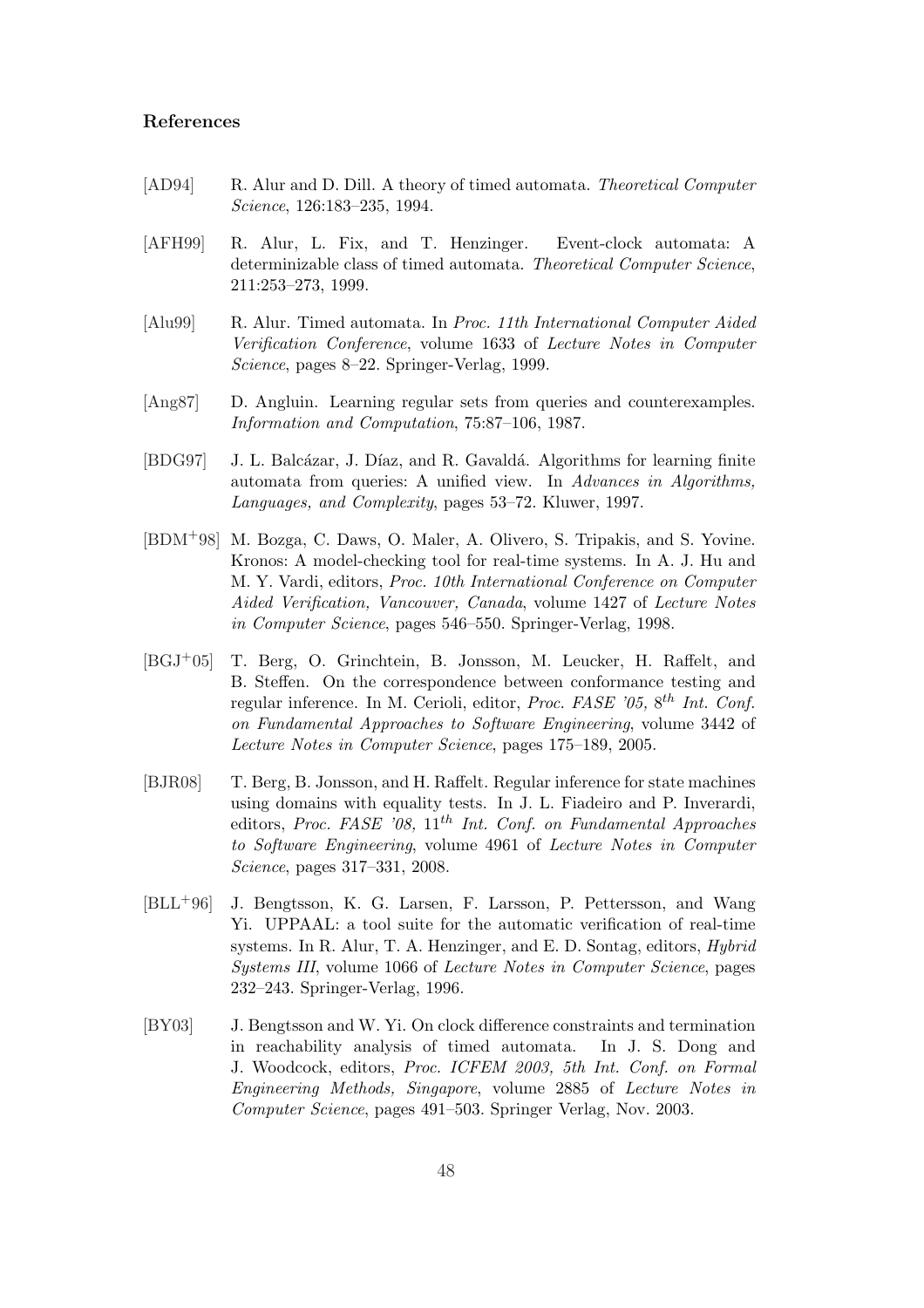- [CDH+00] J.C. Corbett, M.B. Dwyer, J. Hatcliff, S. Laubach, C.S. Pasareanu, Robby, and H. Zheng. Bandera : Extracting finite-state models from java source code. In Proc. 22nd Int. Conf. on Software Engineering, June 2000.
- [CGP99] E.M. Clarke, O. Grumberg, and D. Peled. Model Checking. MIT Press, Dec. 1999.
- [Dil89] D. L. Dill. Timing assumptions and verification of finite-state concurrent systems. In Automatic Verification Methods for Finite State Systems, pages 197–212, 1989.
- [DT98] C. Daws and S. Tripakis. Model checking of real-time reachability properties using abstractions. In TACAS, pages 313–329, 1998.
- [FJJV97] J.-C. Fernandez, C. Jard, T. Jéron, and C. Viho. An experiment in automatic generation of test suites for protocols with verification technology. Science of Computer Programming, 29, 1997.
- [GJP06] O. Grinchtein, B. Jonsson, and P. Pettersson. Inference of eventrecording automata using timed decision trees. In C. Baier and H. Hermanns, editors, Proc. CONCUR 2006,  $17<sup>th</sup>$  Int. Conf. on Concurrency Theory, volume 4137 of LNCS, pages 435–449, 2006.
- [Gol67] E. M. Gold. Language identification in the limit. Information and Control, 10:447–474, 1967.
- [GPY02] A. Groce, D. Peled, and M. Yannakakis. Adaptive model checking. In J.-P. Katoen and P. Stevens, editors, Proc. TACAS '02, 8<sup>th</sup> Int. Conf. on Tools and Algorithms for the Construction and Analysis of Systems, volume 2280 of Lecture Notes in Computer Science, pages 357– 370. Springer Verlag, 2002.
- [Gri08] O. Grinchtein. Learning of Timed Systems. PhD thesis, Uppsala University, 2008.
- [HHNS02] A. Hagerer, H. Hungar, O. Niese, and B. Steffen. Model generation by moderated regular extrapolation. In R.-D. Kutsche and H. Weber, editors, Proc. FASE '02,  $5^{th}$  Int. Conf. on Fundamental Approaches to Software Engineering, volume 2306 of Lecture Notes in Computer Science, pages 80–95. Springer Verlag, 2002.
- [HLN+90] D. Harel, H. Lachover, A. Naamad, A. Pnueli, M. Politi, R. Sherman, A. Shtull-Trauring, and M.B. Trakhtenbrot. STATEMATE: A working environment for the development of complex reactive systems. IEEE Trans. on Software Engineering, 16(4):403–414, April 1990.
- [HMP94] T.A. Henzinger, Z. Manna, and A. Pnueli. Temporal proof methodologies for timed transition systems. Information and Computation, 112:173–337, 1994.